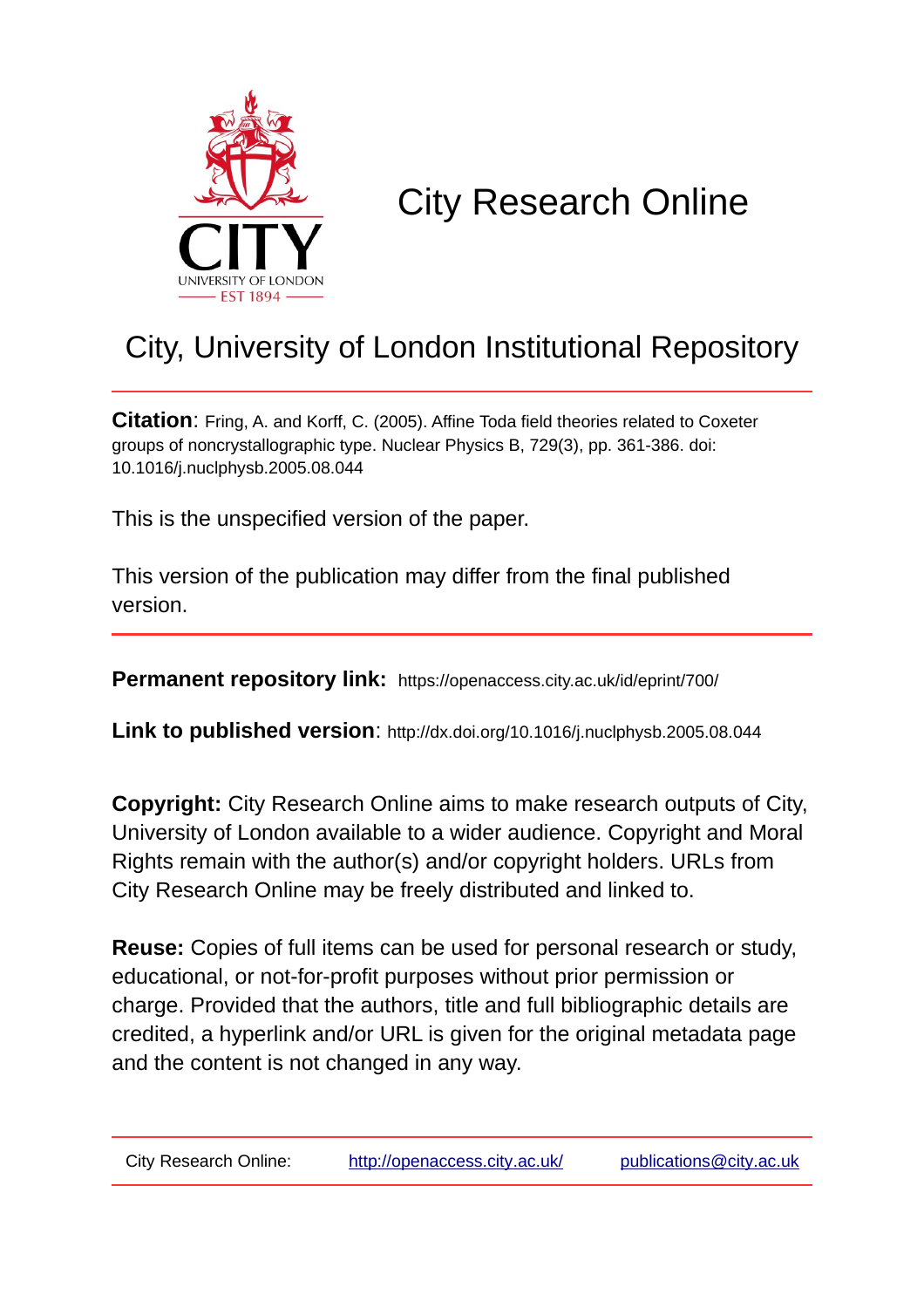# <span id="page-1-0"></span>Affine Toda field theories related to Coxeter groups of non-crystallographic type

Andreas Fring and Christian Korff

Centre for Mathematical Science, City University, Northampton Square, London EC1V 0HB, UK  $E\text{-}mail:$  A. Fring@city.ac.uk, C. Korff@city.ac.uk

Abstract: We propose affine Toda field theories related to the non-crystallographic Coxeter groups  $H_2, H_3$  and  $H_4$ . The classical mass spectrum, the classical three-point couplings and the one-loop corrections to the mass renormalisation are determined. The construction is carried out by means of a reduction procedure from crystallographic to non-crystallographic Coxeter groups. The embedding structure explains for various affine Toda field theories that their particles can be organised in pairs, such that their relative masses differ by the golden ratio.

#### 1. Introduction

The Ising model is generally considered as the prime example of integrable models. When viewedin the continuous limit as a  $c = 1/2$  $c = 1/2$  $c = 1/2$  conformal field theory [1], it is a well known fact that it can be realized as an  $E_8^{(1)}$  $E_8^{(1)} \otimes E_8^{(1)}$  $\binom{1}{8}$  /E<sub>8</sub><sup>(2)</sup>-coset model [\[2\]](#page-26-0). Even when the conformal symmetry is broken, by perturbing the theory with a primary field of scaling dimension  $(1/16, 1/16)$  [\[3](#page-26-0)], the  $E_8$  structure survives in form of a (minimal)  $E_8$ -affine Toda field theory (ATFT) [\[4, 5](#page-26-0)]. It will be one of the results in this paper to show that there is an even more fundamental structure than E <sup>8</sup> underlying this particular model, the non-crystallographic Coxeter group  $H_4$ . We draw here on the observation made first by Sherbak in 1988 [\[6\]](#page-26-0), namelythat  $H_4$  can be embedded into  $E_8$ , see also [[7](#page-26-0), [8](#page-26-0)] for further developments of these mathematical structures. Loosely speaking, one may regard the  $E_8$ -theory as two copies of  $H_4$ -theories. We get a first glimpse of this structure from a more physical point of view when we bring the mass spectrum of minimal  $E_8$ -affine Toda field theory found originally in [\[3\]](#page-26-0) into the form

$$
m_1 = 1,
$$
  $m_2 = 2 \cos \frac{\pi}{30},$   $m_3 = \sqrt{\sin \frac{11\pi}{30}} / \sin \frac{\pi}{30},$   $m_4 = 2\phi \cos \frac{7\pi}{30},$   
\n $m_5 = \phi m_1,$   $m_6 = \phi m_2,$   $m_7 = \phi m_3,$   $m_8 = \phi m_4.$  (1.1)

We have set here the overall mass scale to one. Remarkably, these mass ratios are the same in the classical as well as in the quantum theory, as all masses renormalize with an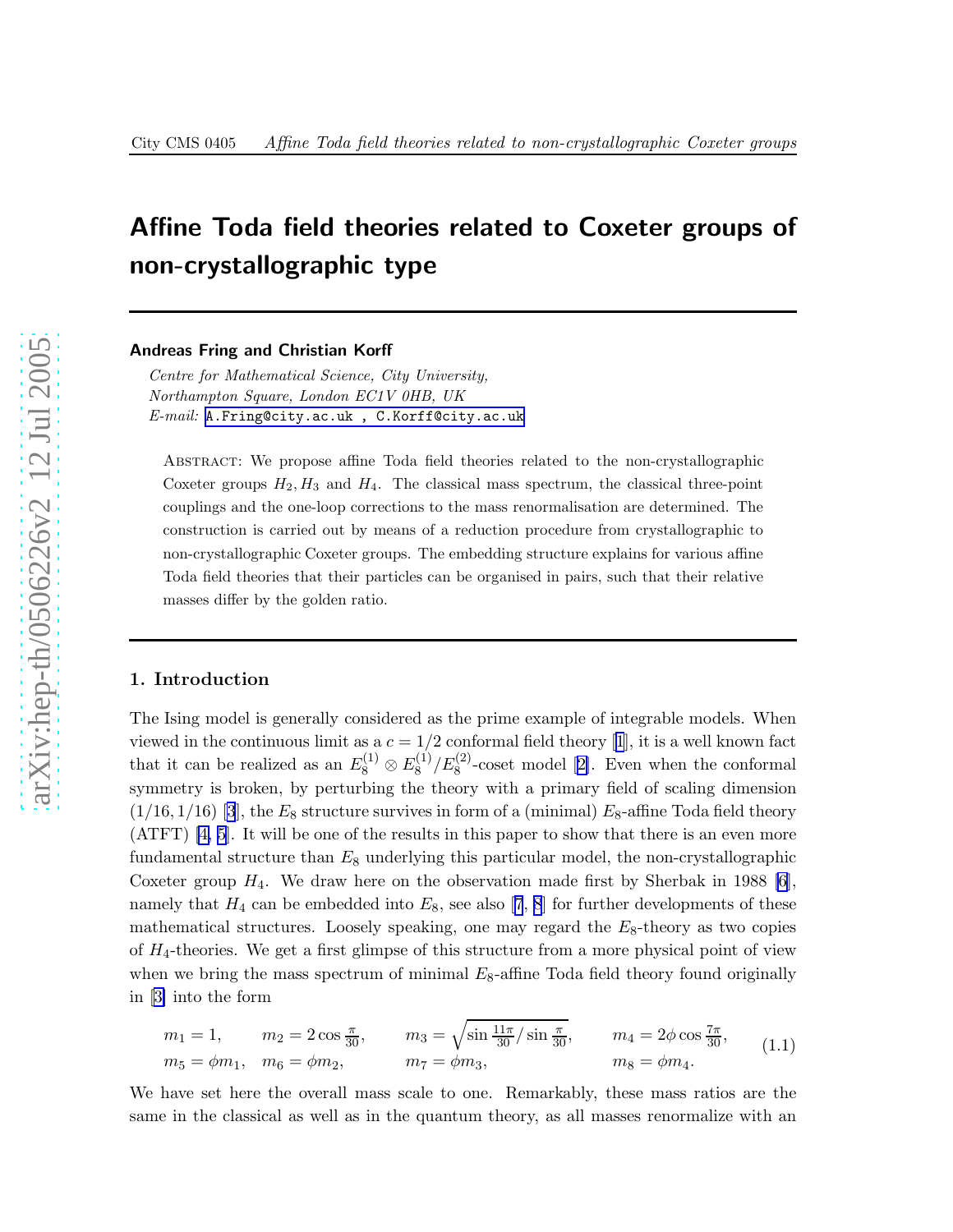<span id="page-2-0"></span>overall factor, see[[9](#page-26-0), [10](#page-26-0), [11](#page-26-0)] and references therein. We observe here that there are four "fundamental" masses present in the theory, whereas the other ones can be obtained simply by a multiplication with the golden ratio

$$
\phi = \frac{1}{2}(1 + \sqrt{5}) = \phi^2 - 1.
$$
\n(1.2)

It will turn out that each of the sets  $(m_1, m_2, m_3, m_4)$  and  $(m_5, m_6, m_7, m_8)$  can be associated with an  $H_4$ -ATFT.

The other popular integrable quantum field theory is the sine-Gordon model, see e.g. [\[12](#page-26-0), [13](#page-26-0)] and references therein. It is a well known fact [\[14](#page-26-0), [15](#page-26-0)] that once the coupling constant  $\nu$  is taken to be  $1/\nu = n$ , with n being an integer, the backscattering amplitudes vanish and the theory reduces to a minimal  $D_{n+1}$ -ATFT. In particular for  $n = 5$  we find a similar pattern for the mass ratios as discussed above. The  $D_6$ -ATFT mass spectrum reads up to an overall mass scale

$$
m_1 = \phi^{-1}
$$
,  $m_2 = \sqrt{1 + \phi^{-2}}$ ,  $m_3 = 1$ ,  
\n $m_4 = \phi m_1$ ,  $m_5 = \phi m_2$ ,  $m_6 = \phi m_3$ . (1.3)

It this case the sets  $(m_1, m_2, m_3)$  and  $(m_4, m_5, m_6)$  can be associated with an  $H_3$ -ATFT.

The above mentioned structure can be explained simply by the fact that  $H_4$  can be embedded into  $E_8$  and  $H_3$  into  $D_6$ , such that the non-crystallographic structure is "visible" inside the theories related to crystallographic Coxeter groups.

Besides having a "non-crystallographic pattern" inside theories related to crystallographic Coxeter groups, it is interesting to ask the question whether it is possible to construct theories purely based on these latter groups. In particular,  $H_3$  being a threedimensional symmetry group of the icosahedron, a regular solid with 20 triangle faces, finds anatural application in physical  $[16, 17, 18]$  $[16, 17, 18]$  $[16, 17, 18]$  $[16, 17, 18]$  $[16, 17, 18]$ , chemical  $[19, 20]$  $[19, 20]$  an even biological systems [\[21](#page-27-0), [22, 23](#page-27-0), [24, 25](#page-27-0)]. In the context of integrable (solvable) models, Calogero-Sutherland models have been formulated based also on  $H_3$  [\[26](#page-27-0), [27](#page-27-0)] and it should be possible to extend these investigations to other non-crystallographic Coxeter groups. However, so far no ATFT for such type of group has been considered, the main reason being that unlike for crystallographic ones, in this case there is no Lie algebra at disposal, which is vital in that context. This deficiency can be overcome by exploiting the embedding structure and reduce the theories associated to crystallographic Coxeter groups to new types of theories related entirely to non-crystallographic ones. This is somewhat similar in spirit to the folding procedure carried out by Olive and Turok [\[28](#page-27-0)], who constructed ATFT for non-simply laced Lie algebras from those related to simply laced algebras, exploiting the embedding of the former into the latter. However, in comparison, there is one crucial difference. Whereas in the folding scenario[[28\]](#page-27-0) the reduced models are identical to a formulation purely in terms of non-simply laced algebras, the models we obtain here vitally rely in their construction on the embedding and can not be formulated directly in terms of non-crystallographic Coxeter groups on the level of the Lagrangian.

Our manuscript is organized as follows: In section 2 we review and develop the mathematics associated to the embedding of non-crystallographic into crystallographic Coxeter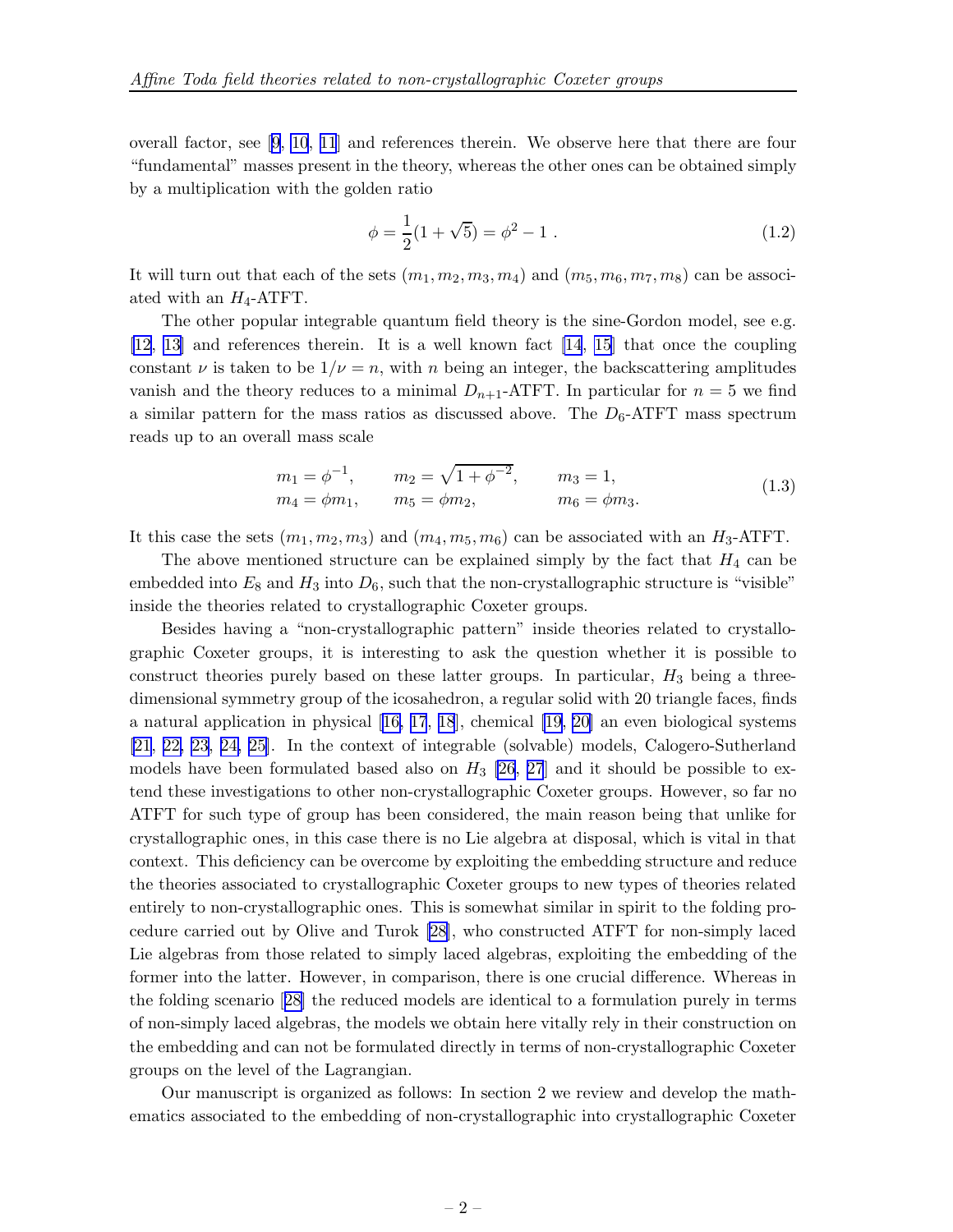<span id="page-3-0"></span>groups. In section 3 we apply these notions to affine Toda field theory and construct in particular their classical mass spectra and fusing structures. In addition we start the development of a quantum field theory by computing the mass renormalisations. We state our conclusions in section 4. In the appendix we present explicit computations of various orbits of coloured simple roots related to non-crystallographic and crystallographic Coxeter groups and exhibit how they can be embedded into one another.

#### 2. Embedding of non-crystallographic into crystallographic Coxeter groups

Coxeter graphs are finite graphs, whose edges are labelled by some integers  $m_{ij}$  joining the vertices i and j [\[29\]](#page-27-0). To each of these graphs one can associate a finite reflection group. When the crystallographic condition is satisfied, that is  $m_{ij}$  for  $i \neq j$  takes only the values 2, 3, 4 or 6, these groups are Weyl groups. In contrast to the non-crystallographic groups, the crystallographic ones can be related to Lie algebras and Lie groups. Lie theory is exploited largely in the context of integrable models, which is one of the main reasons why crystallographic groups enjoy wider applications. Here we use the embedding of noncrystallographic groups into crystallographic ones, such that we can still exploit the Lie structure related to the larger groups.

#### 2.1 Root systems

In order to assemble the necessary mathematical notions, we start by introducing a map  $\omega$  from a root system  $\Delta^c$  which is invariant under the action of a crystallographic Coxeter group W of rank  $\ell$  into the union of two sets  $\tilde{\Delta}^{nc}$  related to a non-crystallographic group  $\tilde{\mathcal{W}}$  of rank  $\tilde{\ell} = \ell/2$ 

$$
\omega: \ \Delta^c \to \tilde{\Delta}^{nc} \cup \phi \tilde{\Delta}^{nc} \ . \tag{2.1}
$$

Throughout this manuscript we adopt the notation that quantities related to crystallographic and non-crystallographic groups are specified with the same symbol, distinguished by an additional tilde, e.g.  $\alpha \in \Delta^c = \Delta$  and  $\tilde{\alpha} \in \tilde{\Delta}^{nc} = \tilde{\Delta}$ . Introducing a special labelling for the vertices on the Coxeter graphs, or equivalently the simple roots, we can always realize this map as

$$
\alpha_i \mapsto \omega(\alpha_i) = \begin{cases} \tilde{\alpha}_i & \text{for} \quad 1 \le i \le \tilde{\ell} = \ell/2 \\ \phi \tilde{\alpha}_{i-\tilde{\ell}} & \text{for} \quad \tilde{\ell} < i \le \ell. \end{cases}
$$
 (2.2)

Our labelling allows for a generic treatment of the embedding and differs for instance from the one used in  $[6, 7, 8]$  $[6, 7, 8]$  $[6, 7, 8]$ . A further important property guaranteed by our conventions is  $\alpha_i \cdot \alpha_{i+\tilde{\ell}} = 0$ . Both types of root systems  $\Delta$  and  $\tilde{\Delta}$  are equipped with a symmetric bilinear form or inner product. In[[7](#page-26-0)] Moody and Patera noticed the remarkable fact that the map  $\omega$  is an isometric isomorphism, such that we may compute inner products in the root system  $\Delta$  from inner products in  $\Delta$ 

$$
\alpha \cdot \beta = R(\omega(\alpha) \cdot \omega(\beta)). \tag{2.3}
$$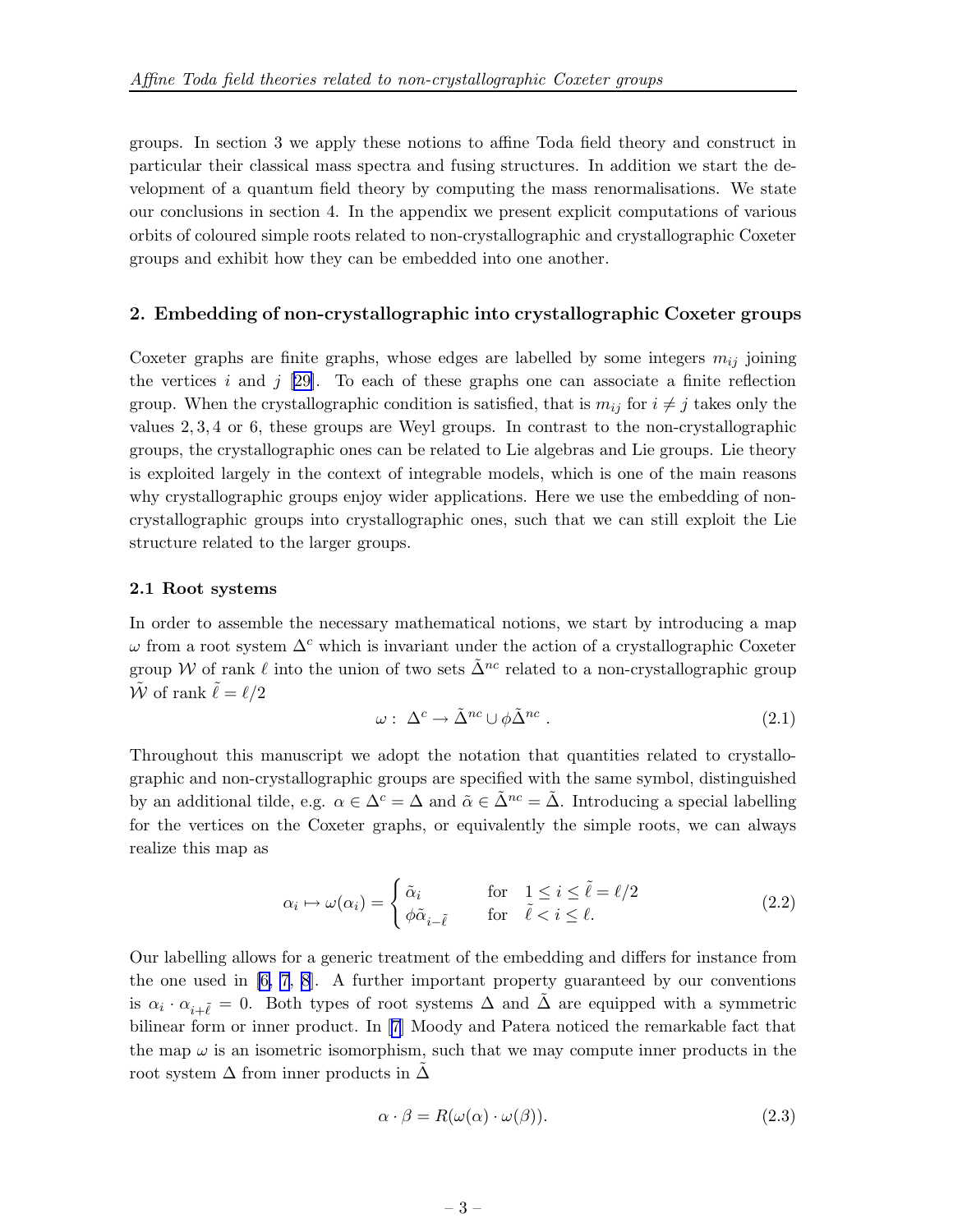<span id="page-4-0"></span>Here the map R, called a rational form relative to  $\phi$ , extracts from a number of the form<sup>1</sup>  $a + \phi b$  with  $a, b \in \mathbb{Q}$  the rational part a

$$
R(a + \phi b) = a.
$$
\n<sup>(2.4)</sup>

We normalize all our roots to have length 2, such that  $\alpha^2 = \tilde{\alpha}^2 = 2$  for  $\alpha \in \Delta$  and  $\tilde{\alpha} \in \tilde{\Delta}$ . According to ([2.3](#page-3-0)) we may therefore compute the Cartan matrix related to  $\Delta$  entirely from inner products in  $\Delta$ 

$$
K_{ij} = \frac{2\alpha_i \cdot \alpha_j}{\alpha_j \cdot \alpha_j} = R(\omega(\alpha_i) \cdot \omega(\alpha_j)) = R(\phi^{t_i + t_j} \tilde{\alpha}_{i - t_i \tilde{\ell}} \cdot \tilde{\alpha}_{j - t_j \tilde{\ell}}). \tag{2.5}
$$

where  $t_i = 0$  for  $1 \leq i \leq \tilde{\ell}$  and  $t_i = 1$  for  $\tilde{\ell} < i \leq \ell$ . For our purposes it will be most important to achieve also the opposite, which can not be found in [\[7](#page-26-0)], namely to compute inner products in  $\Delta$  from those in  $\Delta$ . For this aim we introduce here the map

$$
\tilde{\omega}: \tilde{\Delta} \to \Delta \oplus \phi \Delta, \tag{2.6}
$$

which acts on the simple roots in  $\Delta$  as

$$
\tilde{\alpha}_i \mapsto \tilde{\omega}(\tilde{\alpha}_i) = (\alpha_i + \phi \alpha_{i+\tilde{\ell}}) \qquad \text{for } 1 \le i \le \tilde{\ell} \,. \tag{2.7}
$$

Note that  $\tilde{\omega}(\tilde{\alpha}_i)^2 = 2 + 2\phi^2$ , such that  $\tilde{\omega}$  is not an isometry. Instead, we find that inner products in  $\tilde{\Delta}$  are related to inner products in  $\Delta$  by means of

$$
\omega(\alpha_i) \cdot \tilde{\alpha}_j = \alpha_i \cdot \tilde{\omega}(\tilde{\alpha}_j) \qquad \text{for} \ \ 1 \le j \le \tilde{\ell} \ , 1 \le i \le \ell \ . \tag{2.8}
$$

Expanding (2.8) yields immediately a relation between the Cartan matrices of  $\Delta$  and  $\Delta$ 

$$
K_{ij} + \phi K_{i(j+\tilde{\ell})} = \begin{cases} \tilde{K}_{ij} & \text{for } 1 \le i \le \tilde{\ell} \\ \phi \tilde{K}_{(i-\tilde{\ell})j} & \text{for } \tilde{\ell} < i \le \ell. \end{cases}
$$
 (2.9)

Noting that for the Coxeter groups we consider the Cartan matrices are symmetric, such that the relations (2.9) also hold with  $i \leftrightarrow j$ . As the right hand side involves only one inner product in  $\Delta$ , this formula achieves our objective and we may now express inner products in  $\tilde{\Delta}$  in terms of those in  $\Delta$ . Recalling that simple roots and fundamental weights  $\lambda_i$  are related as  $\alpha_i = \sum_j K_{ij} \lambda_j$  and  $\tilde{\alpha}_i = \sum_j \tilde{K}_{ij} \tilde{\lambda}_j$ , it follows directly that  $(2.8)$  also holds when we replace simple roots by fundamental weights. As  $K_{ij}^{-1} = \lambda_i \cdot \lambda_j$ , this means that (2.9) also holds for the inverse matrices

$$
K_{ij}^{-1} + \phi K_{i(j+\tilde{\ell})}^{-1} = \begin{cases} \tilde{K}_{ij}^{-1} & \text{for } 1 \le i \le \tilde{\ell} \\ \phi \tilde{K}_{(i-\tilde{\ell})j}^{-1} & \text{for } \tilde{\ell} < i \le \ell \end{cases}
$$
 (2.10)

<sup>&</sup>lt;sup>1</sup>Note that higher powers of  $\phi$  can be reduced to that form by a repeated use of [\(1.2](#page-2-0)), e.g.  $\phi^2 = 1 + \phi$ ,  $\phi^3 = 1 + 2\phi$ ,  $\phi^4 = 2 + 3\phi$ ,  $\phi^5 = 3 + 5\phi$ ,...,  $\phi^n = f_{n-1} + \phi f_n$  where  $f_n$  is the *n*-th Fibonacci number obeying the recursive relation  $f_{n+1} = f_n + f_{n-1}$ .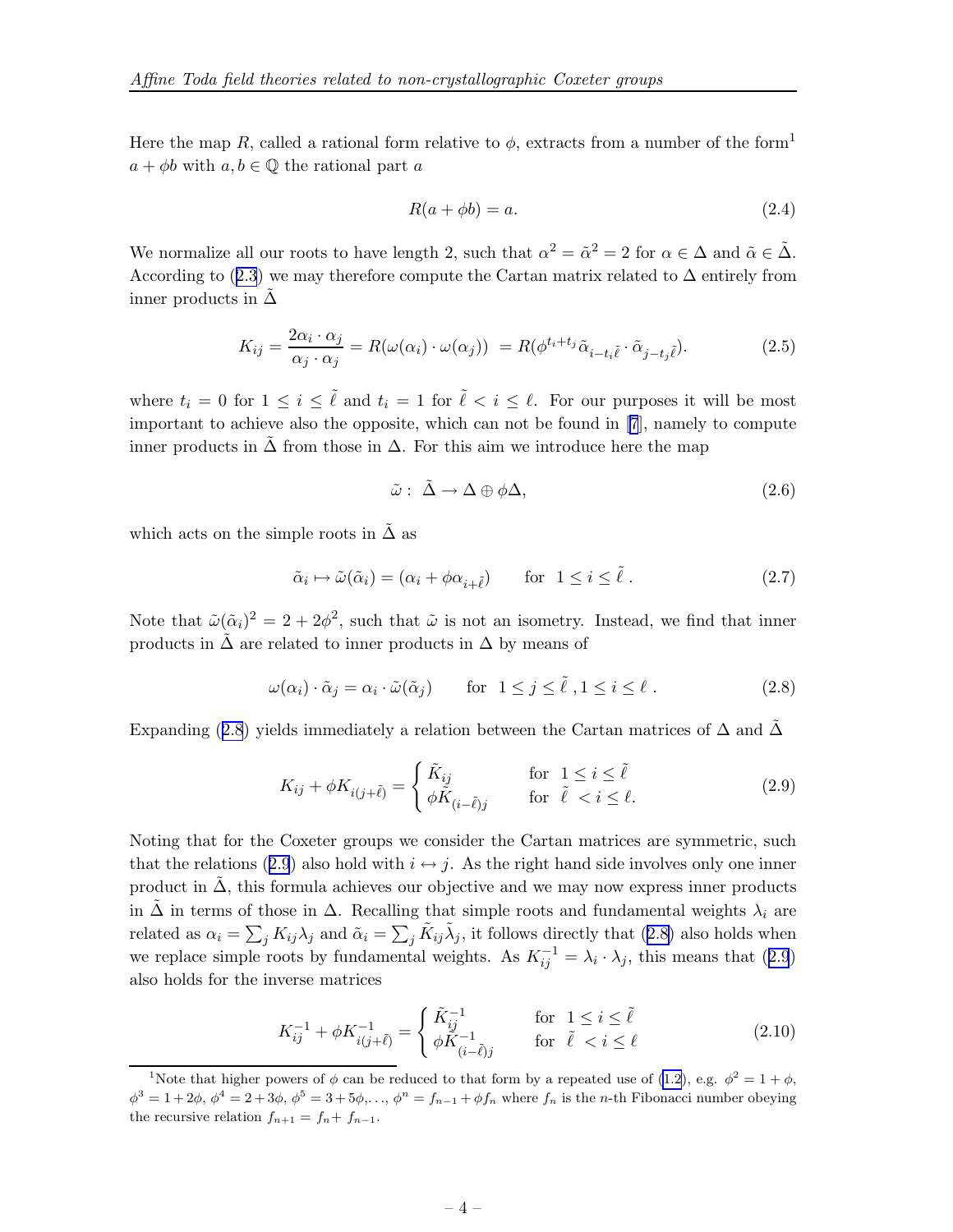<span id="page-5-0"></span>and [\(2.2](#page-3-0)), ([2.7\)](#page-4-0) for  $\alpha_i \to \lambda_i$ ,  $\tilde{\alpha}_i \to \tilde{\lambda}_i$ . With regard to our application it will be particularly important to relate the eigensystems K and  $\tilde{K}$ . Abbreviating  $\kappa_{ij} = K_{ij}$  and  $\hat{\kappa}_{ij} = K_{i(j+\tilde{\ell})}$ for  $1 \leq i, j \leq \tilde{\ell}$  we can block-decompose the Cartan matrix K further and verify that

$$
U^{-1}KU = U^{-1}\begin{pmatrix} \kappa & \hat{\kappa} \\ \hat{\kappa} & \kappa + \hat{\kappa} \end{pmatrix} U = \begin{pmatrix} \tilde{K}(\phi) & 0 \\ 0 & \tilde{K}(-\phi^{-1}) \end{pmatrix} \text{ with } U = \begin{pmatrix} \mathbb{I} & \mathbb{I} \\ \phi \mathbb{I} & -\mathbb{I}/\phi \end{pmatrix}, (2.11)
$$

where I is the  $\tilde{\ell} \times \tilde{\ell}$  unit matrix. This means of course that the  $\ell$  eigenvalues of K, which are known to be of the form  $e_n = 4 \sin^2(\pi s_n/2h)$  with h being the Coxeter number (see below for more details). The  $s_n$  label the  $\ell$  exponents of W and are identical to the union of the  $\tilde{\ell}$  eigenvalues of  $\tilde{K}(\phi)$  and  $\tilde{K}(-\phi^{-1})$ 

$$
S = \{s_1, s_2, \dots, s_\ell\} = \tilde{S}(\phi) \cup \tilde{S}'(-\phi^{-1}).
$$
\n(2.12)

The eigenvalues are invariant under the change  $\phi \to -\phi$ . Labelling the  $\ell$  eigenvectors of K by  $y_n$ , such that  $Ky_n = e_ny_n$ , we can construct the eigenvectors  $\tilde{y}_s(\phi)$  and  $\tilde{y}_{s'}(-\phi^{-1})$  of  $\tilde{K}(\phi)$  and  $\tilde{K}(-\phi^{-1})$ , respectively, from (2.11) as

$$
U^{-1}y_s = \tilde{y}_{\tilde{s}}(\phi) \otimes \tilde{y}_{\tilde{s}'}(-\phi^{-1}).
$$
\n(2.13)

Conversely, we can construct the eigenvectors of  $K$  from the knowledge of the eigenvectors of  $\tilde{K}(\phi)$  and  $\tilde{K}(-\phi^{-1})$ 

$$
y_{\tilde{s}} = \tilde{y}_{\tilde{s}}(\phi) \otimes \phi \tilde{y}_{\tilde{s}}(\phi) \quad \text{and} \quad y_{\tilde{s}'} = \tilde{y}_{\tilde{s}'}(-\phi^{-1}) \otimes (-\phi^{-1}) \tilde{y}_{\tilde{s}'}(-\phi^{-1}) . \quad (2.14)
$$

The first identity follows by exploiting [\(2.9](#page-4-0))

$$
K y_{\tilde{s}} = K \begin{pmatrix} \tilde{y}_{\tilde{s}}(\phi) \\ \phi \tilde{y}_{\tilde{s}}(\phi) \end{pmatrix} = \begin{pmatrix} \kappa & \hat{\kappa} \\ \hat{\kappa} & \kappa + \hat{\kappa} \end{pmatrix} \begin{pmatrix} \tilde{y}_{\tilde{s}}(\phi) \\ \phi \tilde{y}_{\tilde{s}}(\phi) \end{pmatrix} = \begin{pmatrix} \tilde{K}(\phi) & 0 \\ 0 & \tilde{K}(\phi) \end{pmatrix} \begin{pmatrix} \tilde{y}_{\tilde{s}}(\phi) \\ \phi \tilde{y}_{\tilde{s}}(\phi) \end{pmatrix} . \tag{2.15}
$$

The second relation in (2.14) is obtained by the same argumentation with  $\phi \to -\phi^{-1}$ . These facts will not only be crucial to formulate new types of ATFT, but also to explain patterns in well studied models. The knowledge of the distribution of the exponents with respect to the embedding is important as they grade the conserved charges. The classical masses are known [\[10,](#page-26-0) [30](#page-27-0), [31](#page-27-0)] to organise as components of the Perron-Frobenius vector  $y_1$ , such that (2.14) explains the aforementioned mass patterns [\(1.1](#page-1-0)) and ([1.3](#page-2-0)).

#### 2.2 Coxeter groups

Having related the root systems  $\tilde{\Delta}$  and  $\Delta$ , let us see next how to relate the corresponding Coxeter groups W and W, which leave them invariant. We recall [\[32](#page-27-0), [29\]](#page-27-0) that Coxeter groups are generated by reflections on the hyperplane through the origin orthogonal to simple roots  $\alpha_i$ 

$$
\sigma_i(x) = x - 2 \frac{x \cdot \alpha_i}{\alpha_i \cdot \alpha_i} \alpha_i \quad \text{for } 1 \le i \le \ell, \ x \in \mathbb{R}^{\ell}.
$$
 (2.16)

We can then think of the Coxeter group W as the set of all words in the generators  $\{\sigma_i\}$ subject to the relations

$$
(\sigma_i \sigma_j)^{m_{ij}} = 1, \qquad 1 \le i, j \le \ell,
$$
\n
$$
(2.17)
$$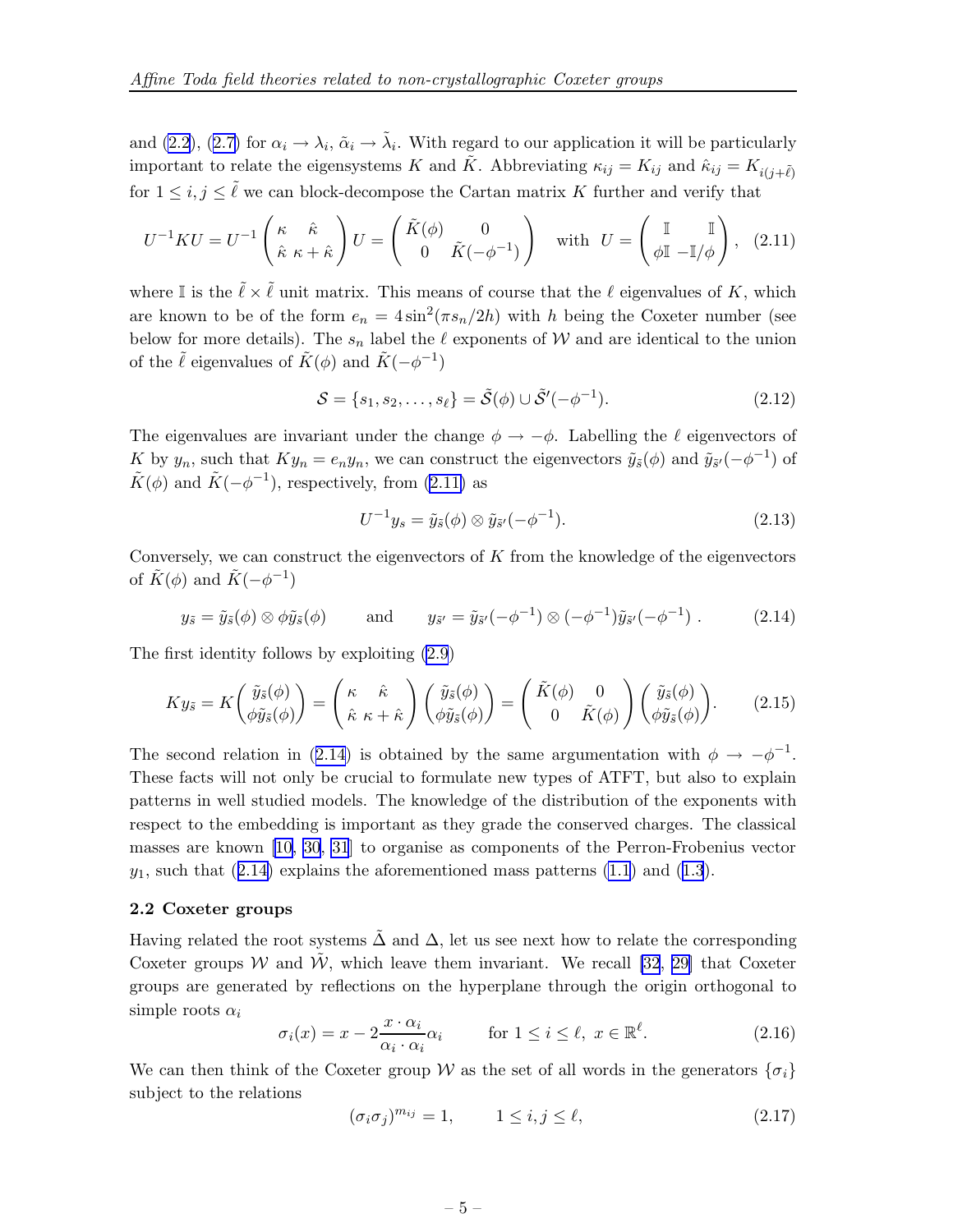<span id="page-6-0"></span>where the  $m_{ij}$  can take the values 1, 2, 3, 4, 5 or 6. Here we focus on the Coxeter groups for which the Cartan matrix is symmetric, in which case  $m_{ij} = \pi \arccos^{-1}(-K_{ij}/2)$  are the integers labelling the edges of the Coxeter graph mentioned at the beginning of this section. W is constructed analogously when replacing K by  $\tilde{K}(\phi)$ . Note that when we use instead of  $\tilde{K}(\phi)$  the matrix  $\tilde{K}(-\phi^{-1})$ , which naturally emerges through [\(2.11\)](#page-5-0), this will lead to the same Coxeter relations.

From a group theoretical point of view we can identify  $\tilde{\sigma}_i \hookrightarrow \sigma_i \sigma_{i+\tilde{\ell}}$ . With the help of the map  $\omega$  we can relate the reflections  $\tilde{\sigma}_i$  building up  $\tilde{W}$  to those constituting W as

$$
\tilde{\sigma}_i \omega = \omega \sigma_i \sigma_{i + \tilde{\ell}} \qquad \qquad \text{for} \ \ 1 \leq i \leq \tilde{\ell} \ . \tag{2.18}
$$

This is seen easily by acting on a simple root in  $\Delta$ 

$$
\omega \sigma_i \sigma_{i+\tilde{\ell}}(\alpha_j) = \omega \left[ \alpha_j - (\alpha_j \cdot \alpha_{i+\tilde{\ell}}) \alpha_{i+\tilde{\ell}} - (\alpha_j \cdot \alpha_i) \alpha_i \right]
$$
\n(2.19)

$$
= \omega(\alpha_j) - \phi(\alpha_j \cdot \alpha_{i+\tilde{\ell}})\tilde{\alpha}_i - (\alpha_j \cdot \alpha_i)\tilde{\alpha}_i, \tag{2.20}
$$

where in  $(2.19)$  we used twice  $(2.16)$  and the fact that in our labelling we always have  $\alpha_i \cdot \alpha_{i+\tilde{\ell}} = 0$ . Then [\(2.2](#page-3-0)0) simply follows upon using (2.2). On the other hand using [\(2.16](#page-5-0)) for  $\hat{W}$  and ([2.8\)](#page-4-0) thereafter, we obtain

$$
\tilde{\sigma}_i \omega(\alpha_j) = \omega(\alpha_j) - (\omega(\alpha_j) \cdot \tilde{\alpha}_i) \tilde{\alpha}_i \tag{2.21}
$$

$$
= \omega(\alpha_j) - \phi(\alpha_j \cdot \alpha_{i+\tilde{\ell}})\tilde{\alpha}_i - (\alpha_j \cdot \alpha_i)\tilde{\alpha}_i. \tag{2.22}
$$

In[[7](#page-26-0)] a similar identification has been made for the specific case of the embedding  $H_4 \hookrightarrow E_8$ , which relies on the property of an inflation map which mimics the action of  $\omega$  entirely inside ∆. Here we avoid the introduction of such a quantity.

Furthermore, for the second map  $\tilde{\omega}$  we have the supplementary identity

$$
\tilde{\omega}\tilde{\sigma}_i = \sigma_i \sigma_{i+\tilde{\ell}} \tilde{\omega} \qquad \qquad \text{for} \ \ 1 \le i \le \tilde{\ell} \ , \tag{2.23}
$$

which follows from a similar argument as  $(2.18)$  upon using  $(2.16)$ ,  $(2.7)$  $(2.7)$  and  $(2.9)$  $(2.9)$ . As we saw already in [\(2.8\)](#page-4-0), we note here that  $\tilde{\omega}$  plays the role of the "inverse" of  $\omega$ . There is no analogue to the inflation map in this case. More precisely we find

$$
\omega \tilde{\omega} = (1 + \phi^2) \mathbb{I} \quad \text{and} \quad \tilde{\omega} \omega = \begin{pmatrix} \mathbb{I} & \phi \mathbb{I} \\ \phi \mathbb{I} & \phi^2 \mathbb{I} \end{pmatrix}, \tag{2.24}
$$

where I is the  $\tilde{\ell} \times \tilde{\ell}$  unit matrix already encountered in ([2.11\)](#page-5-0).

For the application we have in mind, it is important to note that the entire root system  $\Delta$  can be separated into orbits  $\Omega_i$ , such that  $\Delta = \bigcup_{i=1}^{\ell} \Omega_i$ , each containing h roots. Here h is the order of the Coxeter element  $\sigma$ , i.e. the Coxeter number already introduced after ([2.11](#page-5-0)), which is a product of  $\ell$  simple reflections with the property  $\sigma^h = 1$ . As the reflections do not commute in general, such that Coxeter elements only form conjugacy classes, we have to specify our conventions. For this purpose we attach values  $c_i = \pm 1$ to the vertices  $i$  of the Coxeter graph, in such a way that no two vertices related to the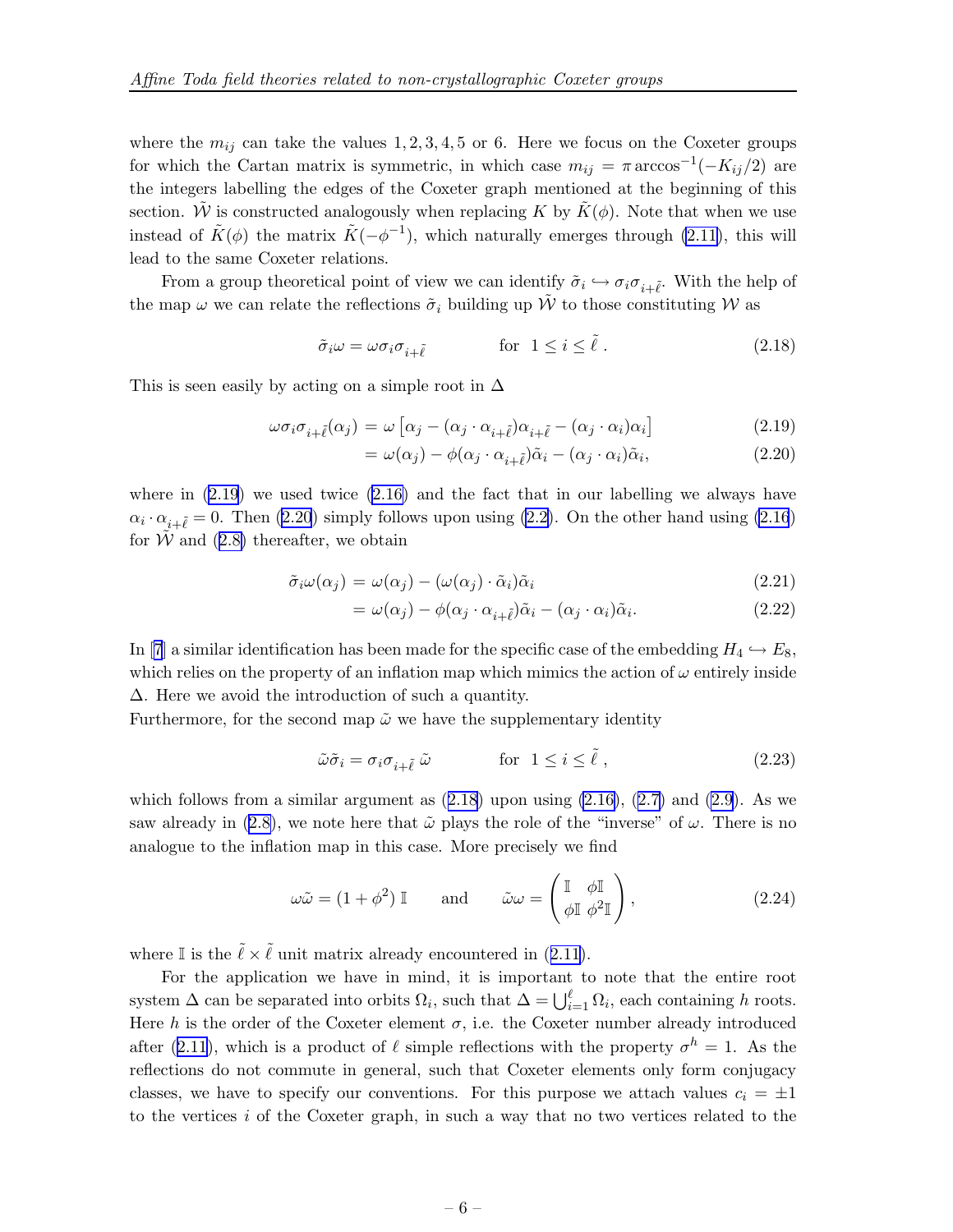<span id="page-7-0"></span>same value are linked together. The vertices then separate into two disjoint sets  $V_{\pm}$  and the Coxeter element  $\sigma = \prod_{i \in V_+} \sigma_i \prod_{i \in V_+} \sigma_i$  is uniquely defined. Introducing "coloured" simple roots as  $\gamma_i = c_i \alpha_i$ , each orbit  $\Omega_i(\tilde{\Omega}_i)$  is then generated by  $h(\tilde{h})$  successive actions of  $\sigma(\tilde{\sigma})$  on  $\gamma_i(\tilde{\gamma}_i)$  [\[33](#page-27-0), [34](#page-27-0)]. Since we know how to relate the simple reflections of W and  $\tilde{W}$  by means of [\(2.18\)](#page-6-0) and [\(2.23](#page-6-0)), it is obvious that the Coxeter elements are intertwined as

$$
\tilde{\sigma}\omega = \omega\sigma \qquad \text{and} \qquad \tilde{\omega}\tilde{\sigma} = \sigma\tilde{\omega}.\tag{2.25}
$$

Note further that

$$
\tilde{c}_i = c_i = c_{i+\tilde{\ell}}.\tag{2.26}
$$

which is important for  $(2.25)$  to work, as it guarantees that  $(2.18)$  $(2.18)$  is not an obstacle for the above mentioned separation of the product into different colours. We then find that

$$
\omega(\Omega_i) = \begin{cases} \tilde{\Omega}_i & \text{for} \quad 1 \le i \le \tilde{\ell} = \ell/2 \\ \phi \tilde{\Omega}_i & \text{for} \quad \tilde{\ell} < i \le \ell. \end{cases}
$$
 (2.27)

Thus we can realize the map [\(2.1](#page-3-0)) orbit by orbit.

After this generic preliminaries let us discuss in detail the concrete examples of the embeddings  $H_2 \hookrightarrow A_4$ ,  $H_3 \hookrightarrow D_6$  and  $H_4 \hookrightarrow E_8$ .

#### **2.3** The embedding  $H_2 \hookrightarrow A_4$

We start with the most simple example, that is the embedding of  $H_2$  (also referred to as  $I(5)$ , see e.g. [\[29\]](#page-27-0)) into  $A_4$ . First of all we have to fix our conventions for naming the simple roots, which we do by means of the following Coxeter graph (where we adopt the common rule [\[32](#page-27-0), [29\]](#page-27-0) that the label  $m_{ij} = 3$  corresponds to one lace)

$$
\begin{array}{cccccccc}\n\alpha_1 & \alpha_4 & \alpha_3 & \alpha_2 & & & \widetilde{\alpha}_1 & \phi \widetilde{\alpha}_2 & \phi \widetilde{\alpha}_1 & \widetilde{\alpha}_2 \\
\bullet & \bullet & \bullet & \bullet & \bullet & \bullet & \bullet\n\end{array}
$$

These conventions guarantee that we can realize the map  $\omega$  as defined in [\(2.2\)](#page-3-0), which is also indicated in the above diagrams. Accordingly, the Cartan matrix of  $A_4$ , as defined in general in ([2.5\)](#page-4-0), reads

$$
K = \begin{pmatrix} 2 & 0 & 0 & -1 \\ 0 & 2 & -1 & 0 \\ 0 & -1 & 2 & -1 \\ -1 & 0 & -1 & 2 \end{pmatrix} = R \begin{pmatrix} \tilde{K} & \phi \tilde{K} \\ \phi \tilde{K} & \phi^2 \tilde{K} \end{pmatrix},
$$
(2.28)

where the Cartan matrix of  $H_2$  is

$$
\tilde{K} = \begin{pmatrix} 2 & -\phi \\ -\phi & 2 \end{pmatrix} . \tag{2.29}
$$

We may read off relation ([2.9\)](#page-4-0) directly by comparing (2.28) with (2.29). Furthermore, we note from the second relation in (2.28) that the identity ([2.5](#page-4-0)) holds by reducing the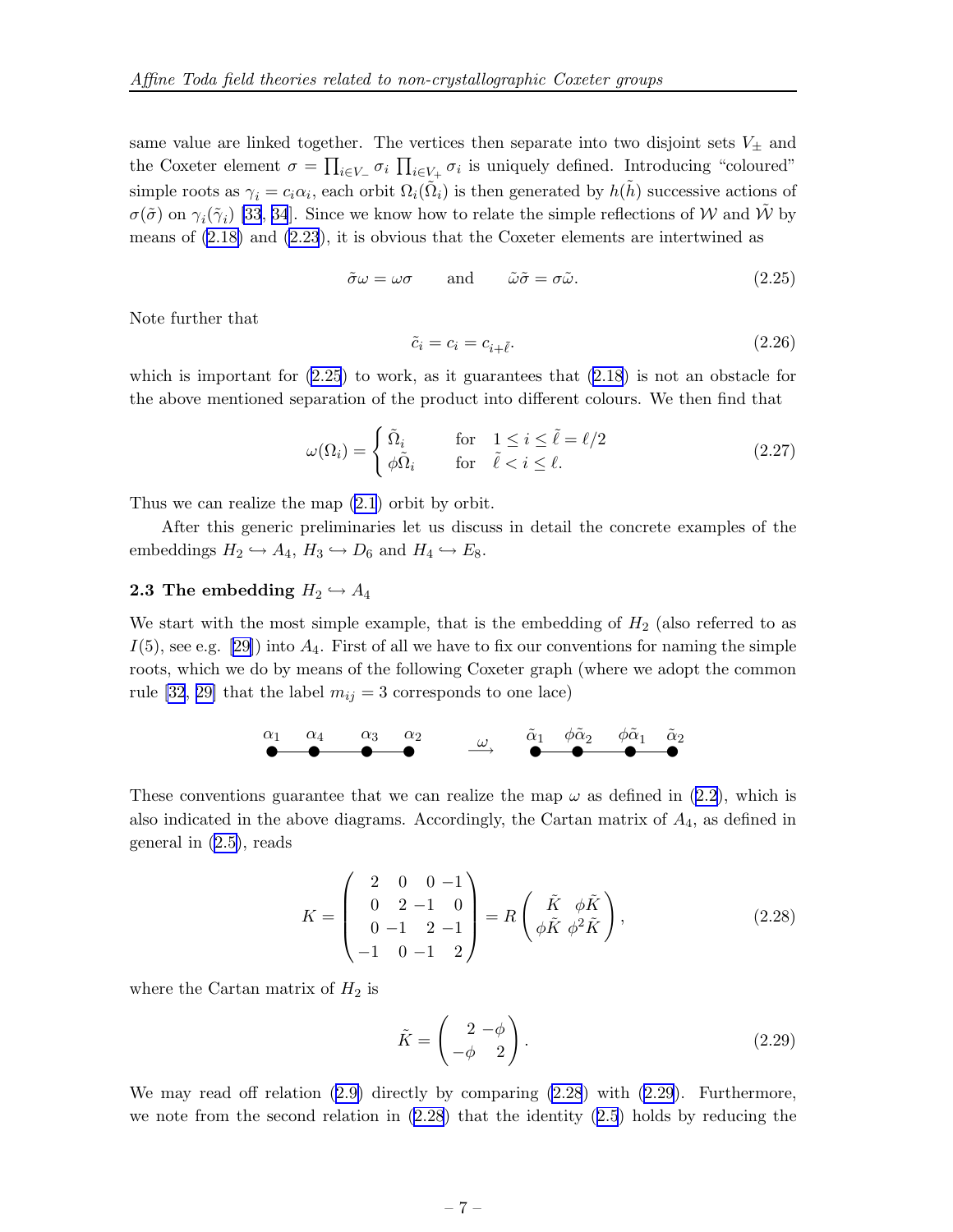higher powers of  $\phi$  as indicated above. The Coxeter numbers are  $h = \tilde{h} = 5$  and the set of exponents separate according to [\(2.12\)](#page-5-0) into

$$
\{1,2,3,4\} = \{1,4\} \cup \{2,3\}.
$$
\n
$$
(2.30)
$$

Let us now see in detail how  $\omega$  acts on the orbits  $\Omega_i$  and how the map ([2.27](#page-7-0)) is realized. We choose  $\sigma = \sigma_1 \sigma_3 \sigma_2 \sigma_4$  and  $\tilde{\sigma} = \tilde{\sigma}_1 \tilde{\sigma}_2$  for the Coxeter element of  $A_4$  and  $H_2$ , respectively. The corresponding orbits  $\Omega_i$  and  $\tilde{\Omega}_i$  are computed by successive actions of  $\sigma$  and  $\tilde{\sigma}$ , respectively, on the simple roots. One realizes that the map  $\omega$  relates them indeed as specified in [\(2.27](#page-7-0)). Indicating in the first column the elements  $\sigma^p$  ( $\tilde{\sigma}^p$ ) for  $1 \leq p \leq h = \tilde{h}$  with which we act on the roots reported in the second row, we find for instance

|                              | $\Omega_1$             | $\omega(\Omega_1)=\Omega_1$                 | $\Omega_3$                            | $\omega(\Omega_3)=\phi\Omega_1$                |
|------------------------------|------------------------|---------------------------------------------|---------------------------------------|------------------------------------------------|
| $\sigma^0, \tilde{\sigma}^0$ | $\alpha_1$             | $\tilde{\alpha}_1$                          | $\alpha_3$                            | $\phi\tilde{\alpha}_1$                         |
| $\sigma^1, \tilde{\sigma}^1$ | $\alpha_3+\alpha_4$    | $\phi(\tilde{\alpha}_1+\tilde{\alpha}_2)$   | $\alpha_1+\alpha_2+\alpha_3+\alpha_4$ | $\phi^2(\tilde{\alpha}_1+\tilde{\alpha}_2)$    |
| $\sigma^2, \tilde{\sigma}^2$ | $\alpha_2$             | $\tilde{\alpha}_2$                          | $\alpha_4$                            | $\phi\tilde{\alpha}_2$                         |
| $\sigma^3, \tilde{\sigma}^3$ | $-\alpha_2 - \alpha_3$ | $-\phi\tilde{\alpha}_1-\tilde{\alpha}_2$    | $-\alpha_1 - \alpha_3 - \alpha_4$     | $-\phi^2\tilde{\alpha}_1-\phi\tilde{\alpha}_2$ |
| $\sigma^4, \tilde{\sigma}^4$ | $-\alpha_1 - \alpha_4$ | $-\tilde{\alpha}_1 - \phi \tilde{\alpha}_2$ | $-\alpha_2 - \alpha_3 - \alpha_4$     | $-\phi\tilde{\alpha}_1-\phi^2\tilde{\alpha}_2$ |
| $\sigma^5, \tilde{\sigma}^5$ | $\alpha_1$             | $\tilde{\alpha}_1$                          | $\alpha_3$                            | $\phi\tilde{\alpha}_1$                         |

In order to establish the last identification  $\omega(\Omega_3) = \phi \tilde{\Omega}_1$  we simply need to make use of relation ([1.2](#page-2-0)). Furthermore, we obtain for the remaining orbits

|                                                  | $\Omega_2$             | $\omega(\Omega_2)=\Omega_2$                | $\Omega_4$                                   | $\omega(\Omega_4)=\phi\Omega_2$                   |
|--------------------------------------------------|------------------------|--------------------------------------------|----------------------------------------------|---------------------------------------------------|
| $\mathbf{I} \sigma^0, \tilde{\sigma}^0$          | $-\alpha_2$            | $-\tilde{\alpha}_2$                        | $-\alpha_4$                                  | $-\phi\tilde{\alpha}_2$                           |
| $\sigma^1$ , $\tilde{\sigma}^1$                  | $\alpha_2+\alpha_3$    | $\phi \tilde{\alpha}_1 + \tilde{\alpha}_2$ | $\alpha_1 + \alpha_3 + \alpha_4$             | $\phi^2\tilde{\alpha}_1+\phi\tilde{\alpha}_2$     |
| $\sigma^2$ , $\tilde{\sigma}^2$                  | $\alpha_1 + \alpha_4$  | $\tilde{\alpha}_1 + \phi \tilde{\alpha}_2$ | $\alpha_2+\alpha_3+\alpha_4$                 | $\phi \tilde{\alpha}_1 + \phi^2 \tilde{\alpha}_2$ |
| $\parallel \sigma^3, \tilde{\sigma}^3 \parallel$ | $-\alpha_1$            | $-\tilde{\alpha}_1$                        | $-\alpha_3$                                  | $-\phi\alpha_1$                                   |
| $\sigma^4, \tilde{\sigma}^4$                     | $-\alpha_3 - \alpha_4$ | $-\phi(\tilde{\alpha}_1+\tilde{\alpha}_2)$ | $-\alpha_1 - \alpha_2 - \alpha_3 - \alpha_4$ | $-\phi^2(\tilde{\alpha}_1+\tilde{\alpha}_2)$      |
| $\mathbf{r}^5, \tilde{\sigma}^5$                 | $-\alpha_2$            | $-\tilde{\alpha}_2$                        | $-\alpha_4$                                  | $-\phi\alpha_2$                                   |

The identification  $\omega(\Omega_4) = \phi_2 \tilde{\Omega}_2$  follows upon using [\(1.2\)](#page-2-0). Having established how the root system  $\Delta$  can be mapped into  $\tilde{\Delta} \cup \phi \tilde{\Delta}$  orbit by orbit, we want to see next how W relates to  $\tilde{W}$ . In principle we have to check all  $|\tilde{W}|$  relations in ([2.17\)](#page-5-0). However, it suffices to establish the identification ([2.18\)](#page-6-0) for the generating relations of  $\tilde{W}$ . It is known that  $H_2$ can be generated entirely from  $\tilde{\sigma}_i^2 = 1$  for  $i = 1, 2, 3$  together with

$$
(\tilde{\sigma}_1 \tilde{\sigma}_2)^5 = 1,\tag{2.31}
$$

which follows directly from the previous tables, since  $\sigma = \tilde{\sigma}_1 \tilde{\sigma}_2$ . In  $A_4$  this corresponds to

$$
(\sigma_1 \sigma_3 \sigma_2 \sigma_4)^5 = 1 \tag{2.32}
$$

The remaining relations are trivially satisfied. We know that by definition  $\sigma_i^2 = 1$  and therefore this also holds when squaring the product of the embedding on the right hand side of [\(2.18](#page-6-0))  $(\sigma_i \sigma_{i+\tilde{\ell}})^2 = \sigma_i^2 \sigma_{i+\tilde{\ell}}^2 = 1$ . We used here the last equality in ([2.26](#page-7-0)), such that  $\sigma_i$  and  $\sigma_{i+\tilde{\ell}}$  commute.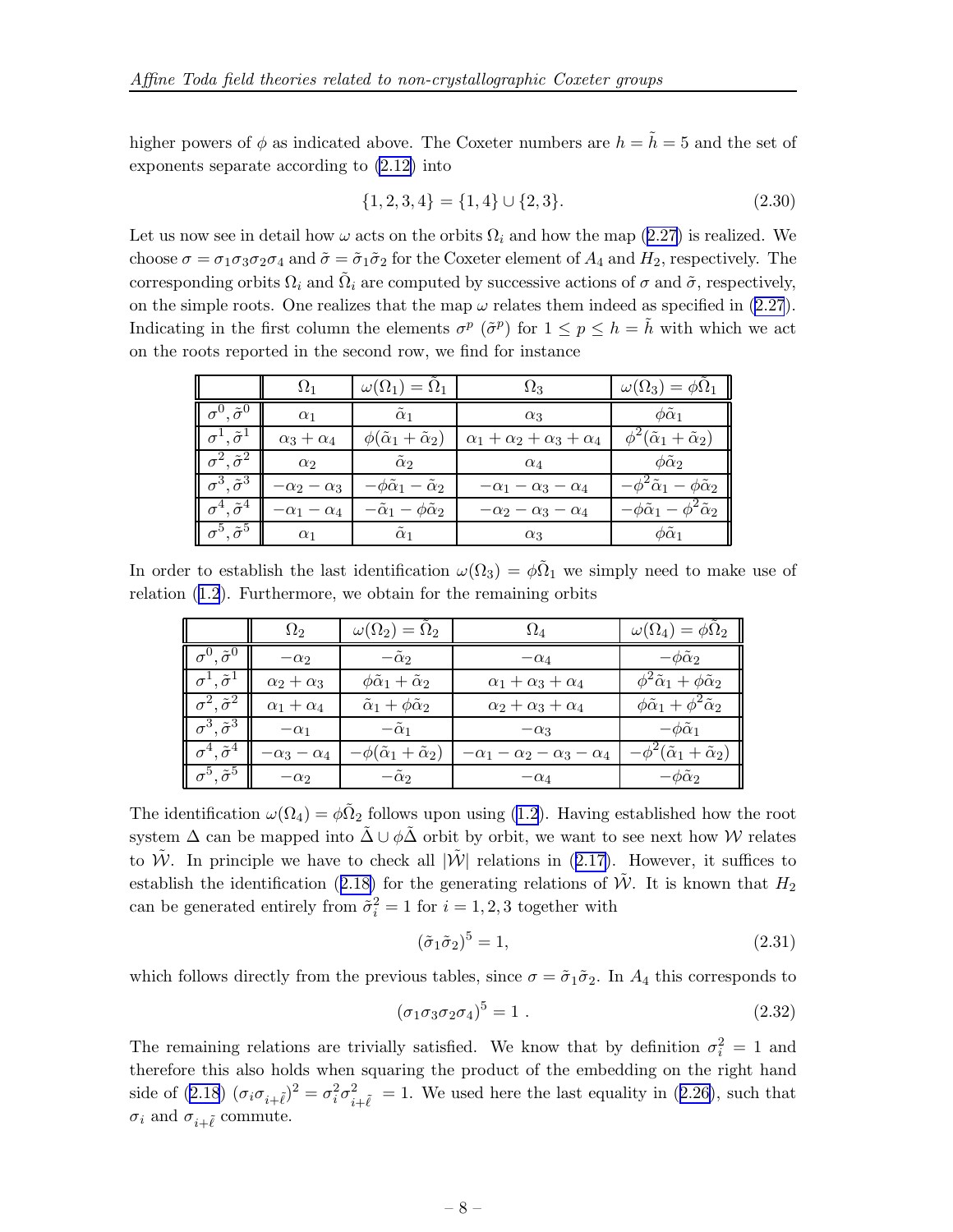#### **2.4 The embedding**  $H_3 \hookrightarrow D_6$

In this case we fix our conventions as



The Cartan matrix  $(2.5)$  $(2.5)$  of  $D_6$  then reads

$$
K = \begin{pmatrix} 2 & -1 & 0 & 0 & 0 & 0 \\ -1 & 2 & 0 & 0 & 0 & -1 \\ 0 & 0 & 2 & 0 & -1 & 0 \\ 0 & 0 & 0 & 2 & -1 & 0 \\ 0 & 0 & -1 & -1 & 2 & -1 \\ 0 & -1 & 0 & 0 & -1 & 2 \end{pmatrix} = R \begin{pmatrix} \tilde{K} & \phi \tilde{K} \\ \phi \tilde{K} & \phi^2 \tilde{K} \end{pmatrix},
$$
(2.33)

where we also exhibit relation ([2.5\)](#page-4-0). Noting further that the Cartan matrix of  $H_3$  is

$$
\tilde{K} = \begin{pmatrix} 2 & -1 & 0 \\ -1 & 2 & -\phi \\ 0 & -\phi & 2 \end{pmatrix},
$$
\n(2.34)

the relation  $(2.9)$  $(2.9)$  is read off directly by comparing  $(2.33)$  with  $(2.34)$ . The Coxeter numbers are  $h = \tilde{h} = 10$  and the set of exponents separate according to [\(2.12\)](#page-5-0) into

$$
\{1,3,5,5,7,9\} = \{1,5,9\} \cup \{3,5,7\}.\tag{2.35}
$$

Let us now see how  $\omega$  acts on the orbits  $\Omega_i$  and how the map ([2.27\)](#page-7-0) is realized. We choose  $\sigma = \sigma_1 \sigma_4 \sigma_3 \sigma_6 \sigma_2 \sigma_5$  and  $\tilde{\sigma} = \tilde{\sigma}_1 \tilde{\sigma}_3 \tilde{\sigma}_2$  for the Coxeter element of  $D_6$  and  $H_3$ , respectively. The corresponding orbits  $\Omega_i$  and  $\tilde{\Omega}_i$  are computed by successive actions of  $\sigma$  and  $\tilde{\sigma}$ , respectively, on the simple roots. One realizes that the map  $\omega$  relates them indeed as specified in [\(2.27](#page-7-0)). See appendix A for the explicit computation of the orbits.

Once more we may check how the root system  $\Delta$  can be mapped into  $\tilde{\Delta} \cup \phi \tilde{\Delta}$  orbit by orbit. First we relate W to  $\tilde{W}$  and verify ([2.18\)](#page-6-0) for the generating relations of  $\tilde{W}$ , which for  $H_3$  are known to be  $\tilde{\sigma}_i^2 = \tilde{\sigma}_{i+\tilde{\ell}}^2 = 1$  for  $i = 1, 2, 3$  together with

$$
(\tilde{\sigma}_2 \tilde{\sigma}_3)^5 = (\tilde{\sigma}_1 \tilde{\sigma}_2)^3 = (\tilde{\sigma}_1 \tilde{\sigma}_3)^2 = 1.
$$
\n(2.36)

We verify that (2.36) corresponds to

$$
(\sigma_2 \sigma_5 \sigma_3 \sigma_6)^5 = (\sigma_1 \sigma_4 \sigma_2 \sigma_5)^3 = (\sigma_1 \sigma_4 \sigma_3 \sigma_6)^2 = 1.
$$
 (2.37)

By the same reasoning as in the  $H_2$ -case it also follows that  $(\sigma_i \sigma_{i+\tilde{\ell}})^2 = 1$ .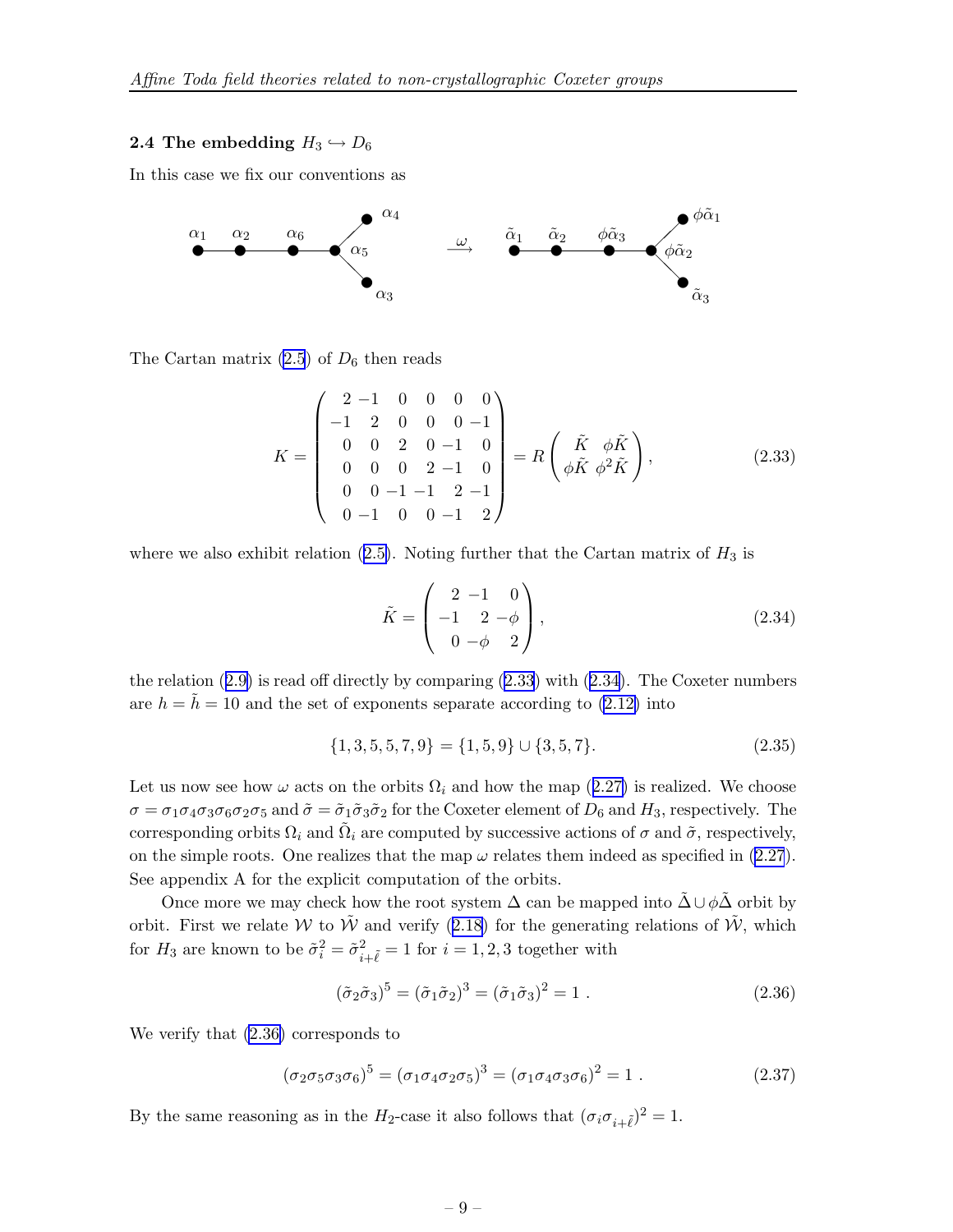#### **2.5** The embedding  $H_4 \hookrightarrow E_8$

Also in this case we first fix our conventions for naming the simple roots in order to guarantee that we can realize the map  $\omega$  as defined in [\(2.2\)](#page-3-0). Here we label according to the Coxeter graph



The corresponding Cartan matrix of  $E_8$  together with its construction from inner products in  $\Delta$  in agreement with [\(2.5\)](#page-4-0) is

$$
K = \begin{pmatrix} 2-1 & 0 & 0 & 0 & 0 & 0 & 0 \\ -1 & 2-1 & 0 & 0 & 0 & 0 & 0 \\ 0 & -1 & 2 & 0 & 0 & 0 & 0 & -1 \\ 0 & 0 & 0 & 2 & 0 & 0 & -1 & 0 \\ 0 & 0 & 0 & 0 & 2 & -1 & 0 & 0 \\ 0 & 0 & 0 & -1 & 2 & -1 & 0 \\ 0 & 0 & 0 & -1 & 0 & -1 & 2 & -1 \\ 0 & 0 & -1 & 0 & 0 & 0 & -1 & 2 \end{pmatrix} = R \begin{pmatrix} \tilde{K} & \phi \tilde{K} \\ \phi \tilde{K} & \phi^2 \tilde{K} \end{pmatrix}.
$$
 (2.38)

The Cartan matrix of  $H_4$  reads

$$
\tilde{K} = \begin{pmatrix} 2 & -1 & 0 & 0 \\ -1 & 2 & -1 & 0 \\ 0 & -1 & 2 & -\phi \\ 0 & 0 & -\phi & 2 \end{pmatrix} .
$$
 (2.39)

Now the Coxeter numbers are  $h = \tilde{h} = 30$  and the set of exponents separate according to [\(2.12\)](#page-5-0) into

 $\{1, 7, 11, 13, 17, 19, 23, 29\} = \{1, 11, 19, 29\} \cup \{7, 13, 17, 23\}.$  (2.40)

In order to see how  $\omega$  acts on the orbits  $\Omega_i$  and how the map [\(2.27](#page-7-0)) is realized, we choose  $\sigma =$  $\sigma_1 \sigma_5 \sigma_3 \sigma_7 \sigma_2 \sigma_6 \sigma_4 \sigma_8$  and  $\tilde{\sigma} = \tilde{\sigma}_1 \tilde{\sigma}_3 \tilde{\sigma}_2 \tilde{\sigma}_4$  for the Coxeter element of  $E_8$  and  $H_4$ , respectively. We may then compute the corresponding orbits  $\Omega_i$ ,  $\tilde{\Omega}_i$  by successive actions of  $\sigma$ ,  $\tilde{\sigma}$  and the simple roots and realize that the map  $\omega$  relates them indeed as specified in ([2.27\)](#page-7-0). See appendix for the orbits. The individual reflections are related as ([2.18](#page-6-0)) and the generating relations for the Coxeter group are

$$
(\tilde{\sigma}_6 \tilde{\sigma}_7)^5 = (\tilde{\sigma}_4 \tilde{\sigma}_5)^3 = (\tilde{\sigma}_4 \tilde{\sigma}_6)^3 = 1.
$$
 (2.41)

which correspond to

$$
(\sigma_2 \sigma_6 \sigma_3 \sigma_7)^5 = (\sigma_4 \sigma_8 \sigma_1 \sigma_5)^3 = (\sigma_4 \sigma_8 \sigma_2 \sigma_6)^3 = 1.
$$
 (2.42)

By the same reasoning as in the  $H_2$ -case it also follows that  $(\sigma_i \sigma_{i+\tilde{\ell}})^2 = 1$ .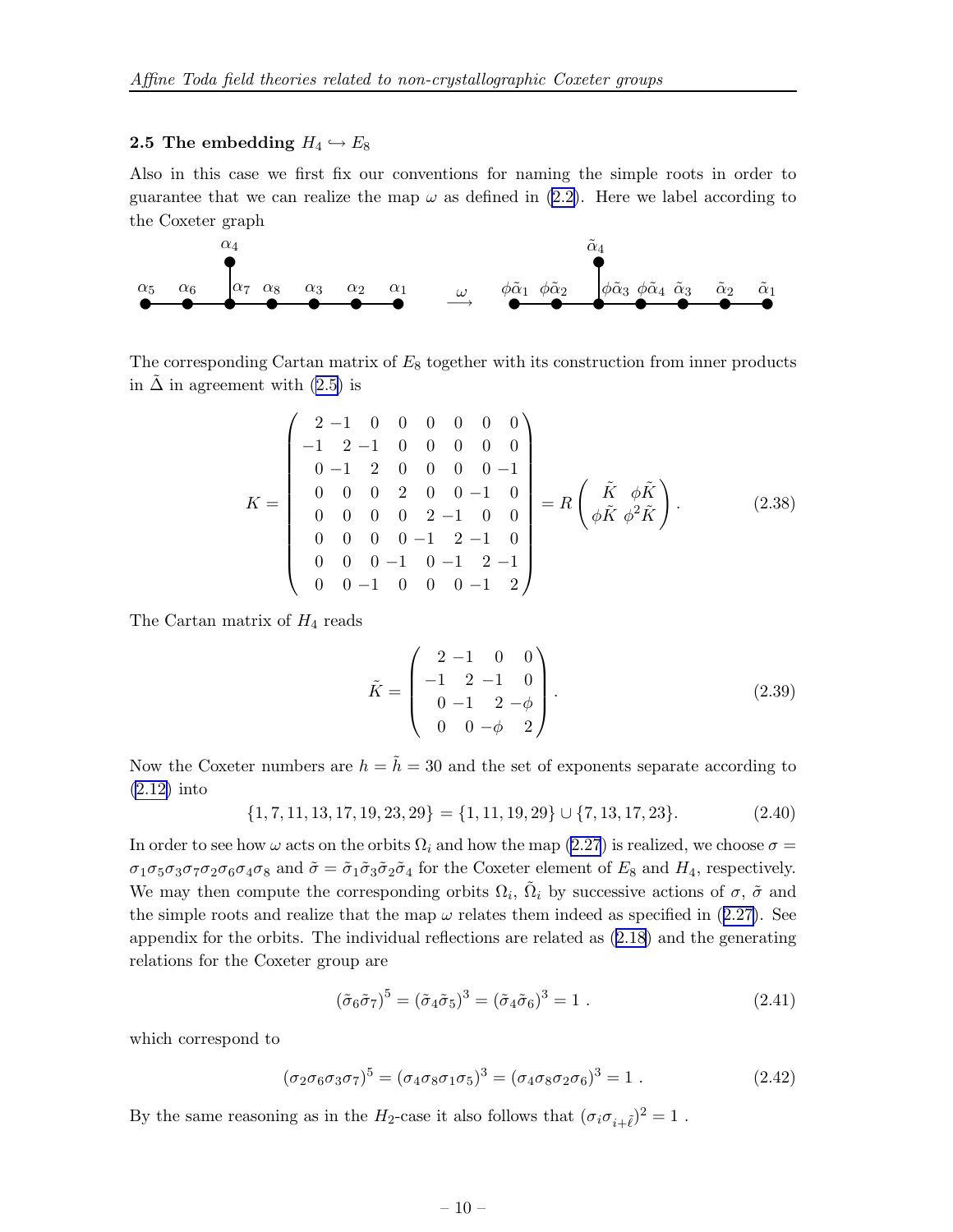#### <span id="page-11-0"></span>3. Affine Toda field theories

#### 3.1 Generalities

In this section we will demonstrate how one may construct an affine Toda field theory related to a non-crystallographic Coxeter group  $\tilde{W}$  from a theory related to a crystallographic Coxeter group  $W$  by means of the discussed embedding. We start by taking  $G$  to be a Lie group with  $H \subset G$  a maximal Torus and h its Cartan subalgebra. Then the affine Toda field theory Lagrangian can be expressed as [\[30](#page-27-0), [31\]](#page-27-0)

$$
\mathcal{L} = \frac{1}{\beta^2} \text{Tr} \left( \frac{1}{2} \partial_{\mu} g^{-1} \partial^{\mu} g - m^2 g E g^{-1} E^{\dagger} \right), \qquad (3.1)
$$

where  $g = \exp(\beta \Phi) \in H$ ,  $\beta$  is a coupling constant and m a mass scale. The regular element  $E = \eta \cdot h'$  with conjugate  $E^{\dagger}$  can be expanded in the Cartan subalgebra in apposition  $h'_i \in H'$ [\[35](#page-27-0)]. We normalize the trace according to the Cartan-Weyl basis, that is Tr  $(E_{\alpha}E_{-\alpha})=1$ . Notice that one can not write down a Lagrangian of the type (3.1) and relate it directly to a non-crystallographic Coxeter group, since there is no proper Lie group and Lie algebra associated to them.

Conventionally one introduces  $\ell$  scalar fields  $\phi_i$  by expanding the field  $\Phi$  in the Cartan subalgebra  $\Phi = \sum_{i=1}^{\ell} \phi_i H_i$  with Cartan Weyl generators  $H_i \in \mathbf{h}$  [[30, 31](#page-27-0)]. Developing now the Lagrangian (3.1) in powers of the coupling constant, it follows that the term of zeroth order in  $\beta$ , i.e. the quadratic term in  $\phi_i$  becomes

$$
-\frac{1}{2}\sum_{i=1}^{\ell} m_i^2 |\phi_i|^2 = -\frac{1}{2}m^2 \sum_{i=1}^{\ell} |\eta \cdot \alpha_i|^2 |\phi_i|^2,
$$
 (3.2)

such that the mass of particle *i* can be identified as  $m_i = m|\eta \cdot \alpha_i|$ . Here  $\eta$  is the eigenvector of the Coxeter element with eigenvalue  $\exp(2\pi i/h)$ . Proceeding to the first order term in β, the constant in front of the cubic terms in the fields divided by the symmetry factor 3! is taken to define the three-point coupling. It is computed [\[31\]](#page-27-0) to

$$
C_{ijk} = \frac{4\beta m^2}{\sqrt{-h}} \varepsilon_{ijq} \Delta_{ijk} \tag{3.3}
$$

where  $\Delta_{ijk} = \sqrt{s(s-m_i)(s-m_j)(s-m_k)}$  with  $s = (m_i + m_j + m_k)/2$  is Heron's formula for the area of the triangle formed by the masses of the three fusing particles  $i, j, k$ . The structure constants  $\varepsilon_{ijq}$  result from the Lie algebraic commutator  $[E_{\gamma_i}, E_{\sigma^q \gamma_j}] =$  $\varepsilon_{ijq}E_{\gamma_i+\sigma^q\gamma_j}=\varepsilon_{ijq}E_{\sigma^{\tilde{q}}\gamma_{\tilde{k}}}$  and for simply laced Lie algebras are normalized to  $\varepsilon_{ijq}=\pm 1,0$ . The  $\gamma_i = c_i \alpha_i$  are the coloured simple roots introduced in section 2.2. In other words the three-point coupling  $C_{ijk}$  is non-vanishing if and only if the commutator of step operators related to roots in the orbits  $\Omega_i$  and  $\Omega_j$  is non-zero. Through this reasoning the fusing rule  $|33|$ 

$$
C_{ijk} \neq 0 \qquad \Leftrightarrow \qquad \gamma_i + \sigma^q \gamma_j + \sigma^p \gamma_k = 0. \tag{3.4}
$$

can be related to the ATFT-Lagrangian.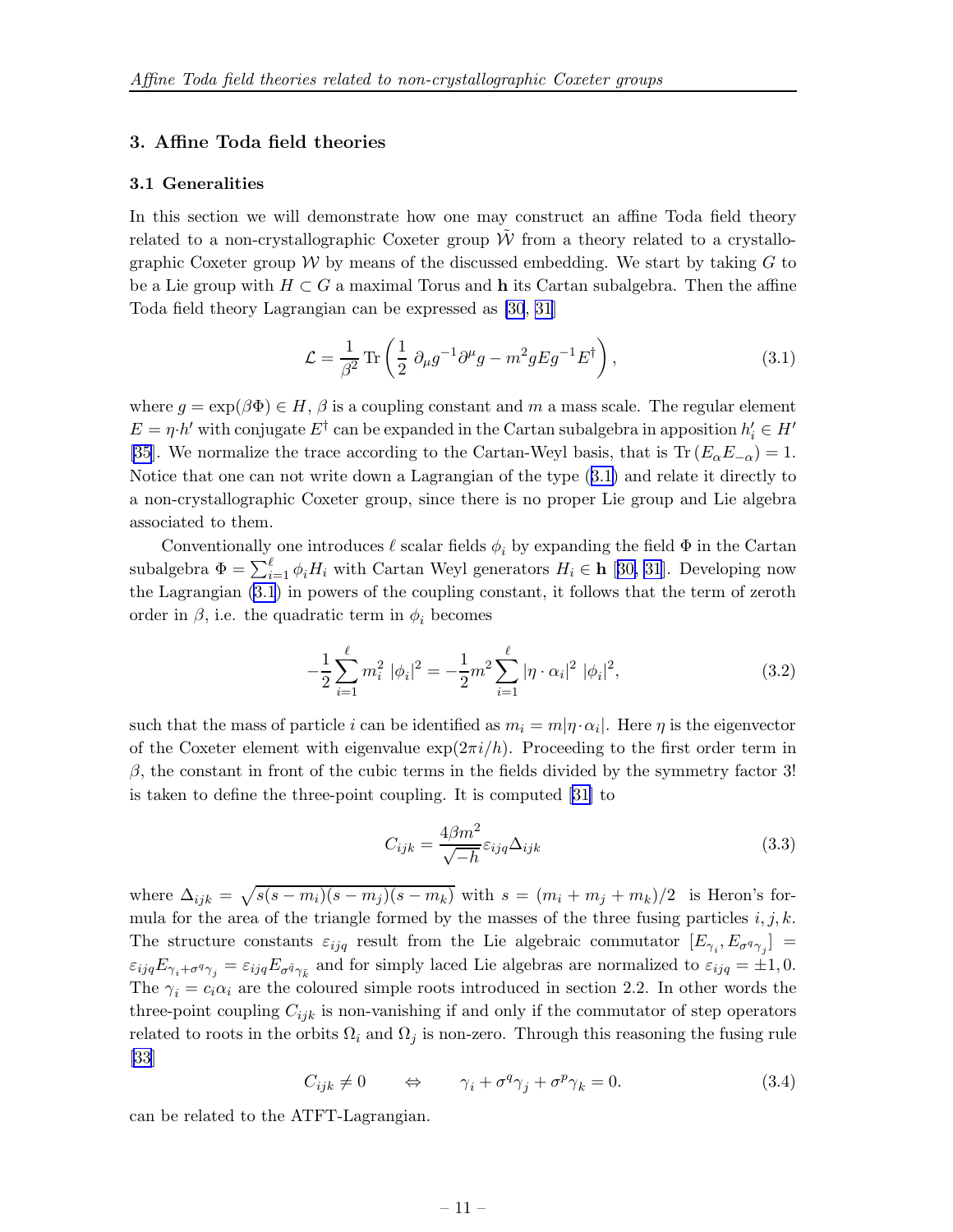<span id="page-12-0"></span>Having computed these classical quantities one may ask the question towards a formulation of the corresponding quantum field theory. A first glimpse of its nature is obtained from a perturbative computation of the mass corrections. For ATFT the logarithmic divergencies of the self-energy corrections can be removed simply by normal ordering [\[36,](#page-27-0) [11\]](#page-26-0). Then the one loop corrections to the mass of the particle  $k$  are just the finite contributions resulting from a bubble graph, which were found [\[9](#page-26-0), [10](#page-26-0), [11](#page-26-0)] to be

$$
\delta m_k^2 = -i \frac{\sum_{ij} (m_k^2)}{(2\pi)^2},\tag{3.5}
$$

where the sum extends over all intermediate contributions

$$
\sum_{ij}(m_k^2) = i\pi \frac{C_{ijk}^2(\pi - \theta_{ij}^k)}{m_i m_j \sin \theta_{ij}^k},
$$
\n(3.6)

with  $\theta_{ij}^k$  being the fusing angle for the process  $i + j \rightarrow \bar{k}$ .

One should note that instead of the Lie algebraic formulation for the affine Toda field theory Lagrangian [\(3.1\)](#page-11-0), one can in principle also start with a Lagrangian for which the trace in [\(3.1](#page-11-0)) is already computed in the adjoint representation, such that it involves only roots rather than Lie algebraic quantities

$$
\mathcal{L} = \frac{1}{2} \partial_{\mu} \Phi \partial^{\mu} \Phi - \frac{m^2}{\beta^2} \sum_{i=0}^{\ell} n_i \exp(\beta \alpha_i \cdot \Phi). \tag{3.7}
$$

Here  $\alpha_0 = -\sum_{i=0}^{\ell} n_i \alpha_i$  is the negative of the highest root and  $n_i$  the Kac labels. In this case the expansion of the Lagrangian in  $\beta$  yields

$$
(M^{2})_{ij} = m^{2} \sum_{p=0}^{\ell} n_{p} \alpha_{p}^{i} \alpha_{p}^{j} \quad \text{and} \quad C_{ijk} = \beta m^{2} \sum_{p=0}^{\ell} n_{p} \alpha_{p}^{i} \alpha_{p}^{j} \alpha_{p}^{k}. \quad (3.8)
$$

In most cases the two formulations are equivalent, however one is often more advantageous than the other. For instance, (3.7) does not allow for a generic case independent treatment as it relies on a special choice of the basis for the roots  $\alpha_i$  needed to ensure that the mass matrix becomes diagonal. In addition [\(3.1\)](#page-11-0) yields an explanation [\[30](#page-27-0), [31](#page-27-0)] for the fact that the masses of ATFT organize into the Perron-Frobenius vector of the Cartan matrix and a generic derivation[[31](#page-27-0)] of the fusing rule ([3.4](#page-11-0)). For our present purposes it is important to note that ([3.1](#page-11-0)) relies on the existence of a Lie algebra, whereas (3.7) only requires a root system. Thus in principle we could write down a Lagrangian of the type (3.7) for non-crystallographic Coxeter groups, but the formulation of an equivalent Lie algebraic version would be impossible. In addition, classical integrability for ATFT is established by means of a Lax pair formulation in terms of Lie algebraic quantities [\[37](#page-27-0), [38](#page-27-0)]. Therefore it would remain an open issue whether for non-crystallographic Coxeter groups (3.7) corresponds to integrable models or not. Here our formulation will not be a Lagrangian of the form (3.7) involving a non-crystallographic root system, but rather a reduced system which exploits the previously discussed embedding structure with regard to the Cartan subalgebra in apposition. The crystallographic Lie algebra structure is preserved in the reduction procedure, from which we can see immediately that the new theories also possess Lax pairs ensuring the classical integrability.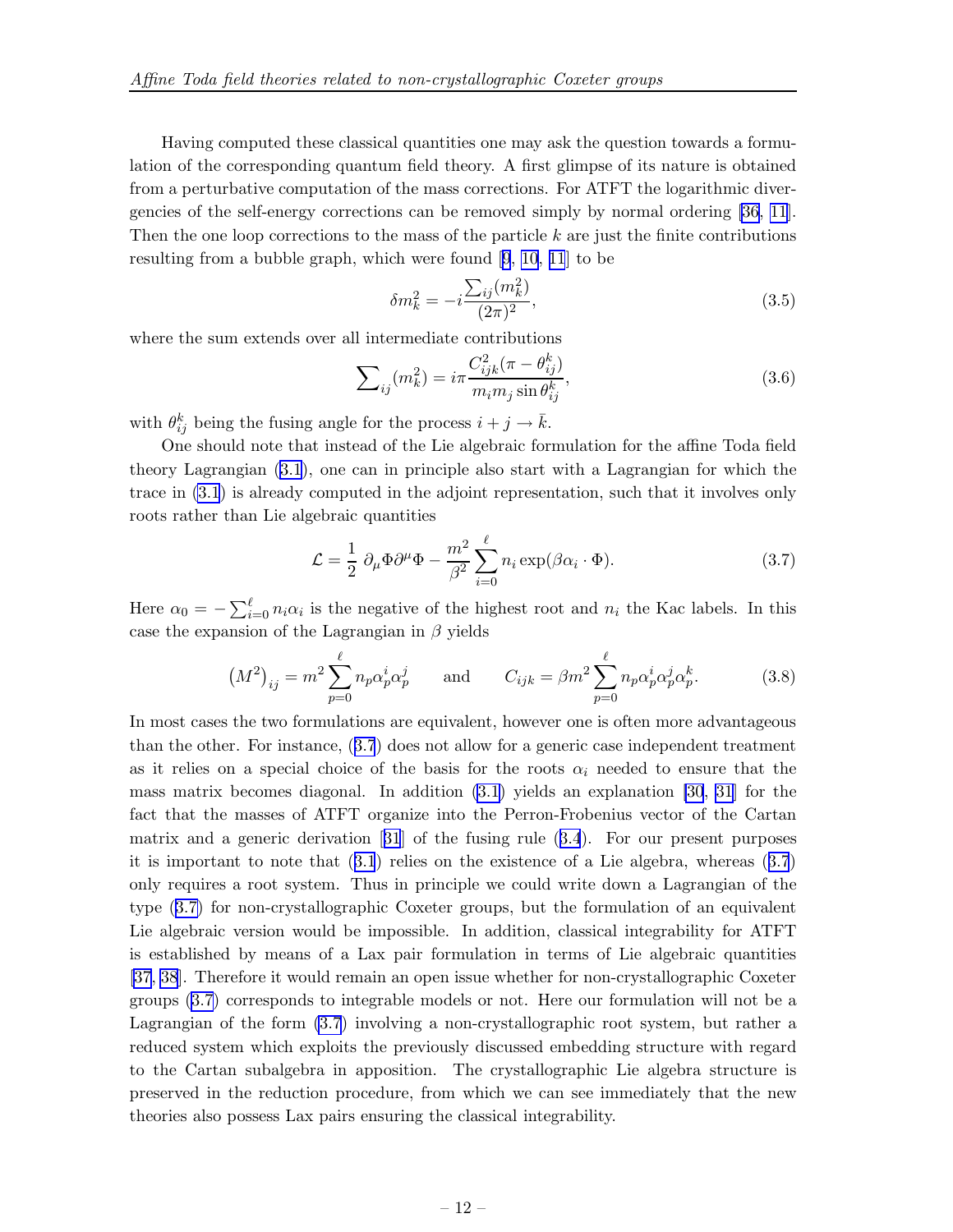#### <span id="page-13-0"></span>3.2 Reduction from crystallographic to non-crystallographic ATFT

Somewhat analogue to the folding procedure[[28\]](#page-27-0), we may now alter the above expansion of  $\Phi$  in order to define a new theory, which in this case only contains  $\ell = \ell/2$  scalar fields  $\tilde{\varphi}_i$ . This is achieved by expanding

$$
\Phi = \sum_{i=1}^{\ell} \mu(\varphi_i) H_i, \quad \text{with } \mu(\varphi_i) = \frac{1}{\phi \sqrt{3}} \begin{cases} \tilde{\varphi}_i & \text{for} \quad 1 \le i \le \tilde{\ell} = \ell/2\\ \phi \tilde{\varphi}_{i-\tilde{\ell}} & \text{for} \quad \tilde{\ell} < i \le \ell. \end{cases} \tag{3.9}
$$

Here the map  $\mu$  is inspired by the previously introduced map  $\tilde{\omega}$  ([2.7\)](#page-4-0). At this point one could have also defined  $\mu$  in such a way that it multiplies the fields  $\varphi_i$  for  $\tilde{\ell} < i \leq \ell$  by  $\phi^{-1}$ . However, the choice (3.9) is distinct by the structure emerging below for the three-point coupling. Other possibilities are also conceivable. Having an alternative expansion for the fields  $\Phi$  as in (3.9), we re-consider first the quadratic term [\(3.2\)](#page-11-0) in the expansion of the Lagrangian, which now becomes

$$
-\frac{1}{2}\sum_{i=1}^{\ell} m_i^2 |\mu(\tilde{\varphi}_i)|^2 = -\frac{1}{2}\sum_{i=1}^{\tilde{\ell}} \frac{1}{3} (\phi^{-2} m_i^2 + m_{i+\tilde{\ell}}^2) |(\tilde{\varphi}_i)|^2.
$$
 (3.10)

We take this identity as the defining relation for the masses of the  $\tilde{\ell}$  new scalar fields  $\tilde{\phi}_i$ 

$$
\tilde{m}_i^2 = \frac{1}{3} (\phi^{-2} m_i^2 + m_{i+\tilde{\ell}}^2) = m_i^2 . \qquad (3.11)
$$

In  $(3.11)$  we made use of the fact that the masses  $m_i$  can be identified as the components of the Perron-Frobenius eigenvector of K, that is  $m_i = (y_1)_i$ . Subsequently we employ [\(2.14\)](#page-5-0) which implies that  $m_i = \phi m_{i+\tilde{\ell}}$  and then  $\phi^{-2} + \phi^2 = 3$ . We also notice the fact that the masses  $\tilde{m}_i$  admit a "genuine" interpretation as belonging to an affine Toda field theory related to a non-crystallographic Coxeter group, since ([2.14\)](#page-5-0) also implies that the masses  $\tilde{m}_i$  are the components of the Perron-Frobenius eigenvector of  $K(\phi)$ .

Similarly we proceed further and read off the next order term in  $\beta$  to define a new threepoint coupling  $\tilde{C}_{ijk}$ . We compute

$$
\tilde{C}_{ijk} = \phi^3 C_{(i+\ell)(j+\tilde{\ell})(k+\tilde{\ell})} + \phi^2 \left( C_{i(j+\tilde{\ell})(k+\tilde{\ell})} + C_{(i+\tilde{\ell})j(k+\tilde{\ell})} + C_{(i+\tilde{\ell})(j+\tilde{\ell})k} \right) \n+ \phi \left( C_{(i+\tilde{\ell})jk} + C_{i(j+\tilde{\ell})k} + C_{ij(k+\tilde{\ell})} \right) + C_{ijk},
$$
\n(3.12)

for  $1 \leq i, j, k, \leq \tilde{\ell}$ . The identification of the Coxeter element [\(2.18](#page-6-0)) translates the fusing rule [\(3.4](#page-11-0)) into

$$
\tilde{C}_{ijk} \neq 0 \qquad \Leftrightarrow \qquad \omega \gamma_i + \tilde{\sigma}^q \omega \gamma_j + \tilde{\sigma}^p \omega \gamma_k = 0, \tag{3.13}
$$

$$
\Leftrightarrow \qquad \phi^{t_i}\tilde{\gamma}_i + \phi^{t_j}\tilde{\sigma}^q\tilde{\gamma}_j + \phi^{t_k}\tilde{\sigma}^p\tilde{\gamma}_k = 0,\tag{3.14}
$$

where the  $t_i$  are the integers introduced in equation [\(2.5\)](#page-4-0). The relation (3.14) is entirely expressed in quantities belonging to the non-crystallographic Coxeter group. In comparison with the fusing rule related to ATFT for simply laced Lie algebras  $(3.4)$  $(3.4)$ , it had to be " $\phi$ deformed", somewhat similar to the q-deformed versions of the fusing rule needed for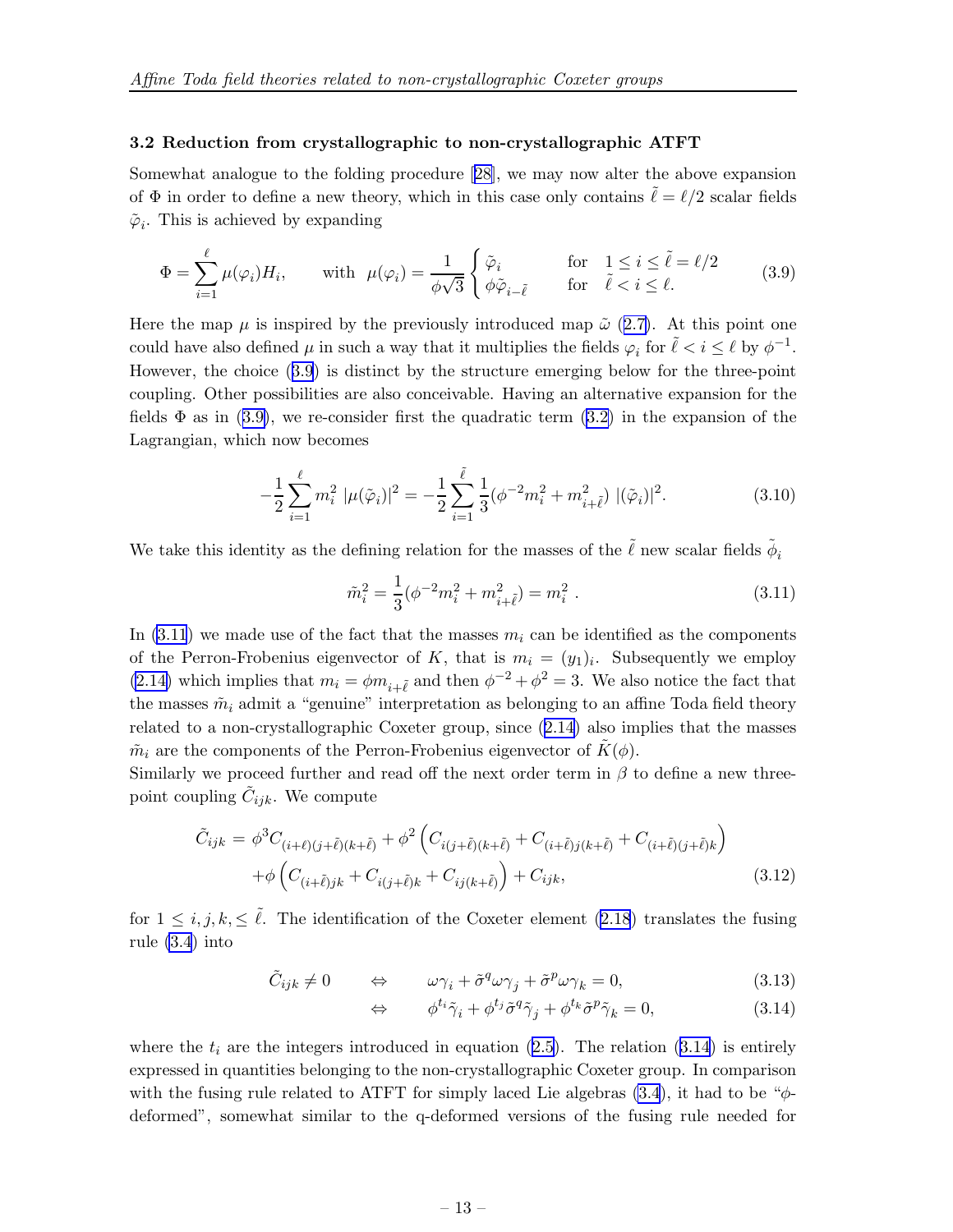<span id="page-14-0"></span>ATFT associated with non-simply laced Lie algebras[[39\]](#page-27-0). Note that besides the two nonequivalent solutions related as  $q \to h + 1/2(c_i - c_j) - q$  and  $p \to h + 1/2(c_i - c_j) - p$  [[34, 39\]](#page-27-0), in [\(3.14](#page-13-0)) there could be more solutions corresponding to different values of the integers  $t_i, t_j, t_k.$ 

Alternatively, we may compute the masses and three-point couplings from the Lagrangian  $(3.7)$  $(3.7)$ . Using the expansion  $(3.9)$  $(3.9)$  in  $(3.7)$  yields the same quantities. We obtain now

$$
\left(\tilde{M}^2\right)_{ij} = m^2 \sum_{p=0}^{\ell} n_p \hat{\alpha}_p^i \hat{\alpha}_p^j \quad \text{and} \quad \tilde{C}_{ijk} = \beta m^2 \sum_{p=0}^{\ell} n_p \hat{\alpha}_p^i \hat{\alpha}_p^j \hat{\alpha}_p^k. \tag{3.15}
$$

where we have folded the  $\ell$ -components of the root  $\alpha_p^i$  with  $1 \leq i \leq \ell$  into an  $\tilde{\ell}$ -component vector

$$
\hat{\alpha}_p^i = \frac{1}{3} (\phi^{-1} \alpha_p^i + \alpha_p^{i + \tilde{\ell}}) , \qquad (3.16)
$$

for  $1 \leq i \leq \tilde{\ell}$ . We stress that this is not the same as writing down [\(3.7](#page-12-0)) for a noncrystallographic root system, since it still involves  $\ell$  roots, albeit now represented in  $\mathbb{R}^{\tilde{\ell}}$ . Having computed the three-point couplings for the reduced theory, we may compute the mass renormalisation from ([3.6\)](#page-12-0) as

$$
\sum_{ij}(\tilde{m}_k^2) = i\pi \frac{\tilde{C}_{ijk}^2(\pi - \theta_{ij}^k)}{\tilde{m}_i \tilde{m}_j \sin \theta_{ij}^k}.
$$
\n(3.17)

This will shed light on the possible form of the scattering matrix for ATFT related to non-crystallographic Coxeter groups.

#### 3.3 From  $A_4$  to  $H_2$ -affine Toda field theory

Let us now make the above general formulae more explicit. When ignoring the overall mass scale, the masses of  $A_4$ -ATFT can be brought into the simple form

$$
m_1 = m_2 = 1
$$
 and  $m_3 = m_4 = \phi.$  (3.18)

Keeping the same normalization for the overall mass scale, the identity [\(3.11\)](#page-13-0) yields for the classical masses of the  $H_2$ -ATFT

$$
\tilde{m}_1 = m_1 \qquad \text{and} \qquad \tilde{m}_2 = m_2. \tag{3.19}
$$

According to [\(3.3](#page-11-0)) and ([3.12\)](#page-13-0) we then compute the three point couplings  $C_{ijk}$  and  $\tilde{C}_{ijk}$ together with their corresponding fusing rules, which result from the tables provided in section 2.3

|                                                                                                                     | $C_{113} = \frac{4i}{\sqrt{5}}\Delta_{113} \left[\gamma_1 + \sigma \gamma_1 + \sigma^3 \gamma_3 = 0 \right] \left[\ddot{C}_{111} = 3\phi C_{113} = \frac{4i}{\sqrt{5}}\sqrt{9 + 12\phi}\Delta_{111}\right]$ |        |
|---------------------------------------------------------------------------------------------------------------------|-------------------------------------------------------------------------------------------------------------------------------------------------------------------------------------------------------------|--------|
| $C_{144} = \phi C_{113}$ $ \gamma_1 + \sigma^2 \gamma_4 + \sigma^4 \gamma_4 = 0  \tilde{C}_{122} = \phi^3 C_{113}$  |                                                                                                                                                                                                             | (3.20) |
| $C_{224} = -C_{113}$ $\gamma_2 + \sigma \gamma_2 + \sigma^3 \gamma_4 = 0$ $\tilde{C}_{222} = -\tilde{C}_{111}$      |                                                                                                                                                                                                             |        |
| $C_{233} = -\phi C_{113} \gamma_2 + \sigma \gamma_3 + \sigma^3 \gamma_3 = 0$ $ \tilde{C}_{211} = -\tilde{C}_{122}.$ |                                                                                                                                                                                                             |        |

We did not report the factor  $\beta m^2$  in each of the couplings. Here  $\tilde{\Delta}_{ijk}$  is the area of the triangle bounded by the masses  $\tilde{m}_i, \tilde{m}_j, \tilde{m}_k$ . Note that now the factor of proportionality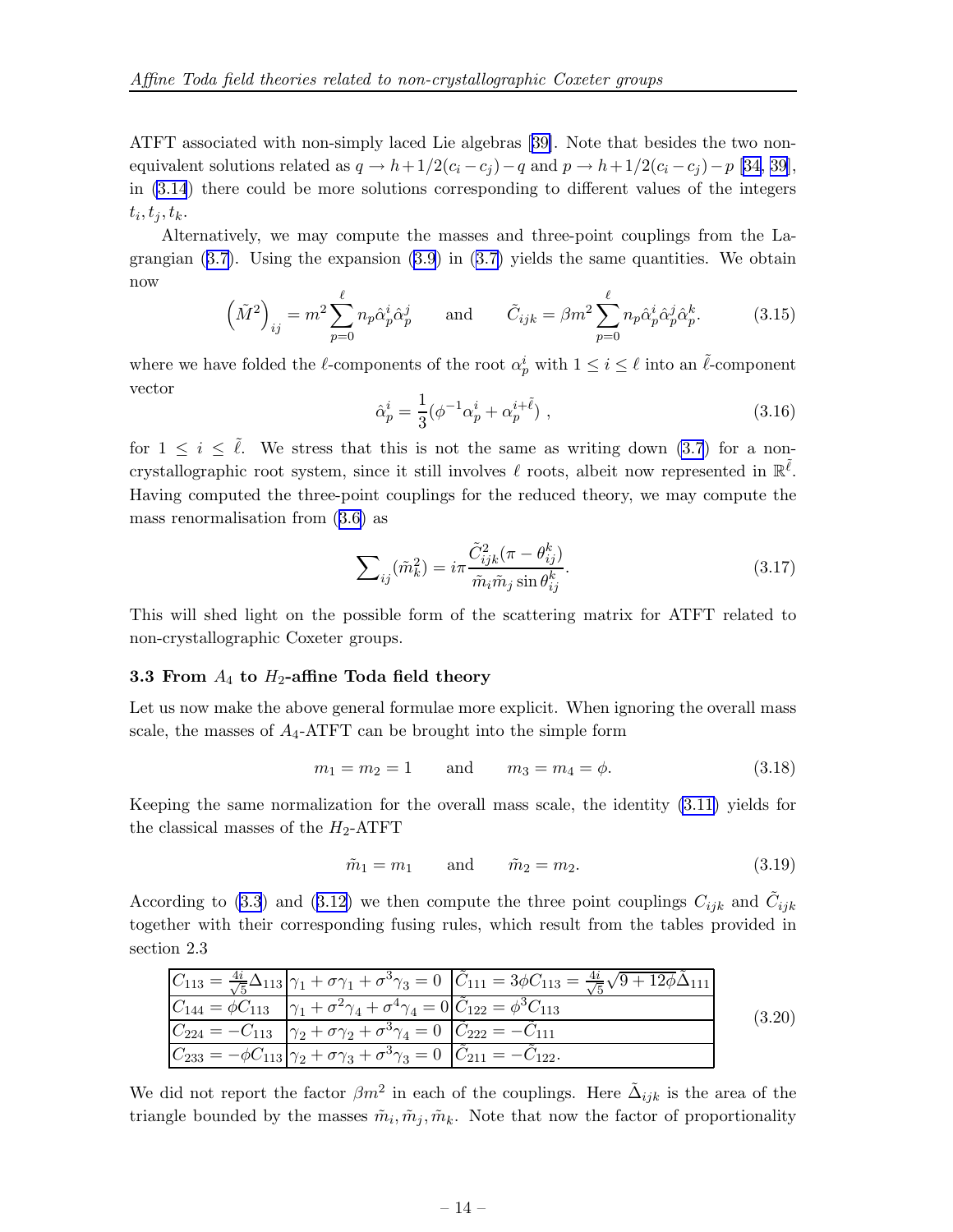between  $|\tilde{C}_{ijk}|$  and  $\tilde{\Delta}_{ijk}$  is no longer universal as in ([3.3](#page-11-0)). This is sufficient information to carry out the perturbation theory up to order  $\beta^2$ . The mass corrections to  $\tilde{m}_1$  according to [\(3.17\)](#page-14-0) are computed by summing the convergent contributions to the one-loop corrections, which up to the symmetry factors are

$$
\Sigma(\tilde m_1^2) \quad = \; \underbrace{-\tilde 1}_{\tilde 1} \qquad \qquad \overbrace{\tilde 1} \qquad + \qquad \underbrace{-\tilde 1}_{\tilde 2} \qquad \qquad \overbrace{\tilde 1} \qquad \qquad + \qquad \underbrace{-\tilde 2}_{\tilde 2} \qquad \qquad \overbrace{\tilde 1} \qquad \qquad
$$

We omitted the usual arrows indicating the time direction and assume throughout this paper that they all run to the right hand side. We computed the symmetry factors by applying Wick's theorem and include them into formula [\(3.17](#page-14-0)), such that

$$
\sum_{ij}(\tilde{m}_1^2) = i\pi \frac{\frac{\pi}{3}}{\sin \frac{2\pi}{3}} \left( 18\tilde{C}_{111}^2 + 36\tilde{C}_{112}^2 + 18\tilde{C}_{221}^2 \right) \,. \tag{3.21}
$$

where we assume that the particles are conjugate to each other, that is  $\overline{1} = 2, \overline{2} = 1$ where the bar indicates the anti-particle. Similarly, the mass corrections to  $\tilde{m}_2$  result from summing

$$
\Sigma(\tilde m_2^2) = \frac{\tilde 2}{\tilde 2} \sum_{\tilde 2}^{\tilde 2} + \frac{\tilde 2}{\tilde 2} + \frac{\tilde 2}{\tilde 2} + \frac{\tilde 1}{\tilde 2} \sum_{\tilde 1}^{\tilde 2}
$$

which gives

$$
\sum_{ij}(\tilde{m}_2^2) = i\pi \frac{\frac{\pi}{3}}{\sin\frac{2\pi}{3}} \left( 18\tilde{C}_{222}^2 + 36\tilde{C}_{221}^2 + 18\tilde{C}_{112}^2 \right) \,. \tag{3.22}
$$

Assembling this according to [\(3.5](#page-12-0)) yields the important fact that the classical mass ratios are conserved in the quantum field theory

$$
\frac{\delta m_1^2}{m_1^2} = \frac{\delta m_2^2}{m_2^2} = \frac{\sqrt{3}}{4} (5 + 3\phi) \tilde{C}_{111}^2 . \qquad (3.23)
$$

This means at first order perturbation theory the masses renormalise equally. As the masses of both particles coincide and they undergo the same fusing processes, they appear to be indistinguishable at this stage. This possibly hints towards a non-diagonal scattering theory, that means a theory in which backscattering is possible. However, it remains to be seen whether there exist higher charges in this theory which make the particles distinct.

#### 3.4 From  $D_6$  to  $H_3$ -affine Toda field theory

The masses of  $D_6$ -ATFT are known for a long time and can be brought into the form ([1.3](#page-2-0)). Keeping the same normalization for the overall mass scale, the identity [\(3.11\)](#page-13-0) yields for the classical masses of the  $H_3$ -ATFT

$$
\tilde{m}_1 = \phi^{-1}, \qquad \tilde{m}_2 = \sqrt{1 + \phi^{-2}}, \qquad \tilde{m}_3 = 1.
$$
\n(3.24)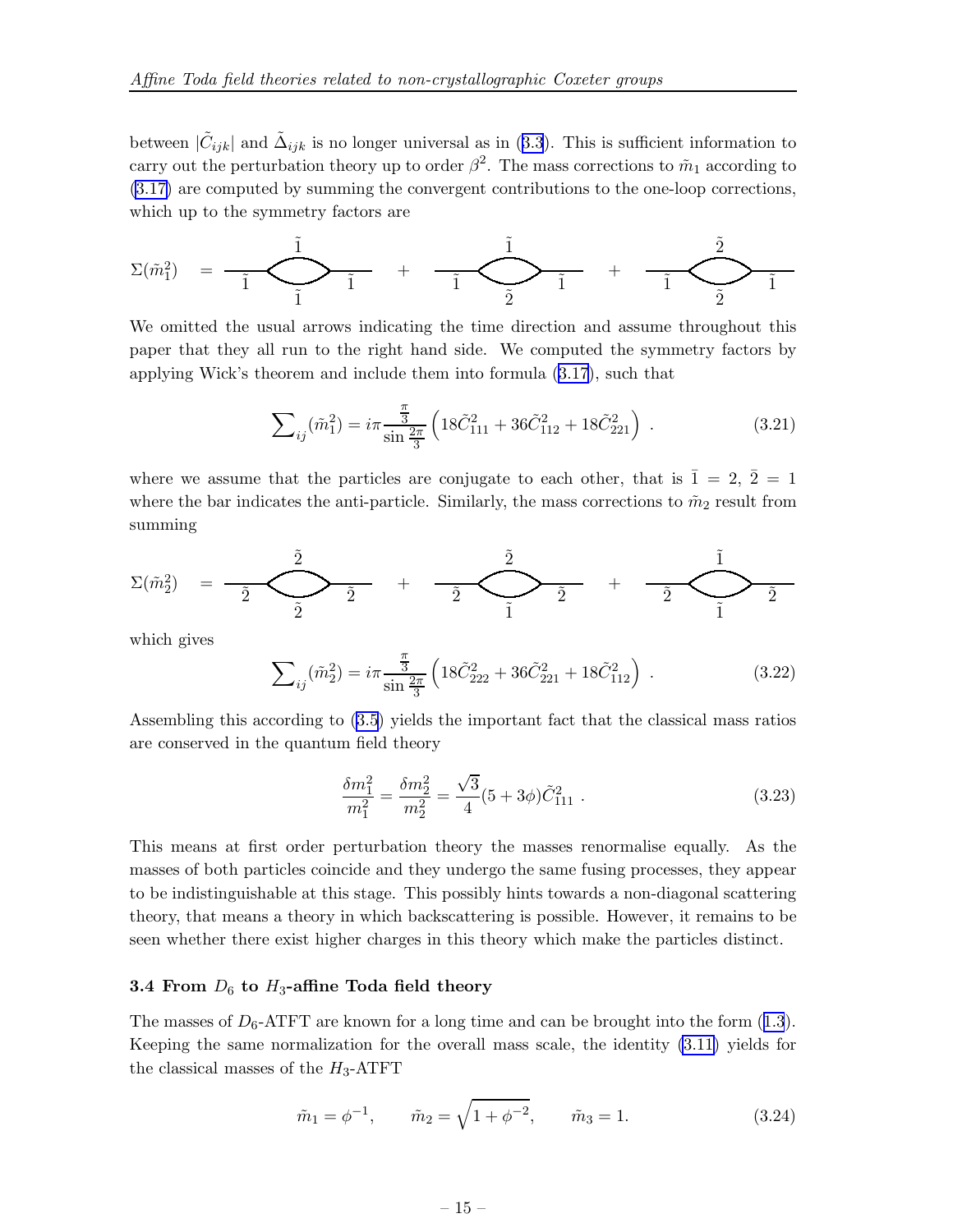According to [\(3.3](#page-11-0)) and ([3.12\)](#page-13-0) we then compute the three point couplings  $C_{ijk}$  and  $\tilde{C}_{ijk}$ together with their corresponding fusing rules, which result from the tables provided in the appendix

| $C_{112} = 4i/\sqrt{10}\Delta_{112}$ | $\gamma_1 + \sigma \gamma_1 + \sigma^6 \gamma_2 = 0$                                                                                                                      |                                                                                                                  |        |
|--------------------------------------|---------------------------------------------------------------------------------------------------------------------------------------------------------------------------|------------------------------------------------------------------------------------------------------------------|--------|
| $C_{442} = \phi^3 C_{112}$           | $\gamma_4 + \sigma^3 \gamma_4 + \sigma^7 \gamma_2 = 0$ $ \tilde{C}_{112} = (10\phi + 7)\tilde{\Delta}_{112}$                                                              |                                                                                                                  |        |
| $C_{445} = \phi^2 C_{112}$           | $\gamma_4 + \sigma \gamma_4 + \sigma^6 \gamma_5 = 0$                                                                                                                      |                                                                                                                  |        |
| $C_{665} = -\phi^5 C_{112}$          | $\gamma_6 + \sigma^3 \gamma_6 + \sigma^7 \gamma_5 = 0$                                                                                                                    |                                                                                                                  |        |
| $C_{332} = \phi^3 C_{112}$           |                                                                                                                                                                           | $\gamma_3 + \sigma^3 \gamma_3 + \sigma^7 \gamma_2 = 0 \vert \tilde{C}_{332} = -(1 + 5\phi) \tilde{\Delta}_{332}$ |        |
| $C_{335} = \phi^2 C_{112}$           | $\gamma_3 + \sigma \gamma_3 + \sigma^6 \gamma_5 = 0$                                                                                                                      |                                                                                                                  | (3.25) |
| $C_{126} = \phi^2 C_{112}$           | $\frac{\gamma_1 + \sigma^2 \gamma_2 + \sigma^6 \gamma_6 = 0}{\gamma_1 + \sigma^4 \gamma_5 + \sigma^8 \gamma_6 = 0} \Bigg  \tilde{C}_{123} = 5.56758 \tilde{\Delta}_{123}$ |                                                                                                                  |        |
| $C_{156} = \phi^3 C_{112}$           |                                                                                                                                                                           |                                                                                                                  |        |
| $C_{225} = (\phi^4 - 1)C_{112}$      | $\frac{1}{\gamma_2 + \sigma^2 \gamma_2 + \sigma^6 \gamma_5} = 0$ $\left[\tilde{C}_{222} = -8.6253 \tilde{\Delta}_{222}\right]$                                            |                                                                                                                  |        |
|                                      | $C_{255} = (\phi - \phi^5)C_{112}   \gamma_2 + \sigma^3 \gamma_5 + \sigma^7 \gamma_5 = 0$                                                                                 |                                                                                                                  |        |
| $C_{134} = \phi^2 C_{112}$           | $\gamma_1 + \sigma^3 \gamma_3 + \sigma^7 \gamma_4 = 0$ $\tilde{C}_{113} = 2\phi^2 \tilde{\Delta}_{113}$                                                                   |                                                                                                                  |        |
| $C_{346} = \phi^3 C_{112}$           | $\gamma_3 + \sigma^8 \gamma_4 + \sigma^4 \gamma_6 = 0$ $\ddot{C}_{331} = 2\phi^3 \Delta_{331}.$                                                                           |                                                                                                                  |        |

Here we did not report the factor of  $i\beta m^2 4/\sqrt{10}$  in  $\tilde{C}$ . The fusing rules reduce according to ([3.13](#page-13-0)), for instance

$$
\gamma_1 + \sigma \gamma_1 + \sigma^6 \gamma_2 = 0 \Rightarrow \tilde{\gamma}_1 + \tilde{\sigma} \tilde{\gamma}_1 + \tilde{\sigma}^6 \tilde{\gamma}_2 = 0, \tag{3.26}
$$

$$
\gamma_4 + \sigma^3 \gamma_4 + \sigma^7 \gamma_2 = 0 \Rightarrow \phi \tilde{\gamma}_1 + \phi \tilde{\sigma}^3 \tilde{\gamma}_1 + \tilde{\sigma}^7 \tilde{\gamma}_2 = 0, \tag{3.27}
$$

$$
\gamma_4 + \sigma \gamma_4 + \sigma^6 \gamma_5 = 0 \Rightarrow \phi \tilde{\gamma}_1 + \phi \tilde{\sigma} \tilde{\gamma}_1 + \phi \sigma^6 \gamma_2 = 0. \tag{3.28}
$$

Note that we can construct the solution (3.28) trivially from (3.26) simply by multiplying it with  $\phi$ . However, (3.27) can not be obtained from (3.26) or (3.28) in such a manner and has to be regarded as independent.

As described in the previous section, we compute the mass renormalisation to

$$
\sum_{ij}(\tilde{m}_1^2) = i\pi \left( \frac{36\tilde{C}_{112\overline{10}}^2}{\tilde{m}_1 \tilde{m}_2 \sin \frac{9\pi}{10}} + \frac{36\tilde{C}_{123}^2 \hat{\phi}}{\tilde{m}_2 \tilde{m}_3 \sin(\pi - \hat{\phi})} + \frac{18\tilde{C}_{133\overline{10}}^2}{\tilde{m}_3 \tilde{m}_3 \sin \frac{8\pi}{10}} + \frac{36\tilde{C}_{113\overline{10}}^2}{\tilde{m}_1 \tilde{m}_3 \sin \frac{8\pi}{10}} \right) (3.29)
$$
  

$$
\sum_{ij}(\tilde{m}_2^2) = i\pi \left( \frac{18\tilde{C}_{222\overline{3}}^2}{\tilde{m}_2 \tilde{m}_2 \sin \frac{2\pi}{3}} + \frac{36\tilde{C}_{123\overline{2}}^2}{\tilde{m}_1 \tilde{m}_3 \sin \frac{\pi}{2}} + \frac{18\tilde{C}_{112\overline{10}}^2}{\tilde{m}_1 \tilde{m}_1 \sin \frac{2\pi}{10}} + \frac{18\tilde{C}_{233\overline{10}}^2}{\tilde{m}_3 \tilde{m}_3 \sin \frac{6\pi}{10}} \right) \qquad (3.30)
$$

$$
\sum_{ij}(\tilde{m}_3^2) = i\pi \left( \frac{36\tilde{C}_{233}^2 \frac{3\pi}{10}}{\tilde{m}_2 \tilde{m}_3 \sin\frac{7\pi}{10}} + \frac{36\tilde{C}_{123}^2 \check{\phi}}{\tilde{m}_2 \tilde{m}_3 \sin(\pi - \check{\phi})} + \frac{18\tilde{C}_{113}^2 \frac{4\pi}{10}}{\tilde{m}_1 \tilde{m}_1 \sin\frac{6\pi}{10}} + \frac{36\tilde{C}_{133}^2 \frac{4\pi}{10}}{\tilde{m}_1 \tilde{m}_3 \sin\frac{6\pi}{10}} \right) (3.31)
$$

where we abbreviate  $\hat{\phi} = \arctan \phi^{-1}$ ,  $\check{\phi} = \arctan \phi$ . From this it follows then that classical mass ratios are not conserved in the quantum field theory

$$
\frac{\delta m_1^2}{m_1^2} = 196.996\ldots \qquad \frac{\delta m_2^2}{m_2^2} = 647.392\ldots \qquad \text{and} \qquad \frac{\delta m_3^2}{m_3^2} = 924.343\ldots \qquad (3.32)
$$

This means that the scattering matrix for  $H_3$ -ATFT can not be of the simple form as for ATFT related to simply laced Lie algebras.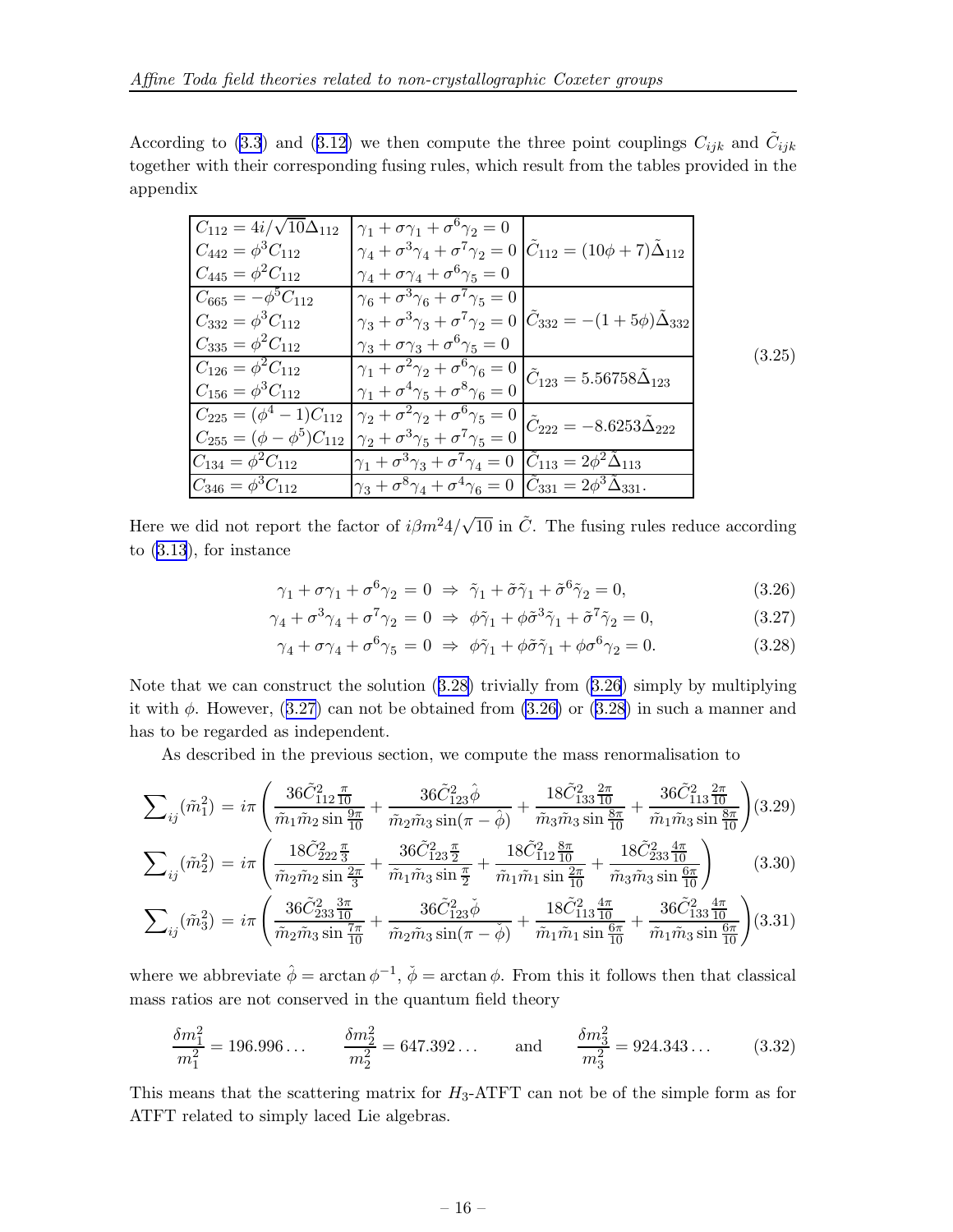### 3.5 From  $E_8$  to  $H_4$  affine Toda field theory

The masses of  $E_8$ -ATFT in the form [\(1.1\)](#page-1-0) indicate the underlying  $H_4$  structure and [\(3.11](#page-13-0)) yields for the classical masses for the  $H_4\text{-ATFT}$ 

$$
\tilde{m}_1 = m_1, \qquad \tilde{m}_2 = m_2, \qquad \tilde{m}_3 = m_3, \qquad \tilde{m}_4 = m_4. \tag{3.33}
$$

Similarly as in the previous section we compute the three point couplings  $C_{ijk}$  and  $\tilde{C}_{ijk}$ from  $(3.3)$  $(3.3)$  and  $(3.12)$  $(3.12)$  together with their corresponding fusing rules

| $C_{111} = \frac{4i}{\sqrt{30}} 0.433013$             | $\gamma_1+\sigma^{10}\gamma_1+\sigma^{20}\gamma_1=0$                    |                                                      |
|-------------------------------------------------------|-------------------------------------------------------------------------|------------------------------------------------------|
| $C_{511} = \frac{4i}{\sqrt{30}} 0.475528$             | $\gamma_5+\sigma^{12}\gamma_1+\sigma^{18}\gamma_1=0$                    |                                                      |
| $C_{551} = \phi C_{511}$                              | $\gamma_5+\sigma^{12}\gamma_5+\sigma^{21}\gamma_1=0$                    | $\tilde{C}_{111} = 31.3768 \; \tilde{\Delta}_{111}$  |
| $C_{555}=\phi^2 C_{111}$                              | $\gamma_5 + \sigma^{10} \gamma_5 + \sigma^{20} \gamma_5 = 0$            |                                                      |
| $C_{211} = \frac{4i}{\sqrt{30}} 0.103956$             | $\gamma_2+\sigma^{14}\gamma_1+\sigma^{\overline{15}}\gamma_1=0$         |                                                      |
| $C_{521} = -\phi^2 C_{321}$                           | $\gamma_5+\sigma^{13}\gamma_2+\sigma^{23}\gamma_1=0$                    | $\tilde{C}_{211} = 37.1363 \; \tilde{\Delta}_{211}$  |
| $C_{655} = \phi^2 C_{211}$                            | $\gamma_6 + \sigma^{14}\gamma_5 + \sigma^{15}\gamma_5 = 0$              |                                                      |
| $C_{321} = \overline{-\frac{4i}{\sqrt{30}} 0.307324}$ | $\gamma_3+\sigma^{15}\gamma_2+\sigma^{16}\gamma_1=0$                    |                                                      |
| $C_{631} = -C_{432}/\phi$                             | $\gamma_6 + \sigma^{13} \gamma_3 + \sigma^{20} \gamma_1 = 0$            | $\tilde{C}_{321} = 22.6132 \; \tilde{\Delta}_{321}$  |
| $C_{653} = C_{432}$                                   | $\gamma_6+\sigma^9\gamma_5+\sigma^{17}\gamma_3=0$                       |                                                      |
| $C_{765} = -\phi^2 C_{321}$                           | $\gamma_7 + \sigma^{15}\gamma_6 + \sigma^{16}\gamma_5 = 0$              |                                                      |
| $C_{421} = \frac{4i}{\sqrt{30}} 0.972789$             | $\overline{\gamma_4 + \sigma^{13} \gamma_2} + \sigma^{19} \gamma_1 = 0$ |                                                      |
| $C_{641} = -\phi^2 C_{321}$                           | $\gamma_6+\sigma^{14}\gamma_4+\sigma^{17}\gamma_1=0$                    | $\tilde{C}_{421} = 9.92482 \; \tilde{\Delta}_{421}$  |
| $C_{861} = \phi^3 C_{321}$                            | $\gamma_8+\sigma^{14}\gamma_6+\sigma^{18}\gamma_1=0$                    |                                                      |
| $C_{865} = \phi^2 C_{421}$                            | $\gamma_8 + \sigma^{13} \gamma_6 + \sigma^{19} \gamma_5 = 0$            |                                                      |
| $C_{431} = -\frac{4i}{\sqrt{30}} 1.09848$             | $\gamma_4 + \sigma^{13} \gamma_3 + \sigma^{24} \gamma_1 = 0$            |                                                      |
| $C_{831} = C_{421}/\phi$                              | $\gamma_8+\sigma^{14}\gamma_3+\sigma^{16}\gamma_1=0$                    | $\tilde{C}_{431} = 8.65727 \; \tilde{\Delta}_{431}$  |
| $C_{871} = -C_{421}$                                  | $\gamma_8+\sigma^{14}\gamma_7+\sigma^{27}\gamma_1=0$                    |                                                      |
| $C_{875} = -\phi^2 C_{431}$                           | $\gamma_8 + \sigma^{13} \gamma_7 + \sigma^{24} \gamma_5 = 0$            |                                                      |
| $C_{441} = \frac{4i}{\sqrt{30}} 1.17616$              | $\gamma_4+\sigma^{13}\gamma_4+\sigma^{21}\gamma_1=0$                    |                                                      |
| $C_{854} = -C_{421}$                                  | $\gamma_8+\sigma^{13}\gamma_5+\sigma^{16}\gamma_4=0$                    | $\tilde{C}_{441} = -14.4209 \; \tilde{\Delta}_{441}$ |
| $C_{885} = -\phi^2 C_{441}$                           | $\gamma_8 + \sigma^{13} \gamma_8 + \sigma^{21} \gamma_5 = 0$            |                                                      |
| $C_{541} = C_{421}/\phi$                              | $\gamma_5 + \sigma^{14} \gamma_4 + \sigma^{26} \gamma_1 = 0$            |                                                      |
| $C_{554} = -\phi^3 C_{321}$                           | $\gamma_5+\sigma^7\gamma_5+\sigma^{19}\gamma_4=0$                       | $\tilde{C}_{411} = 5.35386$                          |
| $C_{771} = -C_{432}$                                  | $\gamma_7+\sigma^{14}\gamma_7+\sigma^{22}\gamma_1=0$                    | $\tilde{C}_{331} = -4.27444 \ \tilde{\Delta}_{331}$  |
| $C_{222} = -\frac{4i}{\sqrt{30}}$ 1.71313             | $\gamma_2+\sigma^{10}\gamma_2+\sigma^{20}\gamma_2=0$                    |                                                      |
| $C_{622} = -\frac{4i}{\sqrt{30}}$ 1.88133             | $\gamma_6+\sigma^{18}\gamma_2+\sigma^{12}\gamma_2=0$                    | $\tilde{C}_{222} = -9.1965 \; \tilde{\Delta}_{222}$  |
| $C_{662} = \phi C_{622}$                              | $\gamma_6+\sigma^{12}\gamma_6+\sigma^{21}\gamma_2=0$                    |                                                      |
| $C_{666} = -\phi^2 C_{222}$                           | $\gamma_6+\sigma^{10}\gamma_6+\sigma^{20}\gamma_6=0$                    |                                                      |
| $C_{322} = -\frac{4i}{\sqrt{30}} 1.96731$             | $\gamma_3+\sigma^{12}\overline{\gamma_2+\sigma^{19}\gamma_2}=0$         |                                                      |
| $C_{762} = -C_{432}$                                  | $\gamma_7+\sigma^{14}\gamma_6+\sigma^{18}\gamma_2=0$                    | $\tilde{C}_{322} = 3.75947 \; \tilde{\Delta}_{322}$  |
| $C_{766} = -\phi^2 C_{322}$                           | $\gamma_7+\sigma^{12}\gamma_6+\sigma^{19}\gamma_6=0$                    |                                                      |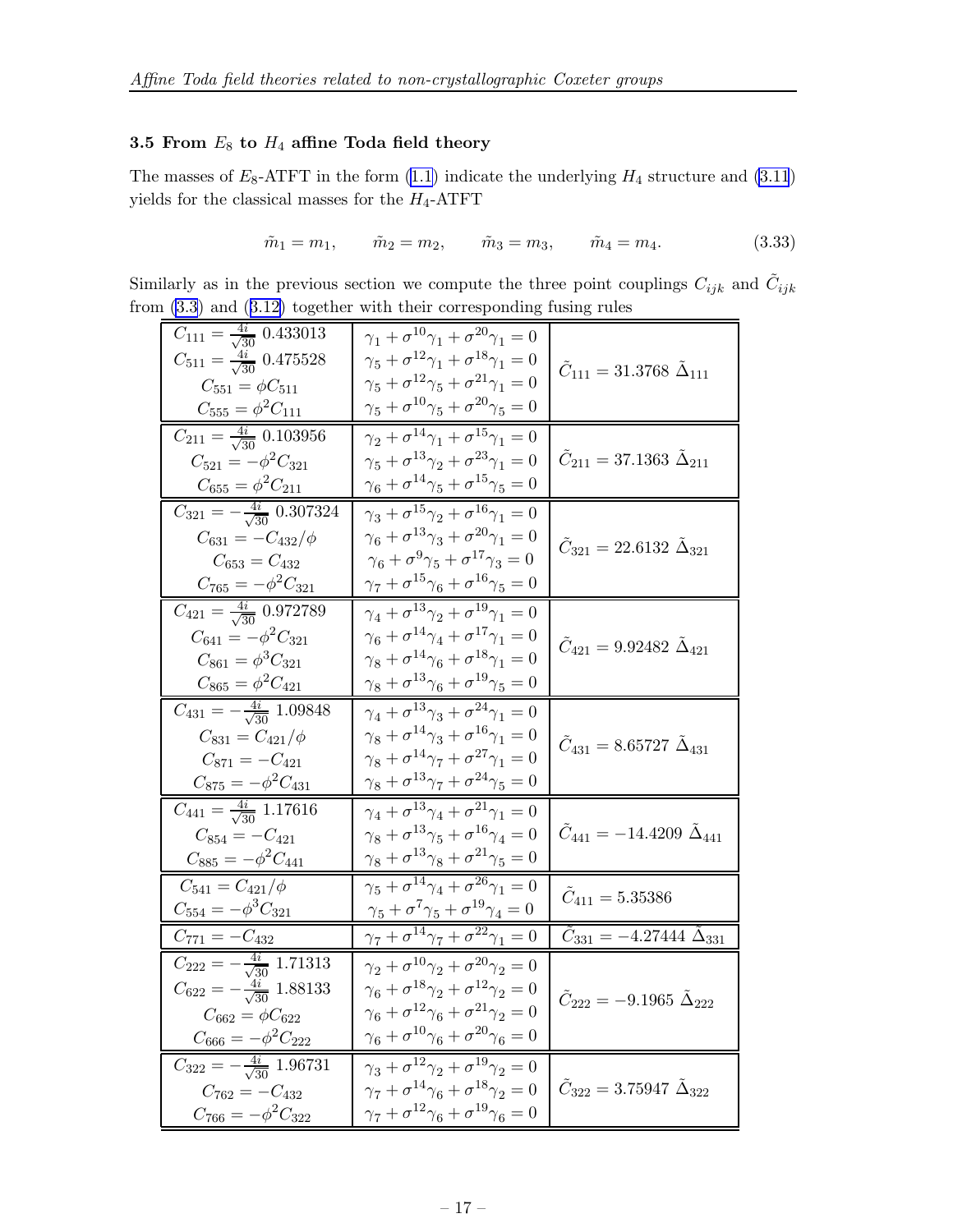| $C_{522} = C_{432}/\phi$                              | $\gamma_5 + \sigma^{10}\gamma_2 + \sigma^{21}\gamma_2 = 0$           | $C_{122} = 9.55253 \Delta_{122}$                      |
|-------------------------------------------------------|----------------------------------------------------------------------|-------------------------------------------------------|
| $C_{652} = -\phi^3 C_{321}$                           | $\gamma_6+\sigma^{12}\gamma_5+\sigma^{17}\gamma_2=0$                 |                                                       |
| $C_{822} = \phi^2 C_{321}$                            | $\gamma_8+\sigma^{14}\gamma_2+\overline{\sigma^{16}\gamma_2=0}$      | $\tilde{C}_{422} = -0.683318 \; \tilde{\Delta}_{422}$ |
| $\overline{C_{432} = \frac{4i}{\sqrt{30}} 2.37859}$   | $\gamma_4+\sigma^{11}\gamma_3+\sigma^{22}\gamma_2=0$                 |                                                       |
| $C_{832} = \phi^2 C_{431}$                            | $\gamma_8+\sigma^{12}\gamma_3+\sigma^{19}\gamma_2=0$                 | $C_{432} = 15.2555 \Delta_{432}$                      |
| $C_{863} = -\phi^3 C_{431}$                           | $\gamma_8+\sigma^{11}\gamma_6+\sigma^{19}\gamma_3=0$                 |                                                       |
| $C_{876} = \phi^2 C_{432}$                            | $\gamma_8+\sigma^{11}\gamma_7+\sigma^{22}\gamma_6=0$                 |                                                       |
| $C_{732} = -C_{432}/\phi$                             | $\gamma_7+\sigma^{14}\gamma_3+\sigma^{17}\gamma_2=0$                 | $\tilde{C}_{332} = 2.68177 \; \tilde{\Delta}_{332}$   |
| $C_{772} = -\phi^3 C_{431}$                           | $\gamma_7+\sigma^{13}\gamma_7+\sigma^{22}\gamma_2=0$                 |                                                       |
| $\overline{C_{333}=-\frac{4i}{\sqrt{30}}3.78439}$     | $\gamma_3 + \sigma^{10}\gamma_3 + \sigma^{20}\gamma_3 = 0$           |                                                       |
| $C_{733} = \frac{4i}{\sqrt{30}} 4.15597$              | $\gamma_7+\sigma^{12}\gamma_3+\sigma^{18}\gamma_3=0$                 | $\tilde{C}_{333} = 7.1965 \; \tilde{\Delta}_{333}$    |
| $C_{773} = \phi C_{733}$                              | $\gamma_7+\sigma^{12}\gamma_7+\sigma^{21}\gamma_3=0$                 |                                                       |
| $C_{777} = \phi^2 C_{333}$                            | $\gamma_7 + \sigma^{10}\gamma_7 + \sigma^{20}\gamma_7 = 0$           |                                                       |
| $C_{433} = -\frac{4i}{\sqrt{30}}$ 3.24742             | $\gamma_4+\sigma^9\gamma_3+\overline{\sigma^{20}\gamma_3=0}$         |                                                       |
| $C_{743} = -\phi^2 C_{431}$                           | $\gamma_7+\sigma^{13}\gamma_4+\sigma^{17}\gamma_3=0$                 | $\tilde{C}_{433} = -9.22437 \; \tilde{\Delta}_{433}$  |
| $C_{877} = \phi^2 C_{433}$                            | $\gamma_8+\sigma^9\gamma_7+\sigma^{20}\gamma_7=0$                    |                                                       |
| $C_{553} = -C_{421}$                                  | $\overline{\gamma_5 + \sigma^4 \gamma_5 + \sigma^{17} \gamma_3} = 0$ | $\tilde{C}_{113} = -2.5468$                           |
| $\overline{C_{444} = -\frac{4i}{\sqrt{30}}}\,2.50428$ | $\gamma_4+\sigma^{10}\gamma_4+\sigma^{20}\gamma_4=0$                 |                                                       |
| $C_{844} = \frac{4i}{\sqrt{30}}$ 2.75016              | $\gamma_8+\sigma^{12}\gamma_4+\sigma^{18}\gamma_4=0$                 | $\tilde{C}_{444} = 29.3768 \; \tilde{\Delta}_{444}$   |
| $C_{884} = \phi C_{844}$                              | $\gamma_8 + \sigma^{12} \gamma_8 + \sigma^{21} \gamma_4 = 0$         |                                                       |
| $C_{888} = -\phi^2 C_{444}$                           | $\gamma_8 + \sigma^{10}\gamma_8 + \sigma^{20}\gamma_8 = 0$           |                                                       |
| $C_{644} = \phi^2 C_{431}$                            | $\gamma_6+\sigma^{11}\gamma_4+\sigma^{19}\gamma_4=0$                 | $\tilde{C}_{244} = -2.13686 \; \tilde{\Delta}_{244}$  |
| $C_{744} = C_{421}/\phi$                              | $\gamma_7 + \sigma^{15}\gamma_4 + \sigma^{16}\gamma_4 = 0$           | $\tilde{C}_{344} = -8.34233 \; \tilde{\Delta}_{344}$  |
| $C_{874} = \phi^3 C_{431}$                            | $\gamma_8+\sigma^{12}\gamma_7+\sigma^{23}\gamma_4=0$                 |                                                       |

Also here we did not report the overall factor of  $i\beta m^2 4/\sqrt{30}$  in  $\tilde{C}$ . Note that  $\tilde{C}_{411}$  and  $\tilde{C}_{311}$  have no classical mass triangle associated to them and therefore yield no poles in the propagators. The nonvanishing one-loop contributions are therefore

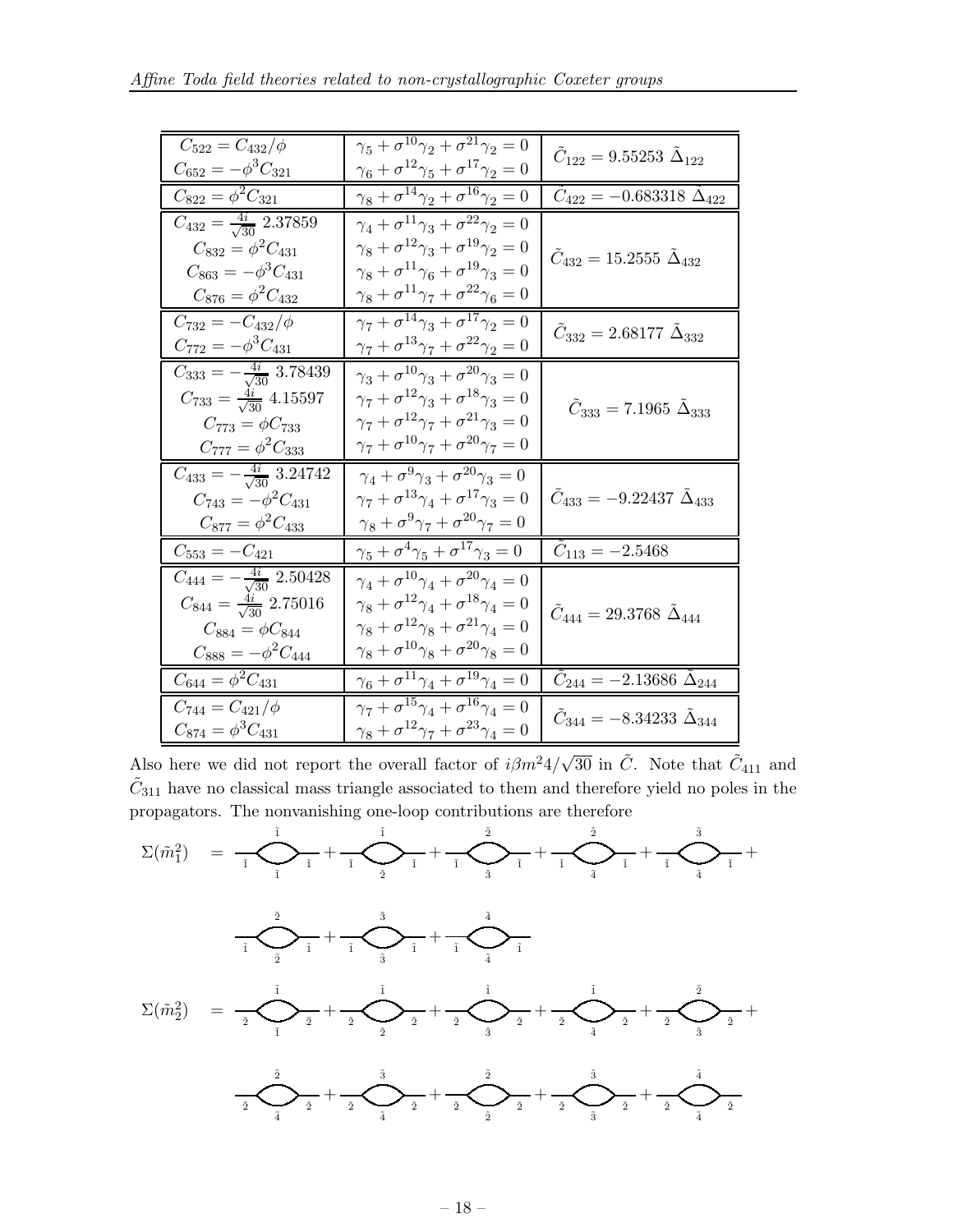

From this it follows that the classical mass ratios are not conserved in the quantum field theory

$$
\frac{\delta m_1^2}{m_1^2} = 54045.1 \dots \quad \frac{\delta m_2^2}{m_2^2} = 68239.3 \dots \quad \frac{\delta m_3^2}{m_3^2} = 11488.2 \dots \quad \frac{\delta m_4^2}{m_4^2} = 2914.28 \dots \tag{3.34}
$$

Hence we have the same type of behaviour under renormalisation as in the  $H_3$ -ATFT obtained from the reduction of the  $D_6$ -ATFT.

#### 4. Conclusions

With regard to previously studied ATFT, the embedding of non-crystallographic into crystallographic Coxeter groups leads to an explanation for the fact that in some theories the masses can be organised into pairs such that one mass differs from the other only by a factor of  $\phi$ . This also holds for the higher charges.

We showed that it is possible to construct ATFT related to non-crystallographic Coxeter groups despite the fact that there is no Lie algebra associated to them. The construction is possible since one may exploit the embedding of non-crystallographic into crystallographic Coxeter groups, making use of the fact that the latter do possess a Lie algebraic structure and thus preserving integrability. Unlike the folding from simply laced Lie algebras to non-simply laced Lie algebras [\[28](#page-27-0)], the resulting theories we obtain here are not equivalent to a direct formulation of the theory in terms of non-crystallographic Coxeter groups. In this context the reduction procedure is vital for consistency and not merely an additional structure. It is of course possible to write down a Lagrangian of the form ([3.7\)](#page-12-0) involving directly roots of  $\Delta$ , but it remains to be seen whether such theories are consistent and especially if they are classically integrable.

With regard to the quantum field theory, our computations showed for the  $H_3, H_4$ -ATFT that the masses of these new theories do not renormalise with an overall factor, i.e.  $\delta m_k^2/m_k^2$  is not a universal constant for all particle types k, preventing that the classical mass ratios can be maintained in the quantum field theory. Remarkably this was true for ATFT related to simply laced Lie algebras, which allowed for a relatively straightforward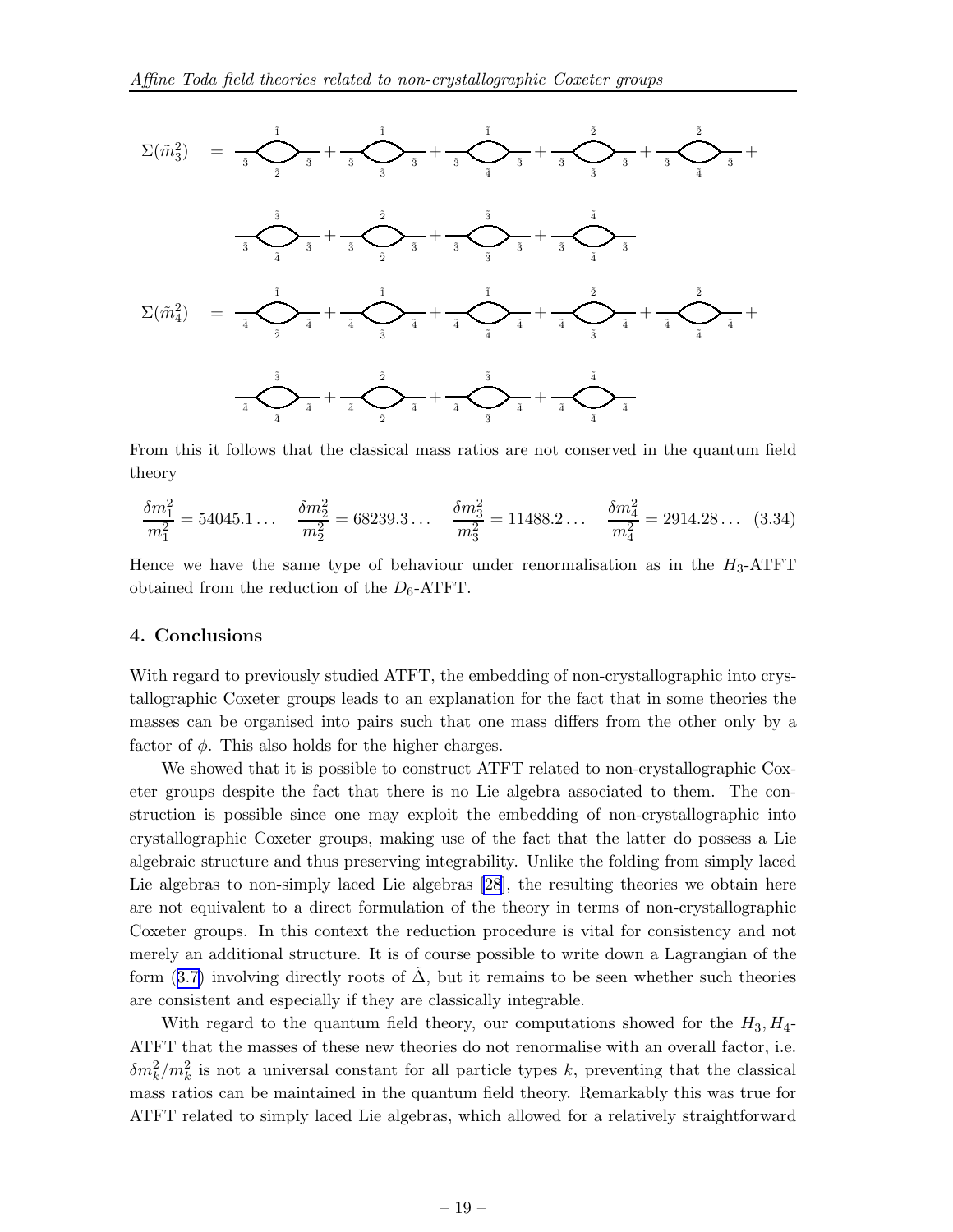construction of the scattering matrices [\[10](#page-26-0)]. For ATFT related to non-simply laced Lie algebras this was found no longer to be true, such that different types of scenarios had to be devised. One is to have floating masses such that depending on the coupling constant the masses flow from one Lie algebra in the weak limit to its Langlands dual in the strong coupling limit[[40,](#page-27-0) [41, 42](#page-28-0), [43, 44](#page-28-0), [45](#page-28-0), [46,](#page-28-0) [39](#page-27-0)]. The other alternative proposal was to introduce additional Fermions into the model [\[47](#page-28-0), [48](#page-28-0), [49](#page-28-0), [50\]](#page-28-0), which compensate for the unequal mass shifts. From our analysis it is clear that the construction of a consistent quantum field theory for the proposed  $H_3$ ,  $H_4$ -theories has to be modelled along the line of the construction of theories related to non-simply laced algebras due to unequal mass renormalisations for each individual particle. It remains to be seen in future work, which of the prescriptions will be successful in this context.

As we showed, the behaviour under renormalisation is different for the  $H_2$ -ATFT, where the classical mass ratios remain preserved up to first order perturbation theory. Despite this, it is not immediately obvious how to write down a scattering matrix to all orders in perturbation theory.

Our detailed analysis of the embedding of non-crystallographic into crystallographic Coxeter groups allows one to apply the aforementioned reduction method to a wide range of application in physics, chemistry and biology, where Coxeter groups play a role. For instance in our forthcoming publication [\[51](#page-28-0)] we will apply this method to the generalized Calogero-Moser models.

Acknowledgments. C.K. is financially supported by a University Research Fellowship of the Royal Society.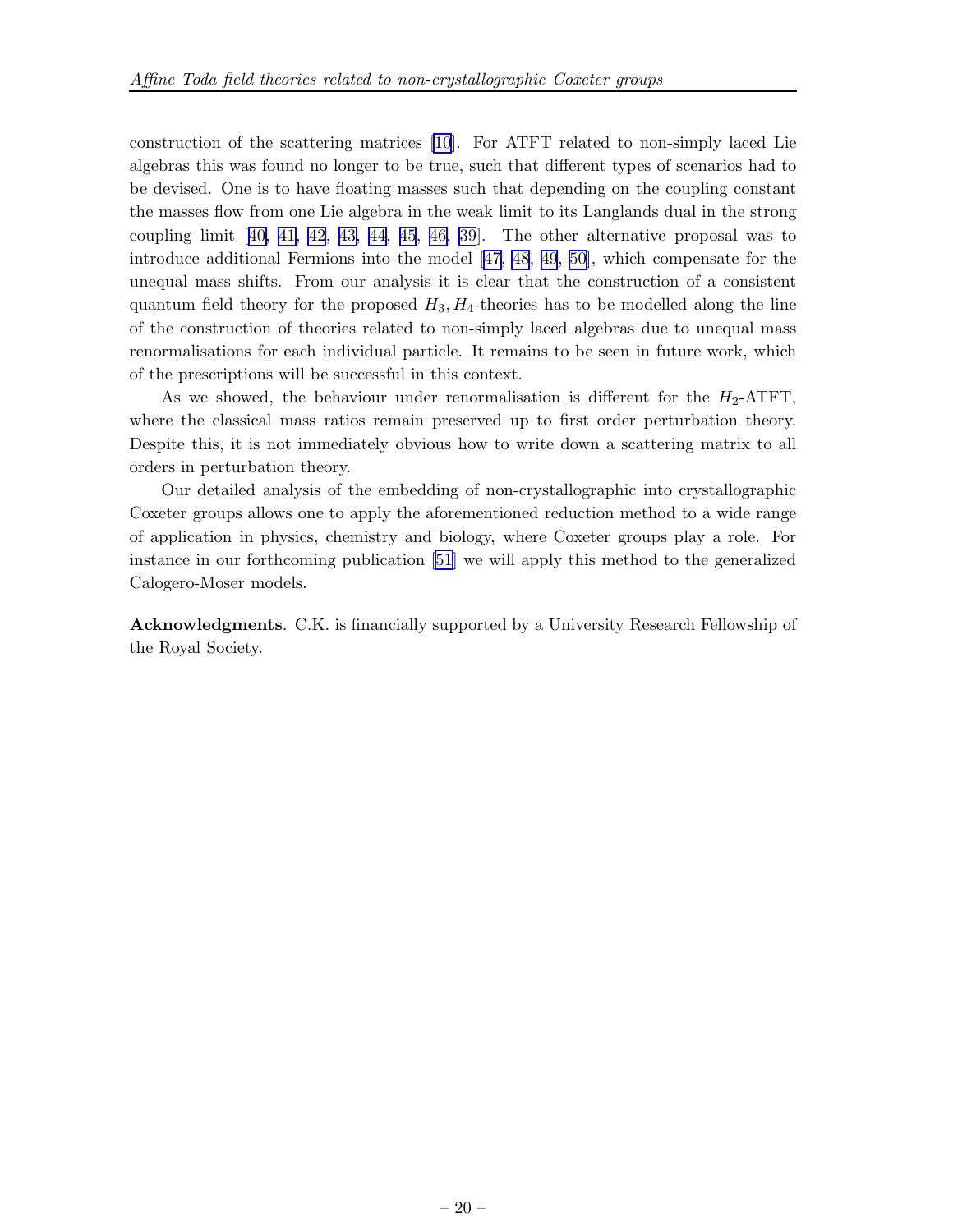### Appendix

## A. The orbits of  $H_3$  and  $D_6$

|                         | $\Omega_1$                                     | $\omega(\Omega_1) = \Omega_1$                                      |  | $\Omega_4$                                                                                                                        |            | $\omega(\Omega_4)=\phi\Omega_1$                                             |
|-------------------------|------------------------------------------------|--------------------------------------------------------------------|--|-----------------------------------------------------------------------------------------------------------------------------------|------------|-----------------------------------------------------------------------------|
| $\sigma^{\overline{0}}$ | $\alpha_1$                                     | $\tilde{\alpha}_1$                                                 |  | $\alpha_4$                                                                                                                        |            | $\phi \tilde{\alpha}_1$                                                     |
| $\sigma^1$              | $\alpha_2+\alpha_6$                            | $\tilde{\alpha}_2 + \phi \tilde{\alpha}_3$                         |  | $\alpha_3 + \alpha_5 + \alpha_6$                                                                                                  |            | $\phi \tilde{\alpha}_2 + \phi^2 \tilde{\alpha}_3$                           |
| $\sigma^2$              | $\alpha_3+\alpha_4+\alpha_5$                   | $\phi \tilde{\alpha}_1 + \phi \tilde{\alpha}_2 + \tilde{\alpha}_3$ |  | $\alpha_1+\alpha_2+\alpha_4+\alpha_5+\alpha_6$                                                                                    |            | $\phi^2 \tilde{\alpha}_1 + \phi^2 \tilde{\alpha}_2 + \phi \tilde{\alpha}_3$ |
| $\overline{\sigma^3}$   | $\alpha_5+\alpha_6$                            | $\phi\left(\tilde{\alpha}_2+\tilde{\alpha}_3\right)$               |  | $\alpha_2+\alpha_3+\alpha_5+\alpha_6$                                                                                             |            | $\phi^2(\tilde{\alpha}_2+\tilde{\alpha}_3)$                                 |
| $\sigma^4$              | $\alpha_1+\alpha_2$                            | $\tilde{\alpha}_1 + \tilde{\alpha}_2$                              |  | $\alpha_4+\alpha_5$                                                                                                               |            | $\phi(\tilde{\alpha}_1+\tilde{\alpha}_2)$                                   |
| $\sigma^5$              | $-\alpha_1$                                    | $-\tilde{\alpha}_1$                                                |  | $-\alpha_4$                                                                                                                       |            | $-\phi\tilde{\alpha}_1$                                                     |
|                         | $\Omega_2$                                     |                                                                    |  | $\omega(\Omega_2) = \Omega_2$                                                                                                     |            | $\Omega_5$                                                                  |
| $\sigma^0$              | $-\alpha_2$                                    |                                                                    |  | $-\tilde{\alpha}_2$                                                                                                               |            | $-\alpha_5$                                                                 |
| $\sigma^1$              |                                                | $\alpha_1+\alpha_2+\alpha_6$                                       |  | $\tilde{\alpha}_1 + \tilde{\alpha}_2 + \phi \tilde{\alpha}_3$<br>$\alpha_3+\alpha_4+\alpha_5+\alpha_6$                            |            |                                                                             |
| $\sigma^2$              | $\alpha_2+\alpha_3+\alpha_4+\alpha_5+\alpha_6$ |                                                                    |  | $\phi\tilde{\alpha}_1+\phi\tilde{\alpha}_2+\phi^2\tilde{\alpha}_3$<br>$\alpha_1+\alpha_2+\alpha_3+\alpha_4+2\alpha_5+2\alpha_6$   |            |                                                                             |
| $\sigma^3$              | $\alpha_3+\alpha_4+2\alpha_5+\alpha_6$         |                                                                    |  | $\phi\tilde{\alpha}_1+2\phi\tilde{\alpha}_2+\phi^2\tilde{\alpha}_3$<br>$\alpha_1+2\alpha_2+\alpha_3+\alpha_4+2\alpha_5+2\alpha_6$ |            |                                                                             |
| $\sigma^4$              | $\alpha_1 + \alpha_2 + \alpha_5 + \alpha_6$    |                                                                    |  | $\tilde{\alpha}_1 + \phi^2 \tilde{\alpha}_2 + \phi \tilde{\alpha}_3$                                                              |            | $\alpha_2+\alpha_3+\alpha_4+2\alpha_5+\alpha_6$                             |
| $\sigma^5$              | $\alpha_2$                                     |                                                                    |  | $\tilde{\alpha}_2$                                                                                                                | $\alpha_5$ |                                                                             |
|                         | $\Omega_3$                                     |                                                                    |  | $\omega(\Omega_3) = \Omega_3$                                                                                                     |            | $\Omega_6$                                                                  |
| $\sigma^{\overline{0}}$ | $\alpha_3$                                     |                                                                    |  | $\tilde{\alpha}_3$                                                                                                                |            | $\alpha_6$                                                                  |
| $\sigma^1$              | $\alpha_4+\alpha_5+\alpha_6$                   |                                                                    |  | $\phi(\tilde{\alpha}_1+\tilde{\alpha}_2+\tilde{\alpha}_3)$                                                                        |            | $\alpha_1+\alpha_2+\alpha_3+\alpha_4+\alpha_5+\alpha_6$                     |
| $\sigma^2$              | $\alpha_1+\alpha_2+\alpha_3+\alpha_5+\alpha_6$ |                                                                    |  | $\tilde{\alpha}_1 + \phi^2 \tilde{\alpha}_2 + \phi^2 \tilde{\alpha}_3$                                                            |            | $\alpha_2+\alpha_3+\alpha_4+2\alpha_5+2\alpha_6$                            |
| $\sigma^3$              | $\alpha_2 + \alpha_4 + \alpha_5 + \alpha_6$    |                                                                    |  | $\phi(\tilde{\alpha}_1+\phi\tilde{\alpha}_2+\tilde{\alpha}_3)$                                                                    |            | $\alpha_1+\alpha_2+\alpha_3+\alpha_4+2\alpha_5+\alpha_6$                    |
| $\sigma^4$              | $\alpha_3+\alpha_5$                            |                                                                    |  | $\phi \tilde{\alpha}_2 + \tilde{\alpha}_3$                                                                                        |            | $\alpha_2 + \alpha_5 + \alpha_6$                                            |
| $\sigma^5$              | $-\alpha_3$                                    |                                                                    |  | $-\tilde{\alpha}_3$                                                                                                               |            | $-\alpha_6$                                                                 |

Successive action of  $\sigma = \sigma_1 \sigma_4 \sigma_3 \sigma_6 \sigma_2 \sigma_5$  and  $\tilde{\sigma} = \tilde{\sigma}_1 \tilde{\sigma}_3 \tilde{\sigma}_2$  yields

We did not write here the additional  $\tilde{\sigma}^i$  in the first column. The identities  $\omega(\Omega_4) = \phi \tilde{\Omega}_1$ ,  $\omega(\Omega_4) = \phi \tilde{\Omega}_1$  and  $\omega(\Omega_6) = \phi \tilde{\Omega}_3$  follow upon using ([1.2\)](#page-2-0).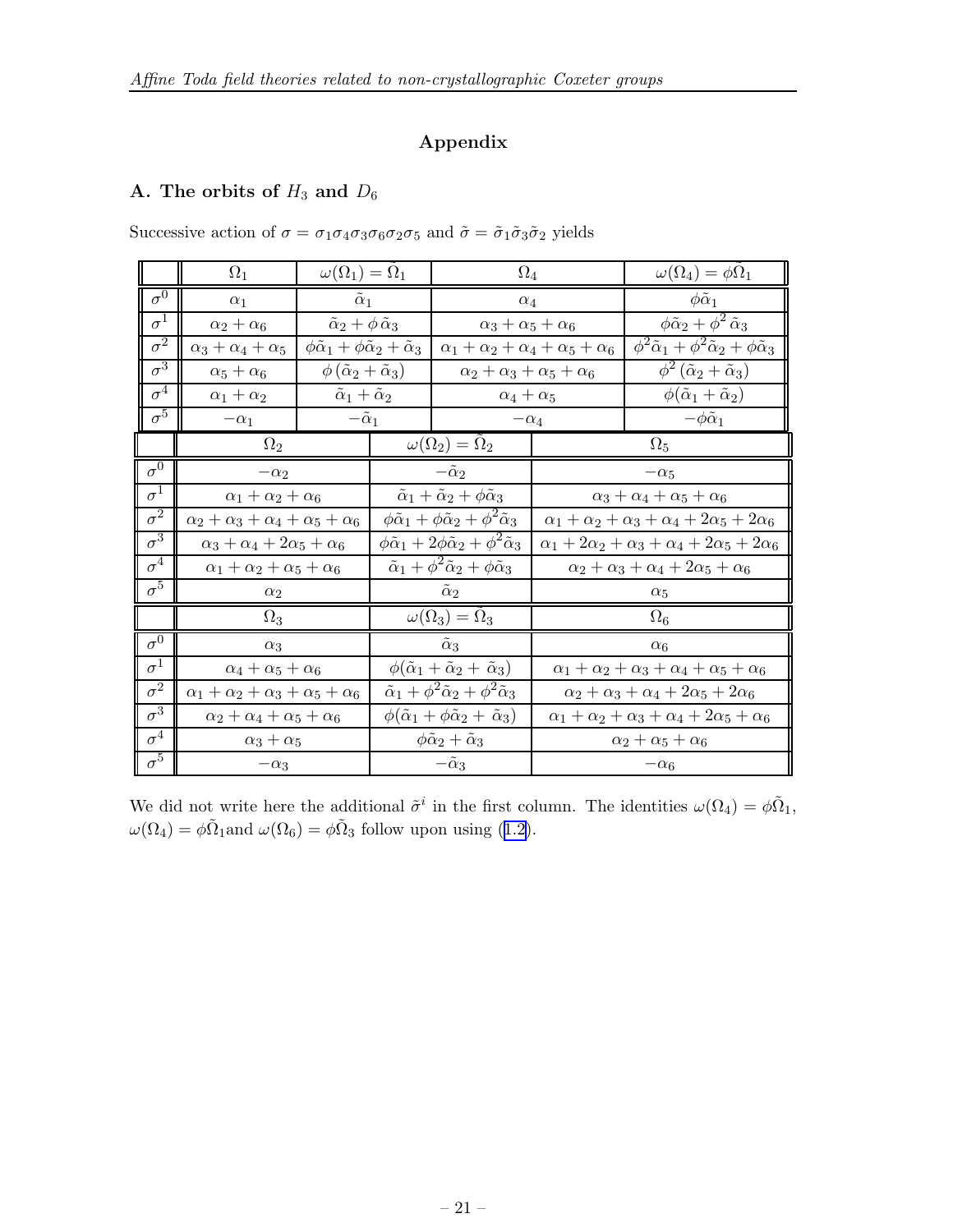## B. The orbits of  $H_4$  and  $E_8$

Successive action of  $\sigma = \sigma_1 \sigma_5 \sigma_3 \sigma_7 \sigma_2 \sigma_6 \sigma_4 \sigma_8$  and  $\tilde{\sigma} = \tilde{\sigma}_1 \tilde{\sigma}_3 \tilde{\sigma}_2 \tilde{\sigma}_4$  yields

|                           | $\Omega_1$                                              | $\omega(\Omega_1)=\Omega_1$                                                               | $\Omega_5$                                                                                    |
|---------------------------|---------------------------------------------------------|-------------------------------------------------------------------------------------------|-----------------------------------------------------------------------------------------------|
| $\sigma^0$                | $\alpha_1$                                              | $\alpha_1$                                                                                | $\alpha_5$                                                                                    |
| $\sigma^1$                | $\alpha_2+\alpha_3$                                     | $\tilde{\alpha}_2 + \tilde{\alpha}_3$                                                     | $\alpha_6 + \alpha_7$                                                                         |
| $\overline{\sigma^2}$     | $\alpha_7+\alpha_8$                                     | $\phi(\tilde{\alpha}_3+\tilde{\alpha}_4)$                                                 | $\alpha_3 + \alpha_4 + \alpha_7 + \alpha_8$                                                   |
| $\sigma^3$                | $\alpha_4 + \alpha_5 + \alpha_7 + \alpha_8$             | $\phi(\tilde{\alpha}_1+\tilde{\alpha}_2+\tilde{\alpha}_3)+\tilde{\alpha}_4$               | $\alpha_1+\alpha_2+\alpha_3+\alpha_5$<br>$+\alpha_6 + \alpha_7 + \alpha_8$                    |
| $\sigma^4$                | $\alpha_3+\alpha_6+\alpha_7+\alpha_8$                   | $\phi \tilde{\alpha}_2 + \phi^2 \tilde{\alpha}_3 + \phi \tilde{\alpha}_4$                 | $\alpha_2 + \alpha_3 + \alpha_4 + \alpha_6$<br>$+2\alpha_7+\alpha_8$                          |
| $\sigma^5$                | $\alpha_1+\alpha_2+\alpha_3+\alpha_4+\alpha_7+\alpha_8$ | $\tilde{\alpha}_1 + \tilde{\alpha}_2 + \phi^2(\tilde{\alpha}_3 + \tilde{\alpha}_4)$       | $\alpha_3+\alpha_4+\alpha_5+\alpha_6$<br>$+2\alpha_7+\alpha_8$                                |
| $\sigma^6$                | $\alpha_2+\alpha_3+\alpha_5+\alpha_6+\alpha_7+\alpha_8$ | $\phi(\tilde{\alpha}_1+\tilde{\alpha}_4)+\phi^2(\tilde{\alpha}_2+\tilde{\alpha}_3)$       | $\alpha_1 + \alpha_2 + \alpha_3 + \alpha_4$<br>$+\alpha_5+2\alpha_6+2\alpha_7+\alpha_8$       |
| $\sigma^7$                | $\alpha_4+\alpha_6+2\alpha_7+\alpha_8$                  | $\phi \tilde{\alpha}_2 + 2\phi \tilde{\alpha}_3 + \phi^2 \tilde{\alpha}_4$                | $\alpha_2 + 2\alpha_3 + \alpha_4 + \alpha_5$<br>$+\alpha_6 + 2\alpha_7 + 2\alpha_8$           |
| $\sigma^8$                | $\alpha_3+\alpha_4+\alpha_5+\alpha_6+\alpha_7+\alpha_8$ | $\phi(\tilde{\alpha}_1+\tilde{\alpha}_2)+\phi^2(\tilde{\alpha}_3+\tilde{\alpha}_4)$       | $\alpha_1 + \alpha_2 + \alpha_3 + \alpha_4$<br>$+\alpha_5 + \alpha_6 + 2\alpha_7 + 2\alpha_8$ |
| $\sigma^9$                | $\alpha_1+\alpha_2+\alpha_3+\alpha_6+\alpha_7+\alpha_8$ | $\tilde{\alpha}_1 + \phi \tilde{\alpha}_4 + \phi^2 (\tilde{\alpha}_2 + \tilde{\alpha}_3)$ | $\alpha_2 + \alpha_3 + \alpha_4 + \alpha_5$<br>$+2\alpha_6+2\alpha_7+\alpha_8$                |
| $\sigma^{10}$             | $\alpha_2+\alpha_3+\alpha_4+\alpha_6+\alpha_7+\alpha_8$ | $\tilde{\alpha}_2 + \phi^2(\tilde{\alpha}_3 + \tilde{\alpha}_4)$                          | $\alpha_3+\alpha_4+\alpha_6+2\alpha_7$<br>$+2\alpha_8$                                        |
| $\sigma^{11}$             | $\alpha_5 + \alpha_6 + \alpha_7 + \alpha_8$             | $\phi(\tilde{\alpha}_1+\tilde{\alpha}_2+\tilde{\alpha}_3+\tilde{\alpha}_4)$               | $\alpha_1 + \alpha_2 + \alpha_3 + \alpha_4$<br>$+\alpha_5+\alpha_6+\alpha_7+\alpha_8$         |
| $\sigma^{12}$             | $\alpha_4+\alpha_6+\alpha_7$                            | $\phi(\tilde{\alpha}_2+\tilde{\alpha}_3)+\tilde{\alpha}_4$                                | $\alpha_2 + \alpha_3 + \alpha_6 + \alpha_7$<br>$+\alpha_8$                                    |
| $\sigma^{13}$             | $\alpha_3+\alpha_8$                                     | $\tilde{\alpha}_3 + \phi \tilde{\alpha}_4$                                                | $\alpha_4 + \alpha_7 + \alpha_8$                                                              |
| $\sigma^{\bar{1}\bar{4}}$ | $\alpha_1 + \alpha_2$                                   | $\tilde{\alpha}_1+\tilde{\alpha}_2$                                                       | $\alpha_5+\alpha_6$                                                                           |
| $\sigma^{\overline{15}}$  | $-\alpha_1$                                             | $-\tilde{\alpha}_1$                                                                       | $-\alpha_5$                                                                                   |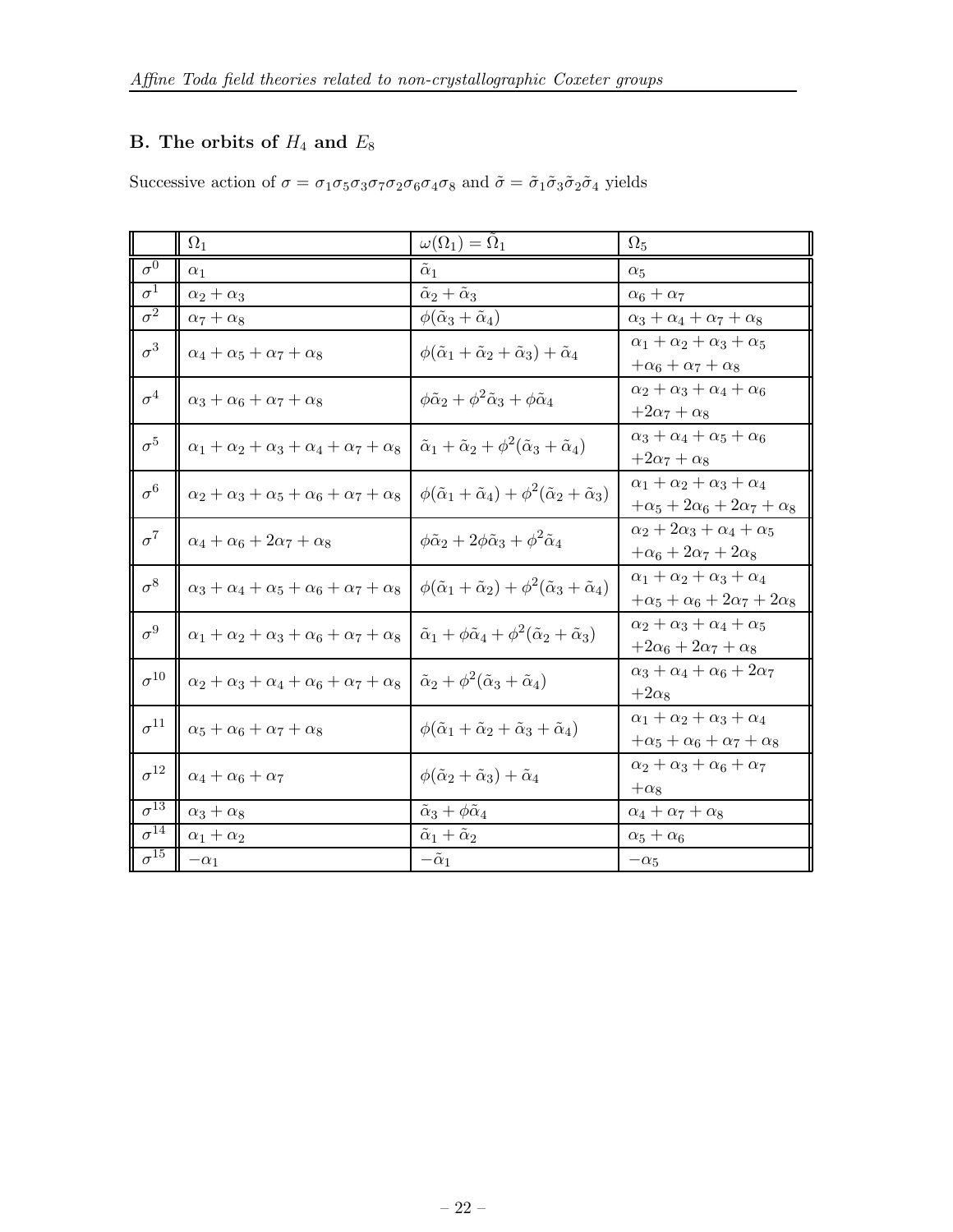|                          | $\Omega_2$                                                                               | $\omega(\Omega_2) = \Omega_2$                                                                                    | $\Omega_6$                                                                                            |
|--------------------------|------------------------------------------------------------------------------------------|------------------------------------------------------------------------------------------------------------------|-------------------------------------------------------------------------------------------------------|
| $\sigma^0$               | $-\alpha_2$                                                                              | $\tilde{\alpha}_2$                                                                                               | $-\alpha_6$                                                                                           |
| $\sigma^1$               | $\alpha_1 + \alpha_2 + \alpha_3$                                                         | $\tilde{\alpha}_1 + \tilde{\alpha}_2 + \tilde{\alpha}_3$                                                         | $\alpha_5+\alpha_6+\alpha_7$                                                                          |
| $\sigma^2$               | $\alpha_2 + \alpha_3 + \alpha_7 + \alpha_8$                                              | $\tilde{\alpha}_2 + \phi^2 \tilde{\alpha}_3 + \phi \tilde{\alpha}_4$                                             | $\alpha_3+\alpha_4+\alpha_6+2\,\alpha_7+\alpha_8$                                                     |
| $\sigma^3$               | $\alpha_4+\alpha_5+\alpha_6+2\,\alpha_7+\alpha_8$                                        | $\phi(\tilde{\alpha}_1+\tilde{\alpha}_2+2\tilde{\alpha}_3+\phi\tilde{\alpha}_4)$                                 | $\alpha_1+\alpha_2+2\alpha_3+\alpha_4$<br>$+\alpha_5+\alpha_6+2\alpha_7+2\alpha_8$                    |
| $\sigma^4$               | $\alpha_3 + \alpha_4 + \alpha_5$<br>$+2(\alpha_6+\alpha_7)+\alpha_8$                     | $\phi(\tilde{\alpha}_1+2\tilde{\alpha}_2)+\phi^3\tilde{\alpha}_3+\phi^2\tilde{\alpha}_4$                         | $\alpha_1+2\alpha_2+2\alpha_3+\alpha_4$<br>$+\alpha_5 + 2\alpha_6 + 3\alpha_7 + 2\alpha_8$            |
| $\sigma^5$               | $\alpha_1+\alpha_2+\alpha_4+\alpha_6$<br>$+2(\alpha_3+\alpha_7+\alpha_8)$                | $\tilde{\alpha}_1+\phi^2(\tilde{\alpha}_2+2\tilde{\alpha}_3)+\phi^3\tilde{\alpha}_4$                             | $\alpha_2 + 2 \alpha_3 + 2 \alpha_4 + \alpha_5$<br>$+2\alpha_6+4\alpha_7+3\alpha_8$                   |
| $\sigma^6$               | $\alpha_1 + \alpha_4 + \alpha_5 + \alpha_6$<br>$+2(\alpha_2+\alpha_3+\alpha_7+\alpha_8)$ | $\phi^2(\tilde{\alpha}_1+2\tilde{\alpha}_3+\phi\tilde{\alpha}_4)+(2+\phi)\tilde{\alpha}_2$                       | $\alpha_1+\alpha_2+2\alpha_3+2\alpha_4$<br>$+2\alpha_5+3\alpha_6+4\alpha_7+3\alpha_8$                 |
| $\sigma^7$               | $\alpha_2+\alpha_3+\alpha_4+\alpha_5$<br>$+3\alpha_7+2(\alpha_6+\alpha_8)$               | $\phi \tilde{\alpha}_1 + (\phi^4 - 1)\tilde{\alpha}_3 + \phi^3(\tilde{\alpha}_2 + \tilde{\alpha}_4)$             | $\alpha_1 + 2 \alpha_2 + 3 \alpha_3 + 2 \alpha_4$<br>$+\alpha_5+3\alpha_6+4\alpha_7+3\alpha_8$        |
| $\sigma^8$               | $\alpha_3+\alpha_5+3\,\alpha_7$<br>$+2(\alpha_4+\alpha_6+\alpha_8)$                      | $\phi\left(\tilde{\alpha}_1+\tilde{\alpha}_2+2\phi\tilde{\alpha}_4\right)+\left(\phi^4-1\right)\tilde{\alpha}_3$ | $\alpha_1 + 2 \alpha_2 + 3 \alpha_3 + 2 \alpha_4$<br>$+\alpha_5 + 2\alpha_6 + 4\alpha_7 + 4\alpha_8$  |
| $\sigma^9$               | $\alpha_1 + \alpha_2 + \alpha_4 + \alpha_5$<br>$+2(\alpha_3+\alpha_6+\alpha_7+\alpha_8)$ | $\phi^2(\tilde{\alpha}_1+2\tilde{\alpha}_3)+\phi^3(\tilde{\alpha}_2+\tilde{\alpha}_4)$                           | $\alpha_1 + 2 \alpha_2 + 2 \alpha_3 + 2 \alpha_4$<br>$+2\alpha_5+3\alpha_6+4\alpha_7+3\alpha_8$       |
| $\sigma^{10}$            | $\alpha_1+2(\alpha_2+\alpha_3)+\alpha_4$<br>$+\alpha_6+2(\alpha_7+\alpha_8)$             | $\tilde{\alpha}_1 + (2+\phi)\tilde{\alpha}_2 + \phi^2(2\tilde{\alpha}_3 + \phi\tilde{\alpha}_4)$                 | $\alpha_2 + 2\alpha_3 + 2\alpha_4 + \alpha_5$<br>$+3\alpha_6+4\alpha_7+3\alpha_8$                     |
| $\sigma^{11}$            | $\alpha_2+\alpha_3+\alpha_4+\alpha_5$<br>$+\alpha_6+2\alpha_7+2\alpha_8$                 | $\phi \tilde{\alpha}_1 + \phi^2 \tilde{\alpha}_2 + \phi^3 (\tilde{\alpha}_3 + \tilde{\alpha}_4)$                 | $\alpha_1+\alpha_2+2\alpha_3+2\alpha_4$<br>$+\alpha_5 + 2\alpha_6 + 3\alpha_7 + 3\alpha_8$            |
| $\sigma^{12}$            | $\alpha_4+\alpha_5+2(\alpha_6+\alpha_7)+\alpha_8$                                        | $\phi \tilde{\alpha}_1 + 2 \phi (\tilde{\alpha}_2 + \tilde{\alpha}_3) + \phi^2 \tilde{\alpha}_4$                 | $\alpha_1 + 2 \alpha_2 + 2 \alpha_3 + \alpha_4$<br>$+\alpha_5 + 2 \alpha_6 + 2 \alpha_7 + 2 \alpha_8$ |
| $\sigma^{13}$            | $\alpha_3+\alpha_4+\alpha_6+\alpha_7+\alpha_8$                                           | $\phi \tilde{\alpha}_2 + \phi^2 \left( \tilde{\alpha}_3 + \tilde{\alpha}_4 \right)$                              | $\alpha_2+\alpha_3+\alpha_4+\alpha_6+2(\alpha_7+\alpha_8)$                                            |
| $\sigma^{14}$            | $\alpha_1 + \alpha_2 + \alpha_3 + \alpha_8$                                              | $\tilde{\alpha}_1 + \tilde{\alpha}_2 + \tilde{\alpha}_3 + \phi \tilde{\alpha}_4$                                 | $\alpha_4+\alpha_5+\alpha_6+\alpha_7+\alpha_8$                                                        |
| $\sigma^{\overline{15}}$ | $\alpha_2$                                                                               | $\tilde{\alpha}_2$                                                                                               | $\alpha_6$                                                                                            |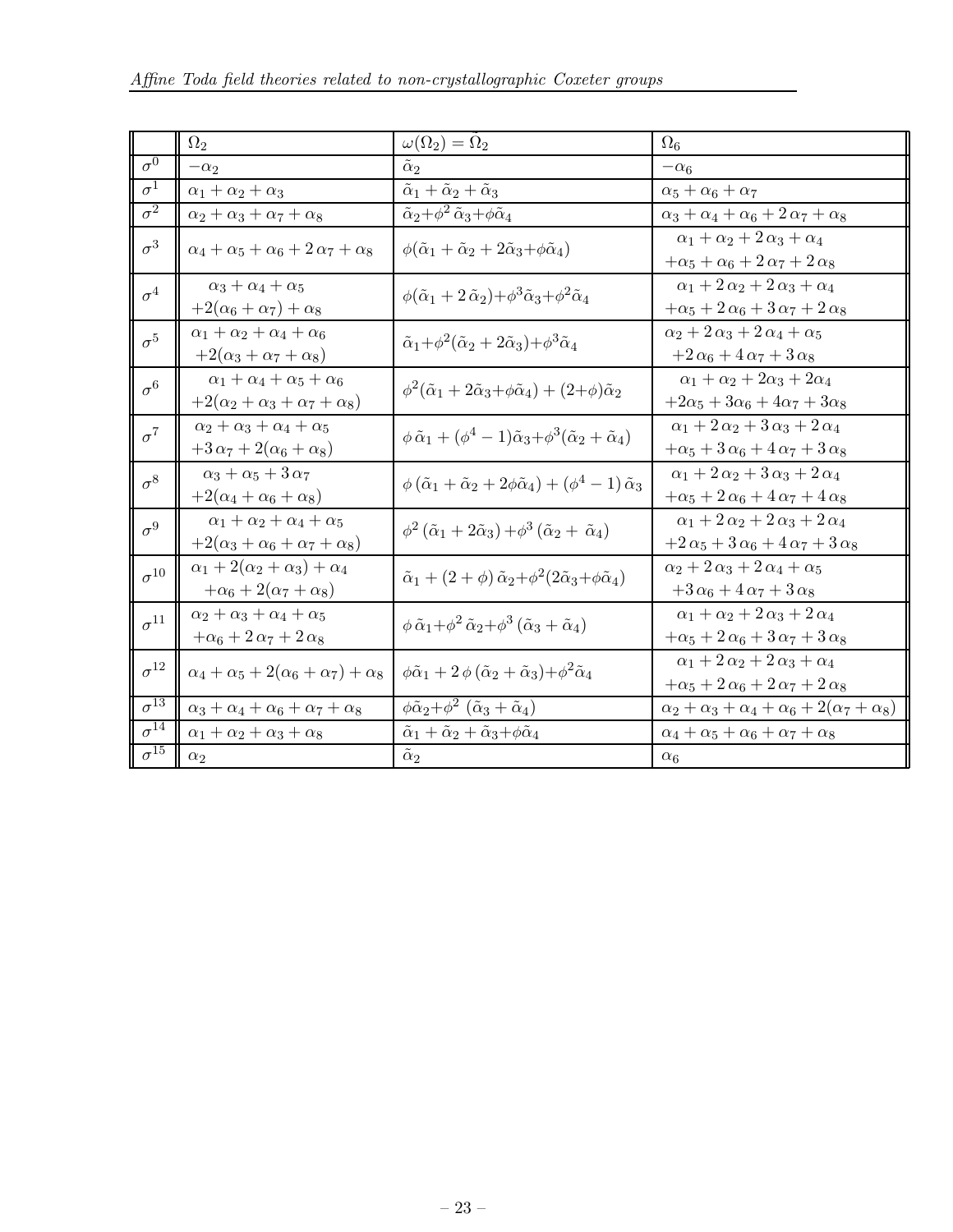|                          | $\Omega_3$                                                                                   | $\omega(\Omega_3)=\Omega_3$                                                                                                                                                                                | $\Omega_7$                                                                                         |
|--------------------------|----------------------------------------------------------------------------------------------|------------------------------------------------------------------------------------------------------------------------------------------------------------------------------------------------------------|----------------------------------------------------------------------------------------------------|
| $\sigma^0$               | $\alpha_3$                                                                                   | $\tilde{\alpha}_3$                                                                                                                                                                                         | $\alpha_7$                                                                                         |
| $\sigma^1$               | $\alpha_1+\alpha_2+\alpha_3+\alpha_7+\alpha_8$                                               | $\tilde{\alpha}_1 + \tilde{\alpha}_2 + \phi^2 \tilde{\alpha}_3 + \phi \tilde{\alpha}_4$                                                                                                                    | $\alpha_3+\alpha_4+\alpha_5$<br>$+\alpha_6+2\alpha_7+\alpha_8$                                     |
| $\sigma^2$               | $\alpha_2+\alpha_3+\alpha_4+\alpha_5$<br>$+\alpha_6+2\alpha_7+\alpha_8$                      | $\phi \tilde{\alpha}_1 + \phi^2 \tilde{\alpha}_2 + \phi^3 \tilde{\alpha}_3 + \phi^2 \tilde{\alpha}_4$                                                                                                      | $\alpha_1 + \alpha_2 + \alpha_4 + \alpha_5$<br>$+3\alpha_7+2(\alpha_3+\alpha_6+\alpha_8)$          |
| $\sigma^3$               | $\alpha_3 + \alpha_4 + \alpha_5$<br>$+3\alpha_7+2(\alpha_6+\alpha_8)$                        | $\phi(\tilde{\alpha}_1+2\tilde{\alpha}_2)+(\phi^4-1)\tilde{\alpha}_3+\phi^3\tilde{\alpha}_4$                                                                                                               | $\alpha_1 + 2(\alpha_2 + \alpha_4 + \alpha_6)$<br>$+\alpha_5 + 4\alpha_7 + 3(\alpha_3 + \alpha_8)$ |
| $\sigma^4$               | $\alpha_1 + \alpha_2 + 2(\alpha_3 + \alpha_4)$<br>$+\alpha_5+3\alpha_7+2(\alpha_6+\alpha_8)$ | $\phi^2(\tilde{\alpha}_1+\phi\tilde{\alpha}_2+\phi^2\tilde{\alpha}_3+2\tilde{\alpha}_4)$                                                                                                                   | $\alpha_1 + 2(\alpha_2 + \alpha_4 + \alpha_5)$<br>$+3(\alpha_3+\alpha_6)+5\alpha_7+4\alpha_8$      |
| $\sigma^5$               | $\alpha_1+\alpha_4+2(\alpha_2+\alpha_6)$<br>$+\alpha_5 + 3(\alpha_3 + \alpha_7 + \alpha_8)$  | $\phi^2$ ( $\tilde{\alpha}_1 + 2 \tilde{\alpha}_2 + 3 \tilde{\alpha}_3$ )<br>$+\left(\phi^4-1\right)\tilde{\alpha}_4$                                                                                      | $\alpha_1+2\alpha_2+3(\alpha_3+\alpha_4)$<br>$+2\alpha_5+6\alpha_7+4(\alpha_6+\alpha_8)$           |
| $\sigma^6$               | $2(\alpha_2+\alpha_3+\alpha_4+\alpha_6)$<br>$+\alpha_1+\alpha_5+4\alpha_7+3\alpha_8$         | $\phi^2(\tilde{\alpha}_1+2\tilde{\alpha}_2+2\phi\tilde{\alpha}_3+\phi^2\tilde{\alpha}_4)$                                                                                                                  | $\alpha_1 + 2(\alpha_2 + \alpha_5) + 3 \alpha_4$<br>$+4(\alpha_3+\alpha_6)+6\alpha_7+5\alpha_8$    |
| $\sigma^7$               | $\alpha_2 + 2(\alpha_3 + \alpha_4 + \alpha_5)$<br>$+4\alpha_7+3(\alpha_6+\alpha_8)$          | $\overline{\phi(\tilde{\alpha}_1+2\phi^2}\tilde{\alpha}_3+\phi^3\tilde{\alpha}_4)$<br>$+\left(\phi^4-1\right){\tilde \alpha}_2\\ \phi^2({\tilde \alpha}_1+2\phi{\tilde \alpha}_3+\phi^2{\tilde \alpha}_4)$ | $2(\alpha_1+\alpha_5)+3(\alpha_2+\alpha_4)$<br>$+4(\alpha_3+\alpha_6)+6\alpha_7+5\alpha_8$         |
| $\sigma^8$               | $\alpha_1+\alpha_2+2(\alpha_3+\alpha_4)$<br>$+\alpha_5+4\alpha_7+3(\alpha_6+\alpha_8)$       | $+\left(\phi^4-1\right)\tilde{\alpha}_2$                                                                                                                                                                   | $\alpha_1 + 3(\alpha_2 + \alpha_4) + 2 \alpha_5$<br>$+4(\alpha_3+\alpha_6)+6\alpha_7+5\alpha_8$    |
| $\sigma^9$               | $\alpha_1 + 2(\alpha_2 + \alpha_4 + \alpha_6)$<br>$+\alpha_5+3(\alpha_3+\alpha_7+\alpha_8)$  | $\phi^2(\tilde{\alpha}_1+2\tilde{\alpha}_2+3\tilde{\alpha}_3)+\phi^4\tilde{\alpha}_4$                                                                                                                      | $\alpha_1+2(\alpha_2+\alpha_5)+4\alpha_6$<br>$+3(\alpha_3+\alpha_4)+6\alpha_7+5\alpha_8$           |
| $\sigma^{10}$            | $\alpha_1 + 2(\alpha_2 + \alpha_3 + \alpha_6)$<br>$+\alpha_4+\alpha_5+3(\alpha_7+\alpha_8)$  | $\phi^2(\tilde{\alpha}_1+2\tilde{\alpha}_2+\phi^2\tilde{\alpha}_3)$<br>$+\left(\phi^4-1\right)\tilde{\alpha}_4$                                                                                            | $\alpha_1 + 2(\alpha_2 + \alpha_5) + 4\alpha_6$<br>$+3(\alpha_3+\alpha_4)+5\alpha_7+4\alpha_8$     |
| $\sigma^{11}$            | $\alpha_2+\alpha_3+\alpha_5+3\alpha_7$<br>$+2(\alpha_4+\alpha_6+\alpha_8)$                   | $\phi \tilde{\alpha}_1 + \phi^3 \tilde{\alpha}_2 + (\phi^4 - 1)\tilde{\alpha}_3 + 2\phi^2 \tilde{\alpha}_4$                                                                                                | $\alpha_1 + 2(\alpha_2 + \alpha_4) + \alpha_5$<br>$+3(\alpha_3+\alpha_6)+4(\alpha_7+\alpha_8)$     |
| $\sigma^{12}$            | $\alpha_3 + \alpha_4 + \alpha_5$<br>$+2(\alpha_6+\alpha_7+\alpha_8)$                         | $\phi\tilde{\alpha}_1+2\phi\tilde{\alpha}_2+\phi^3\left(\tilde{\alpha}_3+\tilde{\alpha}_4\right)$                                                                                                          | $\alpha_1 + 2(\alpha_2 + \alpha_3 + \alpha_4)$<br>$+\alpha_5+2\alpha_6+3(\alpha_7+\alpha_8)$       |
| $\sigma^{13}$            | $\alpha_1+\alpha_2+\alpha_3+\alpha_4$<br>$+\alpha_6 + \alpha_7 + \alpha_8$                   | $\tilde{\alpha}_1+\phi^2(\tilde{\alpha}_2+\tilde{\alpha}_3+\tilde{\alpha}_4)$                                                                                                                              | $\alpha_2+\alpha_3+\alpha_4+\alpha_5$<br>$+2(\alpha_6+\alpha_7+\alpha_8)$                          |
| $\sigma^{14}$            | $\alpha_2 + \alpha_3 + \alpha_8$                                                             | $\tilde{\alpha}_2 + \tilde{\alpha}_3 + \phi \tilde{\alpha}_4$                                                                                                                                              | $\alpha_4+\alpha_6+\alpha_7+\alpha_8$                                                              |
| $\sigma^{\overline{15}}$ | $-\alpha_3$                                                                                  | $-\tilde{\alpha}_3$                                                                                                                                                                                        | $-\alpha_7$                                                                                        |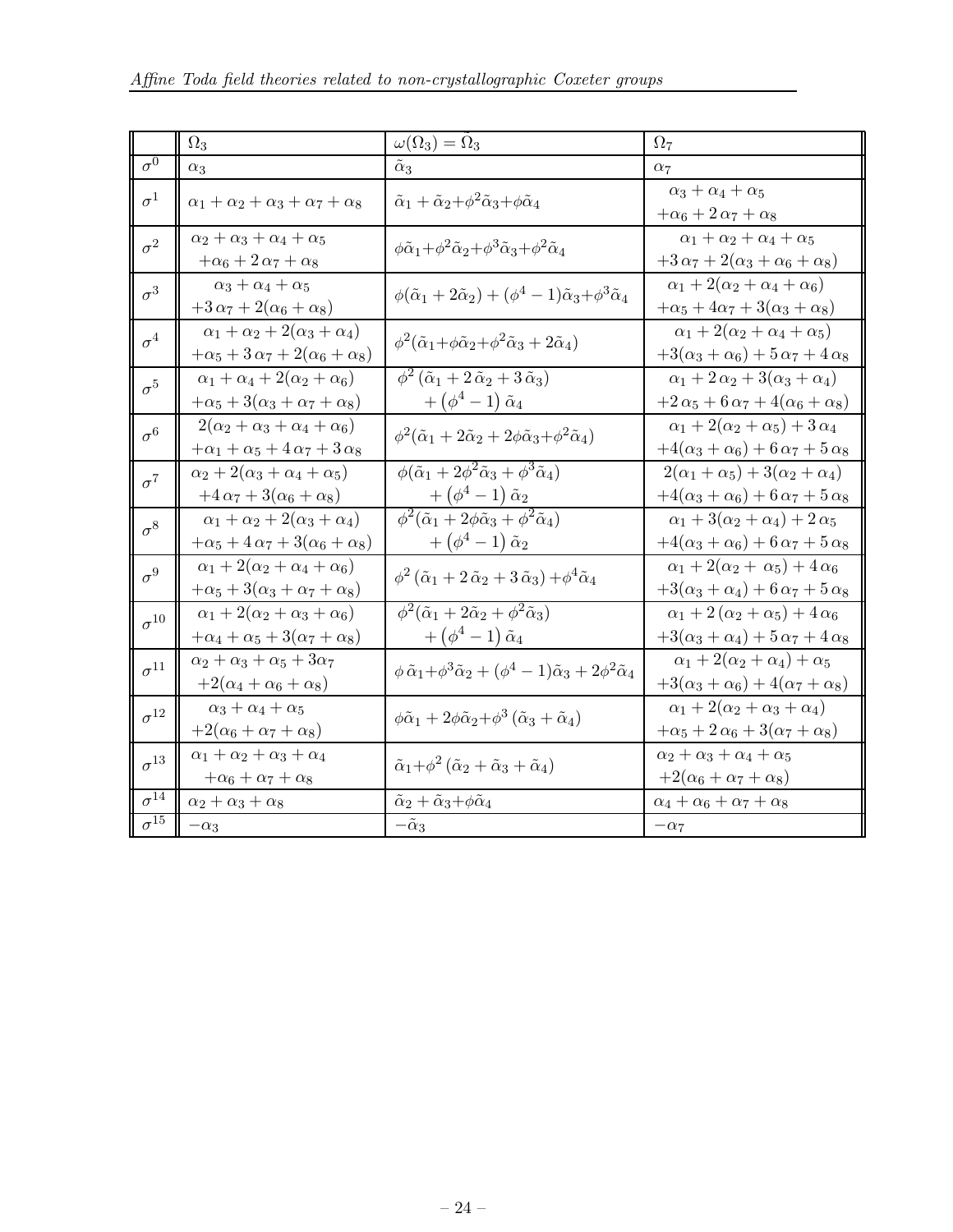|               | $\Omega_4$                                                                                   | $\omega(\Omega_4) = \Omega_4$                                                                                   | $\Omega_8$                                                                                     |
|---------------|----------------------------------------------------------------------------------------------|-----------------------------------------------------------------------------------------------------------------|------------------------------------------------------------------------------------------------|
| $\sigma^0$    | $-\alpha_4$                                                                                  | $-\tilde{\alpha}_4$                                                                                             | $-\alpha_8$                                                                                    |
| $\sigma^1$    | $\alpha_4+\alpha_7$                                                                          | $\phi\tilde{\alpha}_3+\tilde{\alpha}_4$                                                                         | $\alpha_3 + \alpha_7 + \alpha_8$                                                               |
| $\sigma^2$    | $\alpha_3+\alpha_5+\alpha_6+\alpha_7+\alpha_8$                                               | $\phi(\tilde{\alpha}_1+\tilde{\alpha}_2+\phi\tilde{\alpha}_3+\tilde{\alpha}_4)$                                 | $\alpha_1 + \alpha_2 + \alpha_3 + \alpha_4$<br>$+\alpha_5+\alpha_6+2\,\alpha_7+\alpha_8$       |
| $\sigma^3$    | $\alpha_1 + \alpha_2 + \alpha_3 + \alpha_4$<br>$+\alpha_6+2\alpha_7+\alpha_8$                | $\tilde{\alpha}_1+\phi^2(\tilde{\alpha}_2+\tilde{\alpha}_4)+\phi^3\tilde{\alpha}_3$                             | $\alpha_2+\alpha_4+\alpha_5+3\,\alpha_7$<br>$+2(\alpha_3+\alpha_6+\alpha_8)$                   |
| $\sigma^4$    | $\alpha_2+\alpha_4+\alpha_5+\alpha_6$<br>$+2(\alpha_3+\alpha_7+\alpha_8)$                    | $\phi \tilde{\alpha}_1 + \phi^2 (\tilde{\alpha}_2 + 2 \tilde{\alpha}_3 + \phi \tilde{\alpha}_4)$                | $\alpha_1+\alpha_2+2(\alpha_3+\alpha_4+\alpha_6)$<br>$+\alpha_5+4\alpha_7+3\alpha_8$           |
| $\sigma^5$    | $\alpha_1 + \alpha_2 + \alpha_3 + \alpha_4$<br>$+\alpha_5+3\alpha_7+2(\alpha_6+\alpha_8)$    | $\phi^2(\tilde{\alpha}_1+\phi\,\tilde{\alpha}_2+\phi\tilde{\alpha}_4)$<br>$+(\phi^4-1)\tilde{\alpha}_3$         | $\alpha_1 + 2(\alpha_2 + \alpha_4 + \alpha_5)$<br>$+3(\alpha_3+\alpha_6+\alpha_8)+4\alpha_7$   |
| $\sigma^6$    | $\alpha_2 + 2(\alpha_3 + \alpha_4) + \alpha_5$<br>$+3\alpha_7+2(\alpha_6+\alpha_8)$          | $\phi(\tilde{\alpha}_1+\phi^2\tilde{\alpha}_2+\phi^3\tilde{\alpha}_3+\phi\tilde{\alpha}_4)$                     | $\alpha_1 + 2(\alpha_2 + \alpha_4) + \alpha_5$<br>$+3(\alpha_3+\alpha_6)+5\alpha_7+4\alpha_8$  |
| $\sigma^7$    | $\alpha_1+\alpha_2+2(\alpha_3+\alpha_6)$<br>$+\alpha_4+\alpha_5+3(\alpha_7+\alpha_8)$        | $\phi^2(\tilde{\alpha}_1+\phi\tilde{\alpha}_2+\phi^2\tilde{\alpha}_3)$<br>$+(\phi^4-1)\tilde{\alpha}_4$         | $\alpha_1 + 2(\alpha_2 + \alpha_5) + 5\alpha_7$<br>$+3(\alpha_3+\alpha_4+\alpha_6)+4\alpha_8$  |
| $\sigma^8$    | $\alpha_1 + 2(\alpha_2 + \alpha_3 + \alpha_4)$<br>$+\alpha_5+2(\alpha_6+\alpha_8)+3\alpha_7$ | $\phi^2(\tilde{\alpha}_1+2\tilde{\alpha}_2+\phi^2\tilde{\alpha}_3+2\tilde{\alpha}_4)$                           | $\alpha_1 + 2(\alpha_2 + \alpha_4 + \alpha_5)$<br>$+3\alpha_3+5\alpha_7+4(\alpha_6+\alpha_8)$  |
| $\sigma^9$    | $\alpha_2 + \alpha_4 + \alpha_5$<br>$+2(\alpha_6+\alpha_3)+3(\alpha_7+\alpha_8)$             | $\phi \tilde{\alpha}_1 + \phi^3 \tilde{\alpha}_2 + \phi^4 \tilde{\alpha}_3$<br>$+(\phi^4-1)\tilde{\alpha}_4$    | $\alpha_1 + 2 \alpha_2 + \alpha_5 + 5 \alpha_7$<br>$+3(\alpha_3+\alpha_4+\alpha_6)+4\alpha_8$  |
| $\sigma^{10}$ | $\alpha_1 + \alpha_2 + \alpha_3 + \alpha_5$<br>$+2(\alpha_4+\alpha_6+\alpha_8)+3\alpha_7$    | $\phi^2(\tilde{\alpha}_1+2\tilde{\alpha}_4)+\phi^3\tilde{\alpha}_2$<br>$+\left(\phi^4-1\right)\tilde{\alpha}_3$ | $\alpha_1 + 2(\alpha_2 + \alpha_4 + \alpha_5)$<br>$+3(\alpha_3+\alpha_6)+4(\alpha_7+\alpha_8)$ |
| $\sigma^{11}$ | $\alpha_2 + \alpha_4 + \alpha_5$<br>$+2(\alpha_3+\alpha_6+\alpha_7+\alpha_8)$                | $\phi \tilde{\alpha}_1 + \phi^3(\tilde{\alpha}_2 + \tilde{\alpha}_4)$<br>$+2\phi^2\,\tilde{\alpha}_3$           | $\alpha_1 + 2(\alpha_2 + \alpha_3 + \alpha_4)$<br>$+\alpha_5+4\alpha_7+3(\alpha_6+\alpha_8)$   |
| $\sigma^{12}$ | $\alpha_1 + \alpha_2 + \alpha_3 + \alpha_4$<br>$+\alpha_6 + 2(\alpha_7 + \alpha_8)$          | $\tilde{\alpha}_1 + \phi^2 \tilde{\alpha}_2 + \phi^3 \left( \tilde{\alpha}_3 + \tilde{\alpha}_4 \right)$        | $\alpha_2 + 2(\alpha_3 + \alpha_4 + \alpha_6)$<br>$+\alpha_5+3(\alpha_7+\alpha_8)$             |
| $\sigma^{13}$ | $\alpha_2+\alpha_3+\alpha_4+\alpha_5$<br>$+\alpha_6 + \alpha_7 + \alpha_8$                   | $\phi \tilde{\alpha}_1 + \phi^2 (\tilde{\alpha}_2 + \tilde{\alpha}_3 + \tilde{\alpha}_4)$                       | $\alpha_1 + \alpha_2 + \alpha_3 + \alpha_4$<br>$+\alpha_5 + 2(\alpha_6 + \alpha_7 + \alpha_8)$ |
| $\sigma^{14}$ | $\alpha_6 + \alpha_7 + \alpha_8$                                                             | $\phi(\tilde{\alpha}_2+\tilde{\alpha}_3+\tilde{\alpha}_4)$                                                      | $\alpha_2+\alpha_3+\alpha_4+\alpha_6+\alpha_7+\alpha_8$                                        |
| $\sigma^{15}$ | $\alpha_4$                                                                                   | $\tilde{\alpha}_4$                                                                                              | $\alpha_8$                                                                                     |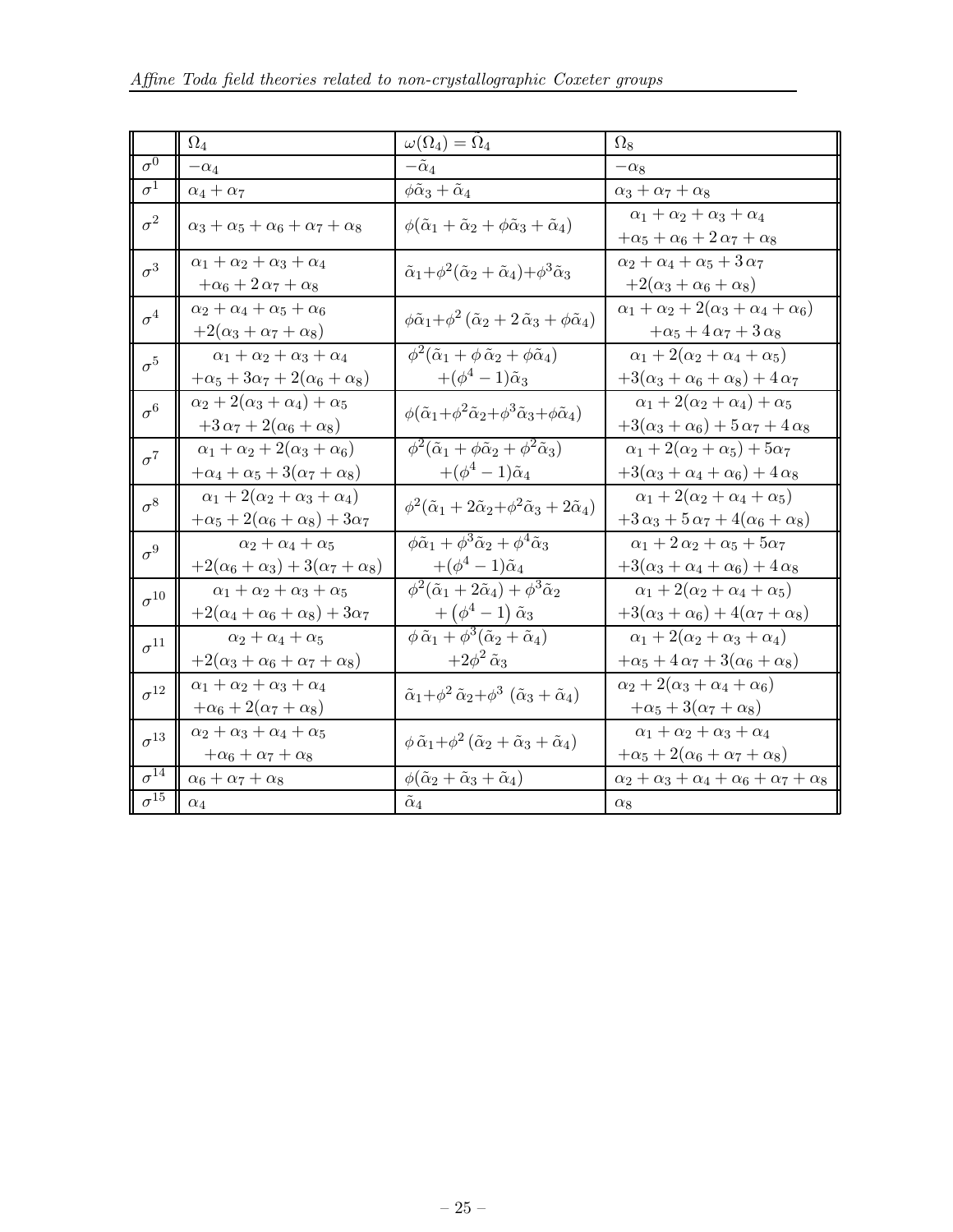#### <span id="page-26-0"></span>References

- [1] A. A. Belavin, A. M. Polyakov, and A. B. Zamolodchikov, Infinite conformal symmetry in two-dimensional quantum field theory, Nucl. Phys. B241, 333–380 (1984).
- [2] P. Goddard, A. Kent, and D. Olive, Virasoro algebras and coset space models, Phys. Lett. B152, 88–92 (1985).
- [3] A. B. Zamolodchikov, Integrable field theory from conformal field theory, Adv. Stud. Pure Math. 19, 641–674 (1989).
- [4] T. J. Hollowood and P. Mansfield, Rational conformal field theories at, and away from, criticality as Toda field theories, Phys. Lett. B226, 73–79 (1989).
- [5] T. Eguchi and S.-K. Yang, Deformations of conformal field theories and soliton equations, Phys. Lett. B224, 373–378 (1989).
- [6] O. Sherbak, Wavefronts and reflection groups, Russ. Math. Surveys 43, 149–194 (1988).
- [7] R. Moody and J. Patera, Quasicrystals and Icosians, J. Phys. A26, 2829–2853 (1993).
- [8] M. Koca, K. Ramazan, and M. Al-Barwani, Noncrystallographic Coxter group  $H_4$  in  $E_8$ , J. Phys. A34, 11201–11213 (2001).
- [9] H. W. Braden, E. Corrigan, P. E. Dorey, and R. Sasaki, Extended Toda field theory and exact S matrices, Phys. Lett. B227, 411 (1989).
- [10] H. W. Braden, E. Corrigan, P. E. Dorey, and R. Sasaki, Affine Toda field theory and exact S matrices, Nucl. Phys. **B338**, 689–746 (1990).
- [11] C. Destri and H. J. de Vega, New exact results in affine Toda field theories: Free energy and wave function renormalizations, Nucl. Phys. B358, 251–294 (1991).
- [12] A. Zamolodchikov and A. Zamolodchikov, Factorized S-matrices in two dimensions as the exact solutions of certain relativistic quantum field models, Annals Phys. 120, 253 (1979).
- [13] H. M. Babujian, A. Fring, M. Karowski, and A. Zapletal, Exact form factors in integrable quantum field theories: The sine-Gordon model, Nucl. Phys. B538, 535–586 (1999).
- [14] V. E. Korepin and L. D. Faddeev, Quantization of solitons, Theor. Math. Phys. 25, 1039 (1975).
- [15] V. E. Korepin, P. P. Kulish, and L. D. Faddeev, Soliton quantization, JETP Lett. 21, 138 (1975).
- [16] D. Shechtman, I. Blech, D. Gratias, and J. Cahn, Metallic Phase with Long-Range Orientational Order and No Translational Symmetry, Phys. Rev. Lett. 53, 1951–1953 (1984).
- [17] P. Bak, Phenomenological Theory of Icosahedral Incommensurate ('Quasiperiodic') Order in Mn-Al Alloys, Phys. Rev. Lett 54, 1517–1519 (1985).
- [18] T. Fujiwara, S. Yamamoto, and G. Trambly de Laissardire, Band structure effects of transport properties in icosahedral quasicrystals, Phys. Rev. Lett 71, 4166–4169 (1993).
- [19] W. Miehle, O. Kandler, T. Leisner, and O. Echt, Mass spectrometric evidence for icosahedral structure in large rare gas clusters: Ar, Kr, Xe, J. of Chemical Phys. 91, 5940–5952 (1989).
- [20] A. Ceulemans and P. Fowler, The Jahn-Teller instability of fivefold degenerate states in icosahedral molecules, J. of Chemical Phys. 93, 1221–1234 (1990).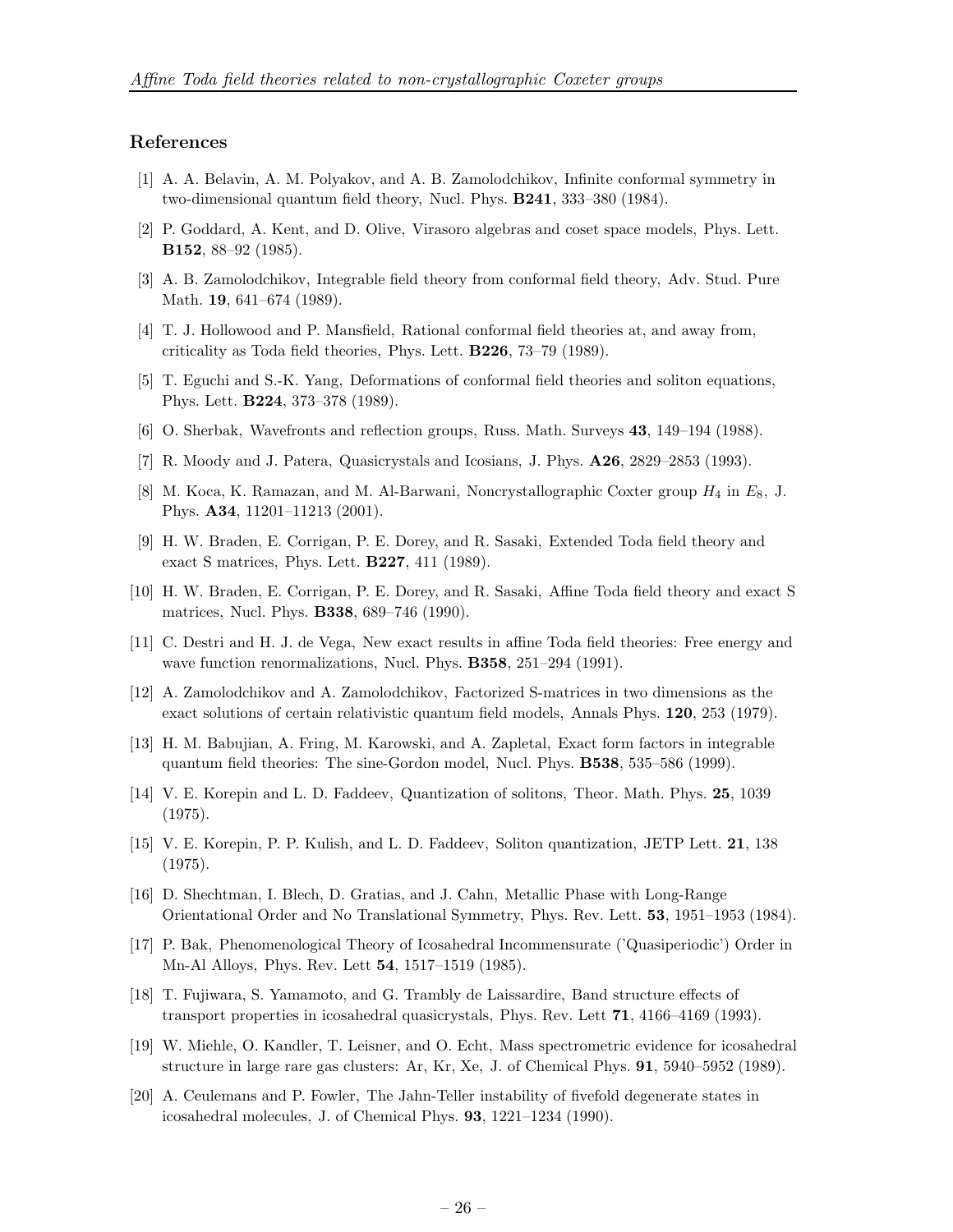- <span id="page-27-0"></span>[21] D. Caspar, Structure of bushy stunt virus, Nature 177, 475–476 (1956).
- [22] A. Zlotnick, To build a virus capsid. An equilibrium model of the self assembly of polyhedral protein complexes., J. Mol. Biol. 241, 59–67 (1994).
- [23] R. Twarock, A tiling approach to virus capsid assembly explaining a structural puzzle in virology, J. of Theor. Biology 226, 477–482 (2004).
- [24] A. Zlotnick, Viruses and the physics of soft condensed matter, Proceedings of the National Academy of Sciences of the United States of America 101, 15549–15550 (2004).
- [25] R. Zandi, D. Reguera, R. Bruinsma, W. Gelbart, and J. Rudnick, Origin of icosahedral symmetry in viruses, Proceedings of the National Academy of Sciences of the United States of America 101, 15556–15560 (2004).
- [26] O. Haschke and W. Rühl, An exactly solvable model of the Calogero type for the icosahedral group, Mod. Phys. Lett. A13, 3109–3122 (1998).
- [27] R. Twarock, An exactly solvable Calogero model for a non-integrally laced group, Phys. Lett. **A275**, 169-172 (2000).
- [28] D. I. Olive and N. Turok, The symmetries of Dynkin diagrams and the reduction of Toda field equations, Nucl. Phys. B215, 470 (1983).
- [29] J. E. Humphreys, Reflection Groups and Coxeter Groups, Cambridge University Press, Cambridge (1990).
- [30] M. D. Freeman, On the mass spectrum of affine Toda field theory, Phys. Lett. B261, 57–61 (1991).
- [31] A. Fring, H. C. Liao, and D. Olive, The mass spectrum and coupling in affine Toda theories, Phys. Lett. B266, 82–86 (1991).
- [32] J. E. Humphreys, Introduction to Lie Algebras and Representation Theory, Springer, Berlin (1972).
- [33] P. Dorey, Root systems and purely elastic S matrices, Nucl. Phys. **B358**, 654–676 (1991); Nucl. Phys. **B374**, 741-762 (1992).
- [34] A. Fring and D. I. Olive, The Fusing rule and the scattering matrix of affine Toda theory, Nucl. Phys. **B379**, 429–447 (1992).
- [35] B. Kostant, The principal three-dimensional subgroup and the Betti numbers of a complex simple Lie group, Amer. J. Math. 81, 973–1032 (1959).
- [36] P. Christe and G. Mussardo, Integrable Sytems away from criticality: The Toda field theory and S matrix of the tricritical Ising model, Nucl. Phys. B330, 465 (1990).
- [37] M. A. Olshanetsky and A. M. Perelomov, Quantum completely integrable systems connected with semisimple Lie algebras, Lett. Math. Phys. 2, 7–13 (1977).
- [38] D. I. Olive and N. Turok, Local conserved densities and zero curvature conditions for Toda lattice field theories, Nucl. Phys. B257, 277 (1985).
- [39] A. Fring, C. Korff, and B. J. Schulz, On the universal representation of the scattering matrix of affine Toda field theory, Nucl. Phys. B567, 409–453 (2000).
- [40] G. W. Delius, M. T. Grisaru, and D. Zanon, Exact S matrices for nonsimply laced affine Toda theories, Nucl. Phys. B382, 365–408 (1992).